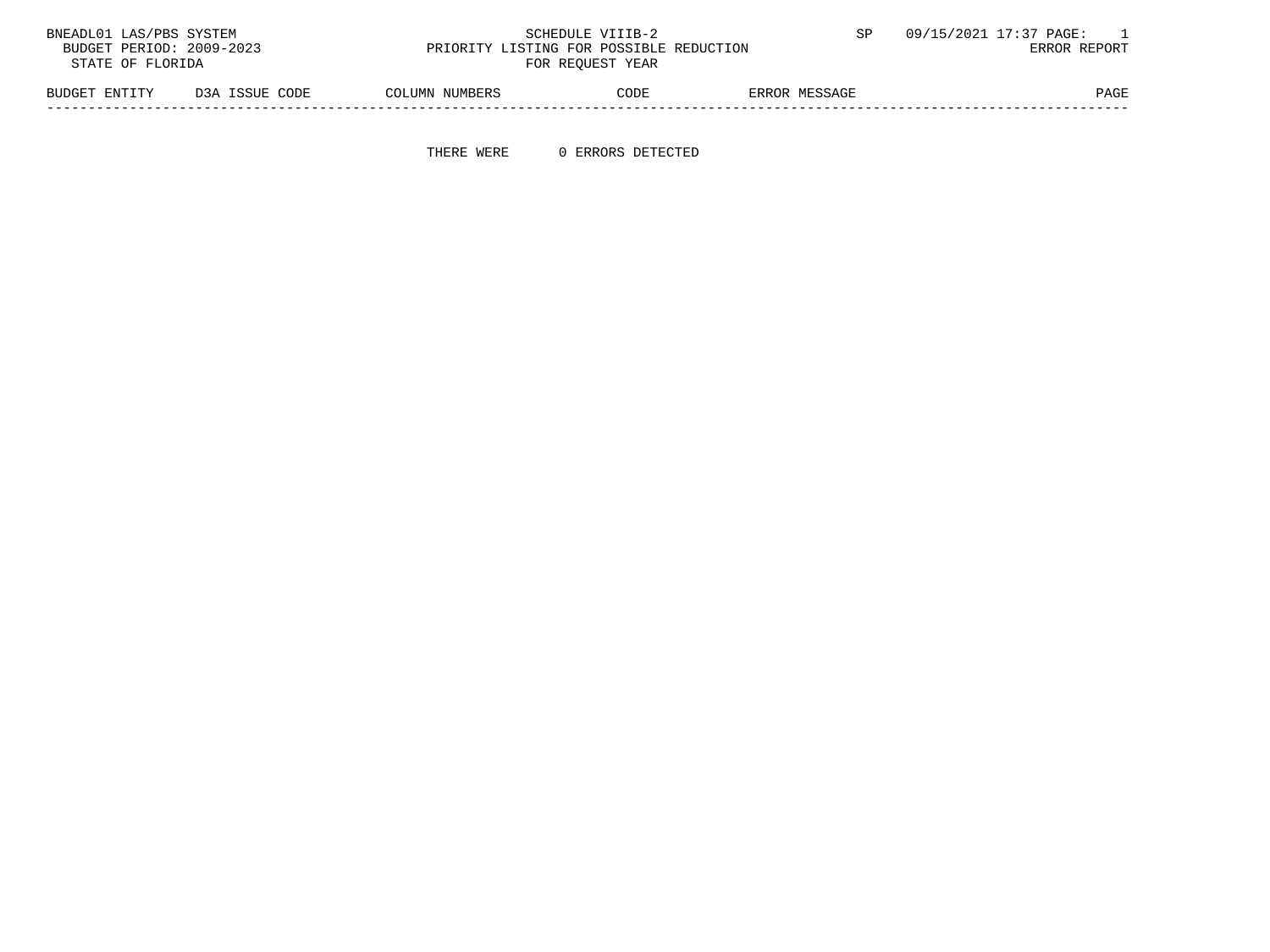#### BNEADL01 LAS/PBS SYSTEM SALLE STRING THE SCHEDULE VIIIB-2 SP 09/15/2021 17:37 PAGE: 1<br>BUDGET PERIOD: 2009-2023 PRIORITY LISTING FOR POSSIBLE REDUCTION BUDGET PERIOD: 2009-2023 PRIORITY LISTING FOR POSSIBLE REDUCTION FOR REOUEST YEAR

| COL A10<br>SCH VIIIB-2<br>RED FY22-23                                                                                                                                                                                                        |                                                                                                   |
|----------------------------------------------------------------------------------------------------------------------------------------------------------------------------------------------------------------------------------------------|---------------------------------------------------------------------------------------------------|
| POS<br>AMOUNT<br>---------------                                                                                                                                                                                                             | CODES                                                                                             |
| AGENCY/HEALTH CARE ADMIN<br>PGM: HEALTH CARE SERVICES<br>MEDICAID SERV/INDIVIDUALS<br>HEALTH AND HUMAN SERVICES<br>HEALTH SVCS/INDIVIDUALS<br>PROGRAM REDUCTIONS<br>1115 MEDS-AD WAIVER ELIMINATION<br>SPECIAL CATEGORIES<br>CASE MANAGEMENT | 68000000<br>68500000<br>68501400<br>13<br>1301.00.00.00<br>33V0000<br>33V0180<br>100000<br>100311 |
| $885-$<br>GENERAL REVENUE FUND -MATCH<br>$1,375-$<br>MEDICAL CARE TRUST FUND -FEDERL                                                                                                                                                         | 1000 2<br>2474 3                                                                                  |
| ---------------                                                                                                                                                                                                                              |                                                                                                   |
| $2,260-$<br>TOTAL APPRO<br>===============                                                                                                                                                                                                   |                                                                                                   |
| HOSPITAL INPATIENT SERVICE                                                                                                                                                                                                                   | 101582                                                                                            |
| GENERAL REVENUE FUND -MATCH 4,395,723-<br>MEDICAL CARE TRUST FUND -FEDERL 6,823,581-<br>________________                                                                                                                                     | 1000 2<br>2474 3                                                                                  |
| 11,219,304-<br>TOTAL APPRO<br>-===============                                                                                                                                                                                               |                                                                                                   |
| HOSPITAL INSURANCE BENEFIT                                                                                                                                                                                                                   | 101589                                                                                            |
| GENERAL REVENUE FUND -MATCH 8,583-<br>MEDICAL CARE TRUST FUND -FEDERL<br>$13,324-$                                                                                                                                                           | 1000 2<br>2474 3                                                                                  |
| ________________<br>$21,907-$<br>TOTAL APPRO<br>===============                                                                                                                                                                              |                                                                                                   |
| HOSPITAL OUTPATIENT SVCS                                                                                                                                                                                                                     | 101596                                                                                            |
| GENERAL REVENUE FUND -MATCH 720,967-<br>MEDICAL CARE TRUST FUND -FEDERL 1,119,174-<br>---------------                                                                                                                                        | 1000 2<br>2474 3                                                                                  |
| TOTAL APPRO<br>1,840,141-<br>===============                                                                                                                                                                                                 |                                                                                                   |
| OTHER FEE FOR SERVICE                                                                                                                                                                                                                        | 102325                                                                                            |
| GENERAL REVENUE FUND<br>$-MATCH$<br>$6,521,414-$<br>10,123,338-<br>MEDICAL CARE TRUST FUND<br>$-FEDERL$<br>-----------                                                                                                                       | 1000 2<br>2474 3                                                                                  |
| 16,644,752-<br>TOTAL APPRO<br>===============                                                                                                                                                                                                |                                                                                                   |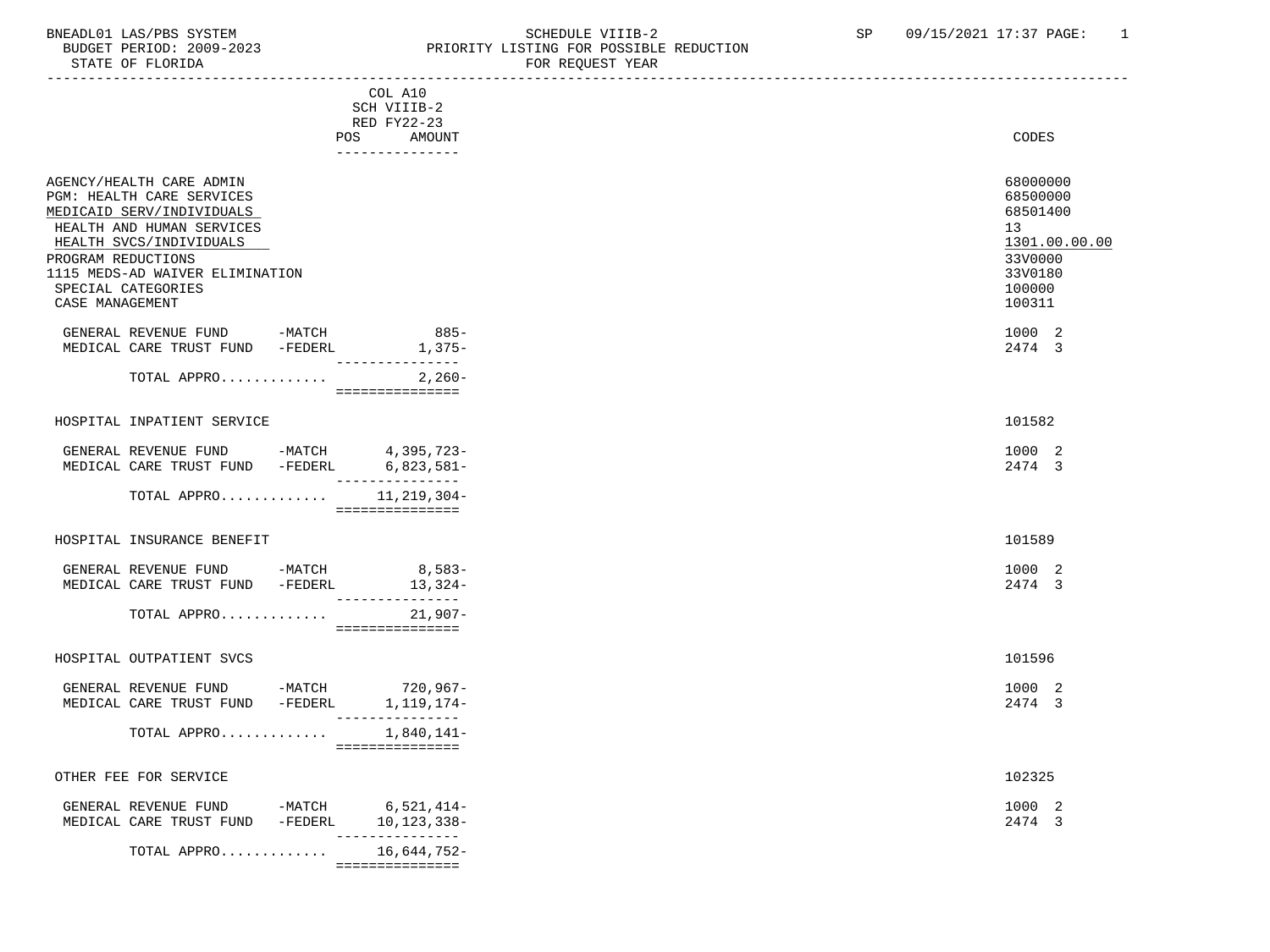## BNEADL01 LAS/PBS SYSTEM SOHEDULE VIIIB-2 SCHEDULE VIIIB-2 SP 09/15/2021 17:37 PAGE: 2<br>BUDGET PERIOD: 2009-2023 PRIORITY LISTING FOR POSSIBLE REDUCTION BUDGET PERIOD: 2009-2023 PRIORITY LISTING FOR POSSIBLE REDUCTION FOR REQUEST YEAR

|                                                                                                                 | COL A10                                            |                                        |               |
|-----------------------------------------------------------------------------------------------------------------|----------------------------------------------------|----------------------------------------|---------------|
|                                                                                                                 | SCH VIIIB-2                                        |                                        |               |
|                                                                                                                 | RED FY22-23                                        |                                        |               |
|                                                                                                                 | <b>POS</b><br><b>AMOUNT</b>                        | CODES                                  |               |
|                                                                                                                 | _______________                                    |                                        |               |
| AGENCY/HEALTH CARE ADMIN<br>PGM: HEALTH CARE SERVICES<br>MEDICAID SERV/INDIVIDUALS<br>HEALTH AND HUMAN SERVICES |                                                    | 68000000<br>68500000<br>68501400<br>13 |               |
| HEALTH SVCS/INDIVIDUALS                                                                                         |                                                    |                                        | 1301.00.00.00 |
| PROGRAM REDUCTIONS<br>1115 MEDS-AD WAIVER ELIMINATION<br>SPECIAL CATEGORIES<br>PHYSICIAN/HCP SVCS               |                                                    | 33V0000<br>33V0180<br>100000<br>102542 |               |
| GENERAL REVENUE FUND<br>MEDICAL CARE TRUST FUND -FEDERL                                                         | -MATCH 993,036-<br>1,541,512-                      | 1000 2<br>2474 3                       |               |
| TOTAL APPRO                                                                                                     | $2,534,548-$<br>===============                    |                                        |               |
| PREPAID HEALTH PLANS                                                                                            |                                                    | 102673                                 |               |
| GENERAL REVENUE FUND                                                                                            | -MATCH 203,509,264-                                | 1000 2                                 |               |
| MEDICAL CARE TRUST FUND                                                                                         | -FEDERL 315,912,033-                               | 2474 3                                 |               |
| TOTAL APPRO                                                                                                     | _______________<br>519,421,297-<br>=============== |                                        |               |
| PRESCRIBED MEDICINE/DRUGS                                                                                       |                                                    | 102681                                 |               |
| GENERAL REVENUE FUND                                                                                            | $-MATCH$ 644, 224-<br>____________________         | 1000 2                                 |               |
| GRANTS AND DONATIONS TF<br>-MATCH<br>$-FEDERL$                                                                  | 636,104-<br>987,439-<br>---------------            | 2339 2<br>2339 3                       |               |
| TOTAL GRANTS AND DONATIONS TF                                                                                   | 1,623,543-<br>===============                      | 2339                                   |               |
| MEDICAL CARE TRUST FUND -FEDERL 882,256-                                                                        | ________________                                   | 2474 3                                 |               |
| TOTAL APPRO                                                                                                     | $3,150,023-$<br>===============                    |                                        |               |
| TOTAL: 1115 MEDS-AD WAIVER ELIMINATION<br>TOTAL ISSUE 554,834,232-                                              | ===============                                    | 33V0180                                |               |
|                                                                                                                 |                                                    |                                        |               |
| AGENCY ISSUE NARRATIVE:<br>SCH VIIIB-2 NARR 22-23 NARRATIVE:<br>PRIORITY #03                                    |                                                    | IT COMPONENT? NO                       |               |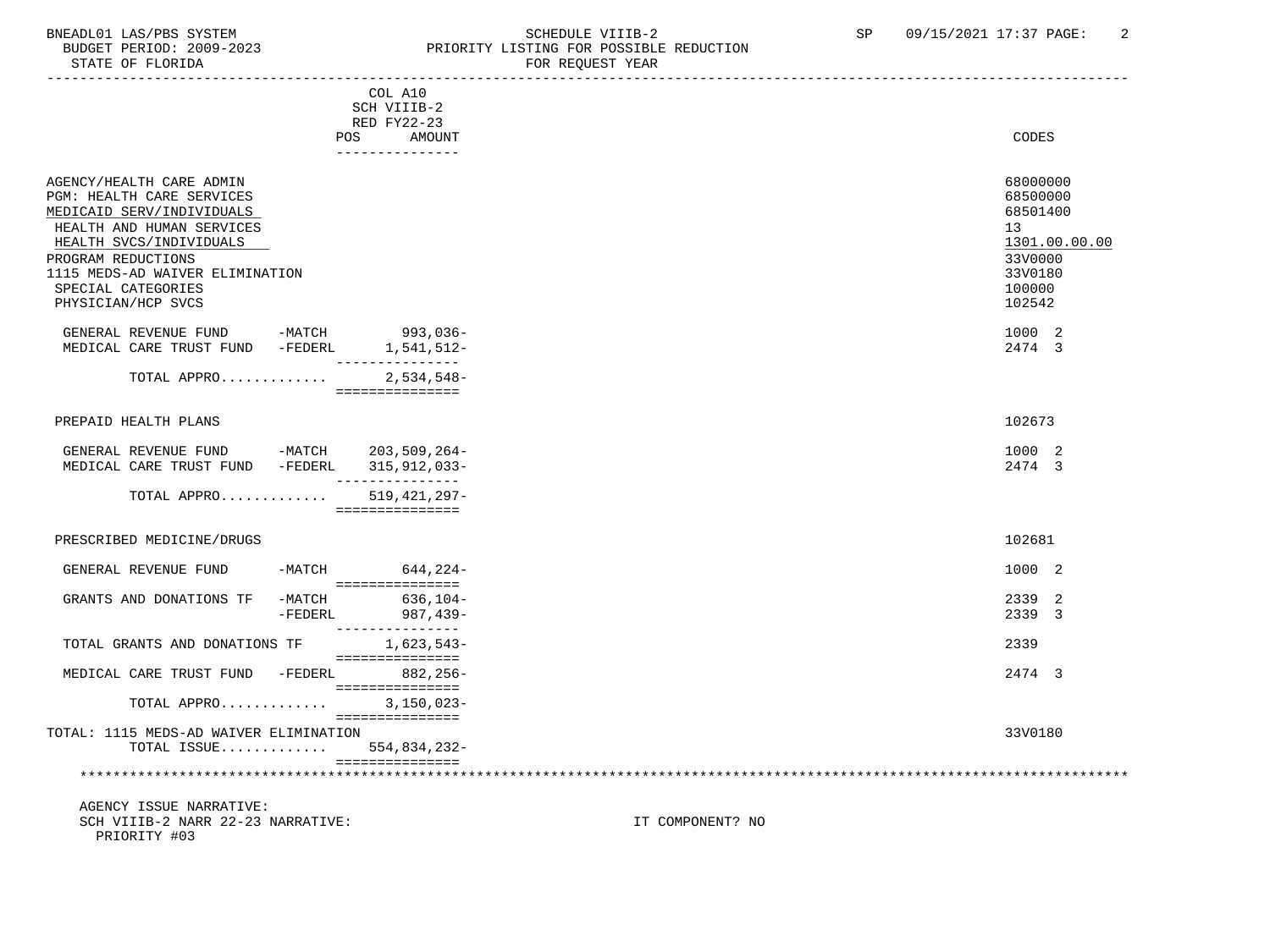#### BNEADL01 LAS/PBS SYSTEM SCHEDULE VIIIB-2 SCHEDULE VIIIB-2 SP 09/15/2021 17:37 PAGE: 3 BUDGET PERIOD: 2009-2023 PRIORITY LISTING FOR POSSIBLE REDUCTION STATE OF FLORIDA FOR REQUEST YEAR FOR REQUEST THAT AND THE STATE OF STATE OF STATE OF STATE OF STATE OF STATE OF STATE OF STATE OF STATE OF STATE OF STATE OF STATE OF STATE OF STATE OF STATE OF STATE OF STATE OF STATE OF S

-----------------------------------------------------------------------------------------------------------------------------------

 COL A10 SCH VIIIB-2 RED FY22-23 POS AMOUNT CODES ---------------

AGENCY/HEALTH CARE ADMIN 68000000 (68000000 ) 68000000 (68000000 ) 68000000 (685000000 ) 68500000 (68500000 ) 685000 (685000 ) 685000 (685000 ) 685000 (68500 ) 68500 (68500 ) 68500 (68500 ) 68500 (68500 ) 68500 (68500 ) 68 PGM: HEALTH CARE SERVICES 68500000 MEDICAID SERV/INDIVIDUALS HEALTH AND HUMAN SERVICES 13 (1999) 13 (1999) 13 (1999) 13 (1999) 13 (1999) 13 (1999) 13 (1999) 13 (1999) 13 (1999) 13 (1999) 13 (1999) 13 (1999) 13 (1999) 13 (1999) 13 (1999) 13 (1999) 13 (1999) 13 (1999) 13 (1999) 13 (19 HEALTH SVCS/INDIVIDUALS 1301.00.<br>Program reductions 33V0000. PROGRAM REDUCTIONS 1115 MEDS-AD WAIVER ELIMINATION 33V0180

ISSUE TITLE: 1115 MEDS-AD Waiver Elimination

 Article III, section 19 of the Florida Constitution, requires departments and agencies to provide a "...prioritized listing of planned expenditures for review and possible reduction in the event of revenue shortfalls." This issue is being submitted to comply with this requirement and does not represent support or endorsement by the Agency for Health Care Administration (AHCA).

 ISSUE SUMMARY: This issue proposes to eliminate the optional eligibility category for MEDS-AD. This would result in a reduction of \$554,834,232, of which \$216,794,096 is General Revenue. This reduction includes rebates, and the reduction amount includes the proportionate federal share. This issue would be effective July 1, 2022.

 ISSUE DETAIL: The MEDS-AD waiver program is for people who are at least 65 years old or disabled, with an income up to 88 percent of the Federal Poverty Level (FPL) that is within the State asset limits, without Medicare, or dually eligible for Medicare and Medicaid and meet specific waiver criteria. These individuals are aged, blind, or disabled with incomes above the SSI level but below 88 percent of the FPL. Many of the individuals in this optional eligibility group do not otherwise qualify for Medicaid. This optional eligibility group is projected to have 73,022 recipients who would use these services in SFY 2022-23.

 Medicaid would continue to pay Medicare crossover payments for the dually eligible individuals (both Medicare and Medicaid). The estimate would be reduced if any individuals in this category remain eligible for Medicaid services by transferring to the SSI eligibility category. The remaining individuals who would be affected due to the elimination of the optional eligibility group would be those who do not have Medicare coverage and who do not reside in a long-term care facility or participate in the Statewide Medicaid Managed Care Long-Term Care waiver program.

 An amendment to the 1115 managed care waiver, a Medicaid Rule amendment, an amendment of section 409.904 (1), Florida Statutes, and legislative budget authority are needed to achieve this reduction.

FISCAL IMPACT: The budgetary breakout for this reduction is as follows:

|                                             | RECURRING<br>FY 2022-23 | NON-RECURRING<br>FY 2022-23 | TOTAL<br>FY 2022-23 | ANNUALIZATION<br>FY 2023-2024 |
|---------------------------------------------|-------------------------|-----------------------------|---------------------|-------------------------------|
| Medicaid Services to Individuals (68501400) |                         |                             |                     |                               |
| Case Management (100311)                    | (\$885)                 |                             |                     |                               |
| General Revenue (1000 - 2)                  |                         | SO.                         | (\$885)             | \$C                           |
| Medical Trust Fund $(2474 - 3)$             | (S1, 375)               | \$0                         | (S1, 375)           | \$0                           |
| Total                                       | (S2, 260)               | \$0                         | (S2, 260)           | \$0                           |
| Hospital Inpatient Service (101582)         |                         |                             |                     |                               |
| General Revenue (1000 - 2)                  | (\$4,395,723)           | \$0                         | (S4, 395, 723)      | \$C                           |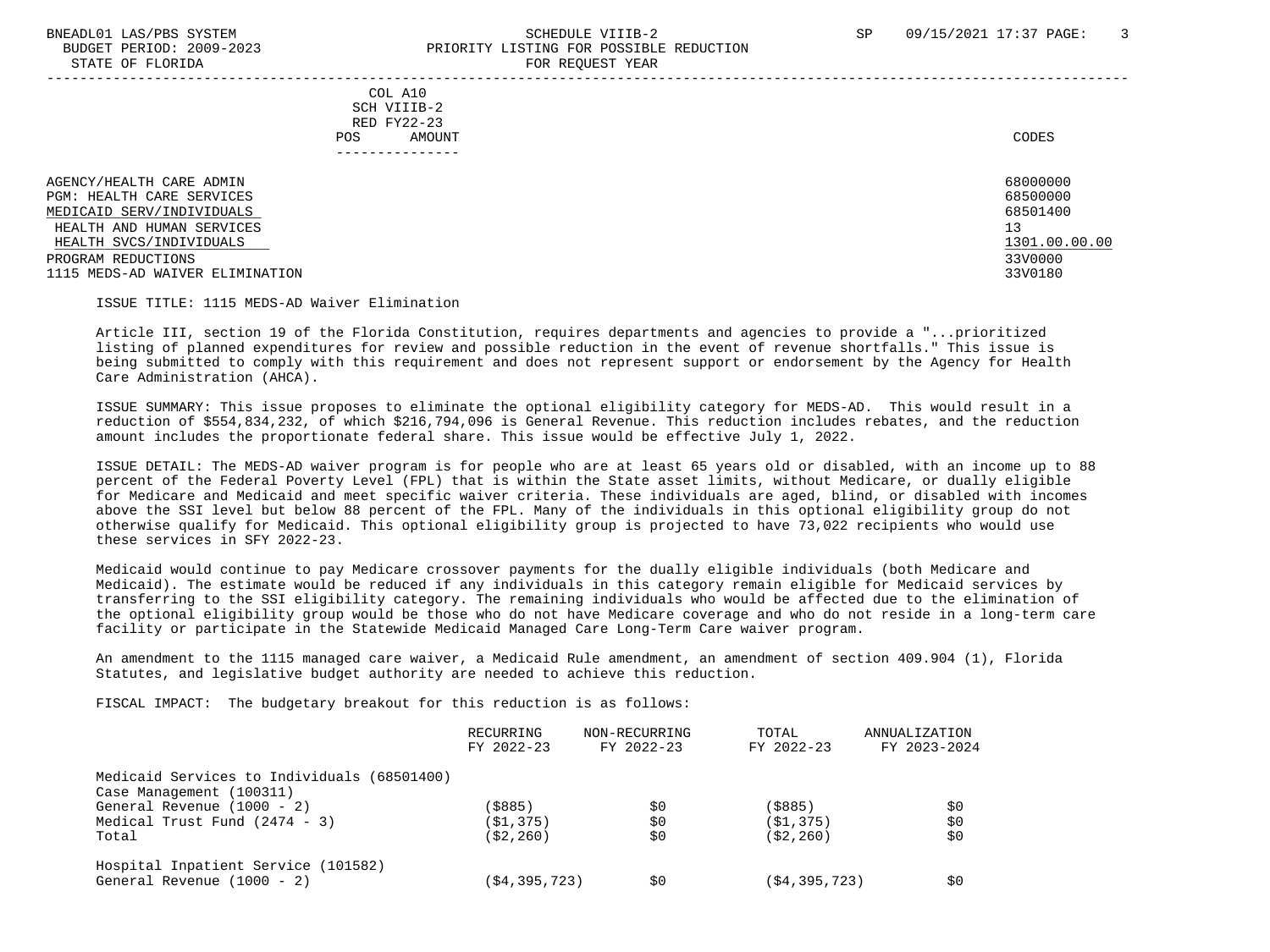#### BNEADL01 LAS/PBS SYSTEM SOME SOME SOME SCHEDULE VIIIB-2 SP 09/15/2021 17:37 PAGE: 4<br>BUDGET PERIOD: 2009-2023 REIORITY LISTING FOR POSSIBLE REDUCTION BUDGET PERIOD: 2009-2023<br>
STATE OF FLORIDA<br>
STATE OF FLORIDA FOR REQUEST YEAR

|                                                                                                                                                                              | COL A10<br>SCH VIIIB-2                       |                                                                                              |     |                                                          |                |                                                                    |
|------------------------------------------------------------------------------------------------------------------------------------------------------------------------------|----------------------------------------------|----------------------------------------------------------------------------------------------|-----|----------------------------------------------------------|----------------|--------------------------------------------------------------------|
|                                                                                                                                                                              | RED FY22-23<br>POS AMOUNT<br>--------------- |                                                                                              |     |                                                          |                | <b>CODES</b>                                                       |
| AGENCY/HEALTH CARE ADMIN<br>PGM: HEALTH CARE SERVICES<br>MEDICAID SERV/INDIVIDUALS<br>HEALTH AND HUMAN SERVICES<br>HEALTH SVCS/INDIVIDUALS<br>PROGRAM REDUCTIONS             |                                              |                                                                                              |     |                                                          |                | 68000000<br>68500000<br>68501400<br>13<br>1301.00.00.00<br>33V0000 |
| 1115 MEDS-AD WAIVER ELIMINATION                                                                                                                                              |                                              |                                                                                              |     |                                                          |                | 33V0180                                                            |
| Medical Trust Fund (2474 - 3)<br>Total                                                                                                                                       |                                              | $( $6, 823, 581)$ $$0$<br>$( $11, 219, 304)$ \$0                                             |     | ( \$6, 823, 581)<br>( \$11, 219, 304)                    | \$0<br>\$0     |                                                                    |
| Hospital Insurance Benefit (101589)                                                                                                                                          |                                              |                                                                                              |     |                                                          |                |                                                                    |
| General Revenue (1000 - 2)<br>Medical Trust Fund $(2474 - 3)$<br>Total                                                                                                       |                                              | $( $8,583)$<br>$( $13,324)$<br>$( $21,907)$<br>$$0$                                          |     | $( $8,583)$ \$0<br>(\$13,324)<br>(\$21,907)              | \$0<br>\$0     |                                                                    |
|                                                                                                                                                                              |                                              |                                                                                              |     |                                                          |                |                                                                    |
| Hospital Outpatient Service (101596)<br>General Revenue (1000 - 2)                                                                                                           |                                              |                                                                                              |     | $( $720, 967)$ \$0                                       |                |                                                                    |
| Medical Trust Fund $(2474 - 3)$<br>Total                                                                                                                                     |                                              | (\$720,967)                 \$0<br>(\$1,119,174)           \$0<br>(\$1,760,303)          \$0 |     | (\$1,119,174)<br>( \$1, 760, 303)                        | \$0<br>\$0     |                                                                    |
| Other Fee for Service (102325)                                                                                                                                               |                                              |                                                                                              |     |                                                          |                |                                                                    |
| General Revenue (1000 - 2)                                                                                                                                                   |                                              | (\$6,521,414) \$0<br>(\$10,123,338) \$0<br>(\$16,644,752) \$0                                |     | ( \$6, 521, 414 )                                        | \$0            |                                                                    |
| Medical Trust Fund $(2474 - 3)$                                                                                                                                              |                                              |                                                                                              |     | ( \$10, 123, 338)                                        | \$0            |                                                                    |
| Total                                                                                                                                                                        |                                              |                                                                                              |     | (\$16,644,752)                                           | \$0            |                                                                    |
|                                                                                                                                                                              |                                              |                                                                                              |     |                                                          |                |                                                                    |
|                                                                                                                                                                              |                                              |                                                                                              |     | ( \$993, 036)                                            | $\frac{1}{50}$ |                                                                    |
|                                                                                                                                                                              |                                              |                                                                                              |     | $(\$1,541,512)$                                          | \$0            |                                                                    |
| Physician & Health Care Practitioner Services (102542)<br>General Revenue (1000 - 2) (\$993,036) \$0<br>Medical Trust Fund (2474 - 3) (\$1,541,512) \$0<br>(\$2,534,548) \$0 |                                              |                                                                                              |     | ( \$2,534,548)                                           | \$0            |                                                                    |
| Prepaid Health Plans (102673)                                                                                                                                                |                                              |                                                                                              |     |                                                          |                |                                                                    |
| General Revenue (1000 - 2)<br>Medical Trust Fund (2474 - 3) (\$203,509,264) \$0<br>(\$315,912,033) \$0                                                                       |                                              |                                                                                              |     |                                                          | \$0            |                                                                    |
|                                                                                                                                                                              |                                              |                                                                                              |     | (\$203,509,264)<br>(\$315,912,033)<br>( \$315, 912, 033) | \$0            |                                                                    |
| Total                                                                                                                                                                        |                                              | (\$519,421,296)                                                                              | \$0 | (\$519,421,296)                                          | \$0            |                                                                    |
| Prescribed Medicine/Drugs (102681)                                                                                                                                           |                                              |                                                                                              |     |                                                          |                |                                                                    |
|                                                                                                                                                                              |                                              |                                                                                              |     | ( \$644, 224)                                            | \$0            |                                                                    |
|                                                                                                                                                                              |                                              |                                                                                              |     |                                                          | នុប<br>នុ0     |                                                                    |
|                                                                                                                                                                              |                                              |                                                                                              |     | $($ \$636,104)<br>(\$987,439)                            | \$0            |                                                                    |
|                                                                                                                                                                              |                                              |                                                                                              |     | $(\$882, 256)$                                           | \$0            |                                                                    |
| Total                                                                                                                                                                        |                                              | (\$3,150,024)                                                                                | \$0 | (\$3,150,024)                                            | \$0            |                                                                    |
|                                                                                                                                                                              |                                              |                                                                                              |     |                                                          |                |                                                                    |
| Issue Total                                                                                                                                                                  |                                              | ( \$554, 834, 232)                                                                           | \$0 | $($ \$554,834,232)                                       | \$0            |                                                                    |

SOURCE OF FUNDS: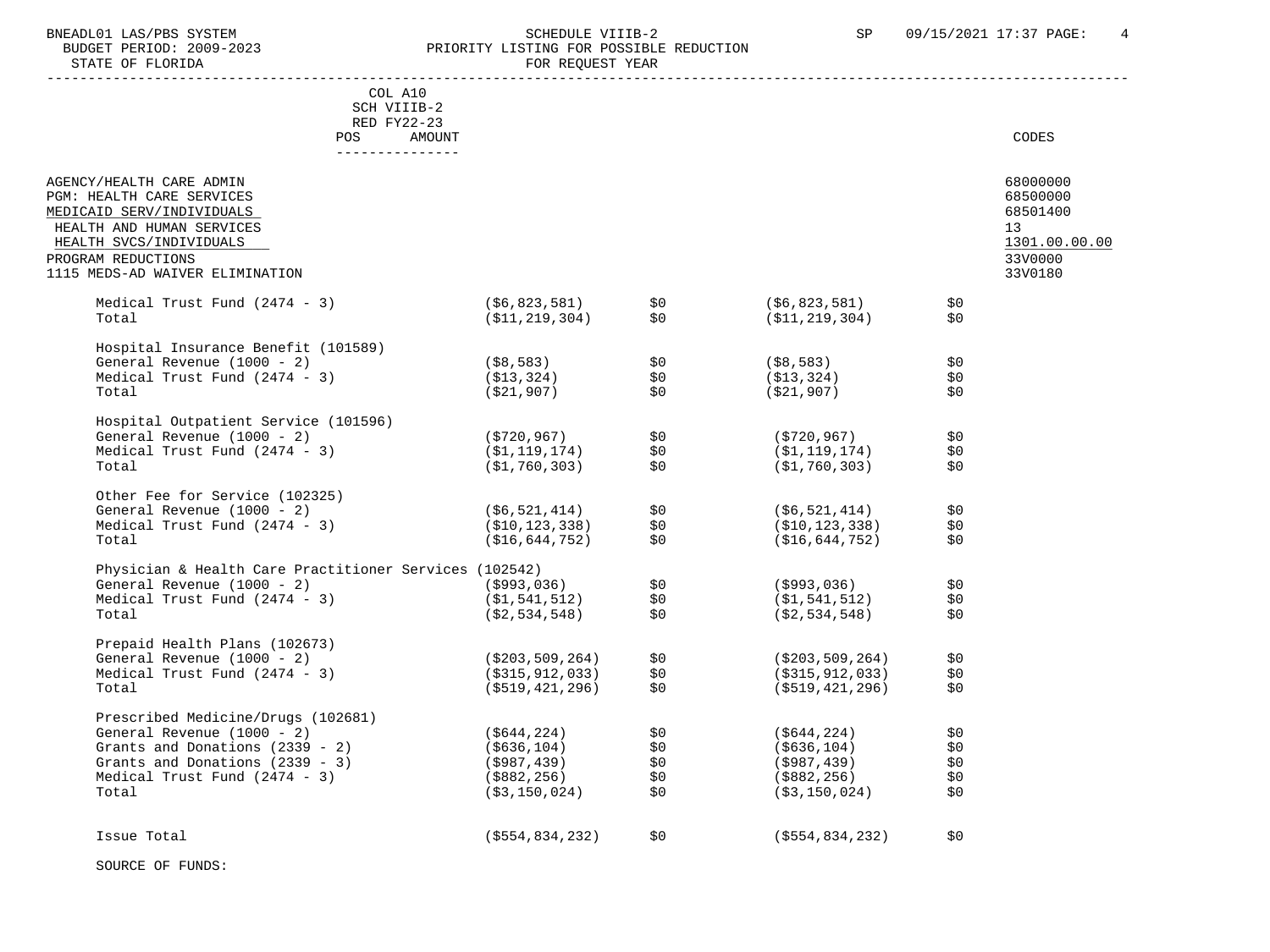#### BNEADL01 LAS/PBS SYSTEM SOME SOME SOME SCHEDULE VIIIB-2 SP 09/15/2021 17:37 PAGE: 5<br>BUDGET PERIOD: 2009-2023 REIORITY LISTING FOR POSSIBLE REDUCTION BUDGET PERIOD: 2009-2023 PRIORITY LISTING FOR POSSIBLE REDUCTION FOR REQUEST YEAR

|                                                                                                                                                                                                     | COL A10<br>SCH VIIIB-2<br>RED FY22-23<br>POS FOR THE POST OF THE STATE STATE STATE STATE STATE STATE STATE STATE STATE STATE STATE STATE STATE STATE ST | AMOUNT             | CODES                                                                         |
|-----------------------------------------------------------------------------------------------------------------------------------------------------------------------------------------------------|---------------------------------------------------------------------------------------------------------------------------------------------------------|--------------------|-------------------------------------------------------------------------------|
|                                                                                                                                                                                                     | ---------------                                                                                                                                         |                    |                                                                               |
| AGENCY/HEALTH CARE ADMIN<br>PGM: HEALTH CARE SERVICES<br>MEDICAID SERV/INDIVIDUALS<br>HEALTH AND HUMAN SERVICES<br>HEALTH SVCS/INDIVIDUALS<br>PROGRAM REDUCTIONS<br>1115 MEDS-AD WAIVER ELIMINATION |                                                                                                                                                         |                    | 68000000<br>68500000<br>68501400<br>13<br>1301.00.00.00<br>33V0000<br>33V0180 |
| General Revenue (State 39.07%)<br>Grants and Donations (State 0.11%)<br>Grants and Donations (Federal 0.18%)<br>Medical Care Trust Fund (Federal 60.63%)                                            |                                                                                                                                                         |                    |                                                                               |
| ELIMINATE 19 AND 20 YEAR-OLD<br>OPTIONAL CHILD ELIGIBILITY GROUP<br>SPECIAL CATEGORIES<br>CASE MANAGEMENT                                                                                           |                                                                                                                                                         |                    | 33V0500<br>100000<br>100311                                                   |
| GENERAL REVENUE FUND -MATCH $27,277$ -MEDICAL CARE TRUST FUND -FEDERL $42,342$ -<br>MEDICAL CARE TRUST FUND -FEDERL                                                                                 | ________________                                                                                                                                        | 42,342-            | 1000 2<br>2474 3                                                              |
| TOTAL APPRO                                                                                                                                                                                         | ===============                                                                                                                                         | 69,619-            |                                                                               |
| ASSISTIVE CARE SERVICES                                                                                                                                                                             |                                                                                                                                                         |                    | 100602                                                                        |
| GENERAL REVENUE FUND -MATCH<br>MEDICAL CARE TRUST FUND -FEDERL                                                                                                                                      | ---------------                                                                                                                                         | $149-$<br>$230 -$  | 1000 2<br>2474 3                                                              |
| TOTAL APPRO                                                                                                                                                                                         | - ================                                                                                                                                      | $379-$             |                                                                               |
| COMMUNITY MENTAL HEALTH SV                                                                                                                                                                          |                                                                                                                                                         |                    | 100616                                                                        |
| GENERAL REVENUE FUND -MATCH 82,991-<br>MEDICAL CARE TRUST FUND -FEDERL                                                                                                                              | ---------------                                                                                                                                         | 128,829-           | 1000 2<br>2474 3                                                              |
| TOTAL APPRO                                                                                                                                                                                         | ===============                                                                                                                                         | 211,820-           |                                                                               |
| DEVEL EVAL & INTERV/PART C                                                                                                                                                                          |                                                                                                                                                         |                    | 100919                                                                        |
| GENERAL REVENUE FUND<br>MEDICAL CARE TRUST FUND                                                                                                                                                     | -MATCH<br>$-FEDERL$<br>---------------                                                                                                                  | 1,439–<br>$2,234-$ | 1000 2<br>2474 3                                                              |
|                                                                                                                                                                                                     |                                                                                                                                                         |                    |                                                                               |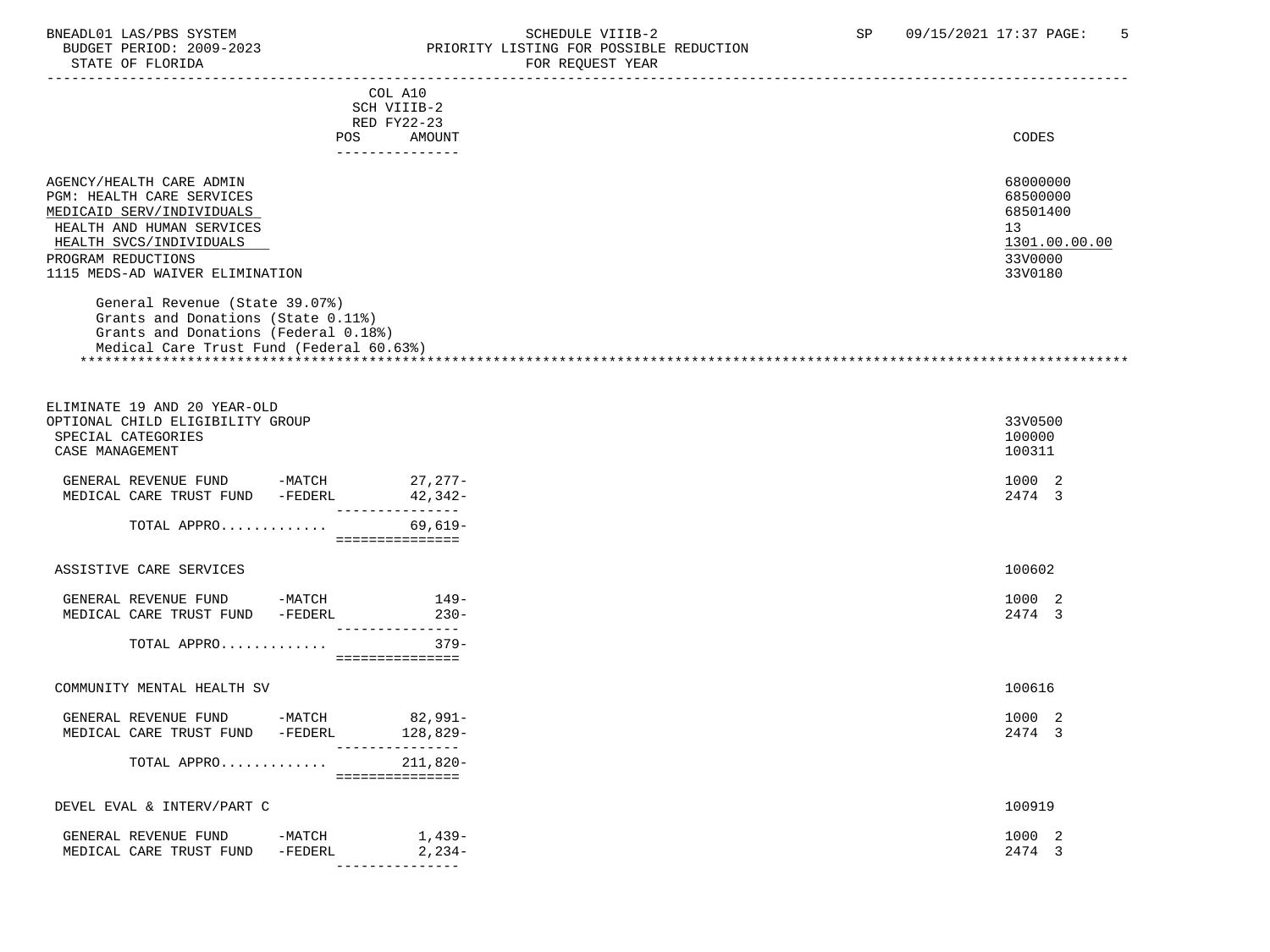## BNEADL01 LAS/PBS SYSTEM SOME SOME SOME SCHEDULE VIIIB-2 SP 09/15/2021 17:37 PAGE: 6<br>BUDGET PERIOD: 2009-2023 REIORITY LISTING FOR POSSIBLE REDUCTION BUDGET PERIOD: 2009-2023 PRIORITY LISTING FOR POSSIBLE REDUCTION FOR REQUEST YEAR

| POS                                                                                                                                                                                                                                                                                                            | COL A10<br>SCH VIIIB-2<br>RED FY22-23<br>AMOUNT<br>--------------- | <b>CODES</b>                                                                                      |
|----------------------------------------------------------------------------------------------------------------------------------------------------------------------------------------------------------------------------------------------------------------------------------------------------------------|--------------------------------------------------------------------|---------------------------------------------------------------------------------------------------|
| AGENCY/HEALTH CARE ADMIN<br>PGM: HEALTH CARE SERVICES<br>MEDICAID SERV/INDIVIDUALS<br>HEALTH AND HUMAN SERVICES<br>HEALTH SVCS/INDIVIDUALS<br>PROGRAM REDUCTIONS<br>ELIMINATE 19 AND 20 YEAR-OLD<br>OPTIONAL CHILD ELIGIBILITY GROUP<br>SPECIAL CATEGORIES<br>DEVEL EVAL & INTERV/PART C<br>TOTAL APPRO 3,673- | ===============                                                    | 68000000<br>68500000<br>68501400<br>13<br>1301.00.00.00<br>33V0000<br>33V0500<br>100000<br>100919 |
| HOSPITAL INPATIENT SERVICE                                                                                                                                                                                                                                                                                     |                                                                    | 101582                                                                                            |
| GENERAL REVENUE FUND -MATCH 10,278,729-<br>MEDICAL CARE TRUST FUND -FEDERL 15,955,903-                                                                                                                                                                                                                         | ________________                                                   | 1000 2<br>2474 3                                                                                  |
| TOTAL APPRO 26, 234, 632-                                                                                                                                                                                                                                                                                      | ===============                                                    |                                                                                                   |
| HOSPITAL INSURANCE BENEFIT                                                                                                                                                                                                                                                                                     |                                                                    | 101589                                                                                            |
| GENERAL REVENUE FUND -MATCH<br>MEDICAL CARE TRUST FUND -FEDERL                                                                                                                                                                                                                                                 | 2,494-<br>$3,872-$<br>---------------                              | 1000 2<br>2474 3                                                                                  |
| TOTAL APPRO                                                                                                                                                                                                                                                                                                    | $6.366-$<br>===============                                        |                                                                                                   |
| HOSPITAL OUTPATIENT SVCS                                                                                                                                                                                                                                                                                       |                                                                    | 101596                                                                                            |
| GENERAL REVENUE FUND -MATCH 6,079,294-<br>MEDICAL CARE TRUST FUND -FEDERL                                                                                                                                                                                                                                      | $9,437,025-$<br>_______________                                    | 1000 2<br>2474 3                                                                                  |
| TOTAL APPRO $15,516,319-$                                                                                                                                                                                                                                                                                      | ===============                                                    |                                                                                                   |
| OTHER FEE FOR SERVICE                                                                                                                                                                                                                                                                                          |                                                                    | 102325                                                                                            |
| GENERAL REVENUE FUND -MATCH<br>MEDICAL CARE TRUST FUND -FEDERL 3, 273, 770-                                                                                                                                                                                                                                    | 2,108,950-<br>_______________                                      | 1000 2<br>2474 3                                                                                  |
| TOTAL APPRO                                                                                                                                                                                                                                                                                                    | $5,382,720 -$                                                      |                                                                                                   |

===============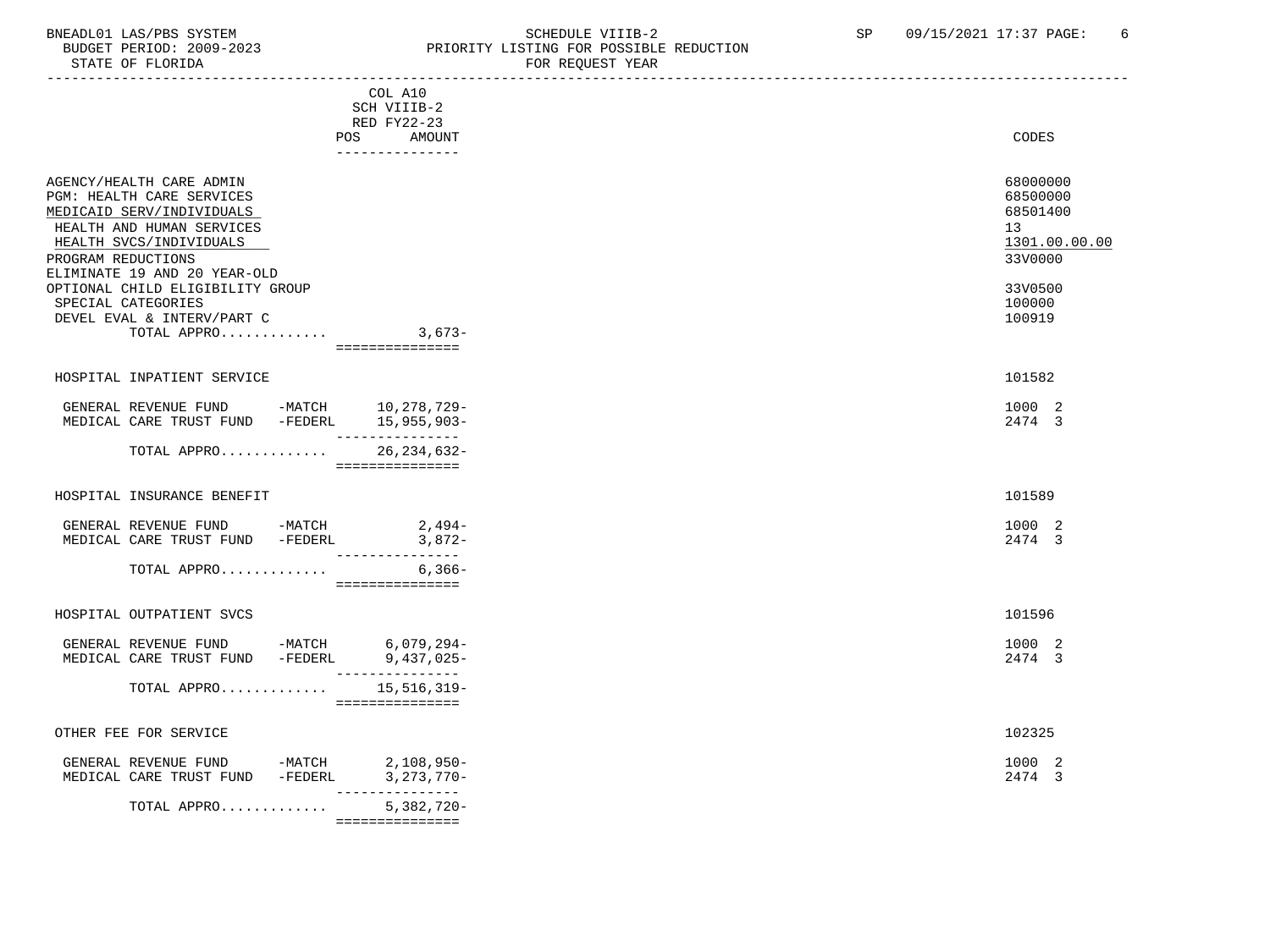#### BNEADL01 LAS/PBS SYSTEM SOME SOME SOME SCHEDULE VIIIB-2 SP 09/15/2021 17:37 PAGE: 7<br>BUDGET PERIOD: 2009-2023 REIORITY LISTING FOR POSSIBLE REDUCTION BUDGET PERIOD: 2009-2023 PRIORITY LISTING FOR POSSIBLE REDUCTION STATE OF FLORIDA FOR REQUEST YEAR

| PIAIE OF FLOKIDA                                                                                                                                                                                 |                                                                           | FOR REQUEST IEAR                                                   |
|--------------------------------------------------------------------------------------------------------------------------------------------------------------------------------------------------|---------------------------------------------------------------------------|--------------------------------------------------------------------|
|                                                                                                                                                                                                  | COL A10<br>SCH VIIIB-2<br>RED FY22-23<br>POS<br>AMOUNT<br>_______________ | CODES                                                              |
| AGENCY/HEALTH CARE ADMIN<br>PGM: HEALTH CARE SERVICES<br>MEDICAID SERV/INDIVIDUALS<br>HEALTH AND HUMAN SERVICES<br>HEALTH SVCS/INDIVIDUALS<br>PROGRAM REDUCTIONS<br>ELIMINATE 19 AND 20 YEAR-OLD |                                                                           | 68000000<br>68500000<br>68501400<br>13<br>1301.00.00.00<br>33V0000 |
| OPTIONAL CHILD ELIGIBILITY GROUP<br>SPECIAL CATEGORIES<br>PERSONAL CARE SERVICES                                                                                                                 |                                                                           | 33V0500<br>100000<br>102538                                        |
| GENERAL REVENUE FUND -MATCH<br>MEDICAL CARE TRUST FUND -FEDERL 16,365-                                                                                                                           | $10,543-$<br>________________                                             | 1000 2<br>2474 3                                                   |
| TOTAL APPRO                                                                                                                                                                                      | $26,908-$<br>----------------                                             |                                                                    |
| PHYSICIAN/HCP SVCS                                                                                                                                                                               |                                                                           | 102542                                                             |
| GENERAL REVENUE FUND -MATCH 5,582,492-<br>MEDICAL CARE TRUST FUND -FEDERL 8,665,829-                                                                                                             | _________________                                                         | 1000 2<br>2474 3                                                   |
| TOTAL APPRO 14, 248, 321-                                                                                                                                                                        | ===============                                                           |                                                                    |
| PREPAID HEALTH PLANS                                                                                                                                                                             |                                                                           | 102673                                                             |
| GENERAL REVENUE FUND -MATCH 904,008-<br>MEDICAL CARE TRUST FUND -FEDERL 1,403,311-                                                                                                               | _________________                                                         | 1000 2<br>2474 3                                                   |
| TOTAL APPRO                                                                                                                                                                                      | $2,307,319-$<br>===============                                           |                                                                    |
| PRESCRIBED MEDICINE/DRUGS                                                                                                                                                                        |                                                                           | 102681                                                             |
| GENERAL REVENUE FUND -MATCH 6,488,580-                                                                                                                                                           | =================                                                         | 1000 2                                                             |
| GRANTS AND DONATIONS TF<br>$-FEDERL$                                                                                                                                                             | -MATCH 6,406,795-<br>$9,945,413-$<br>_______________                      | 2339<br>2<br>2339 3                                                |
| TOTAL GRANTS AND DONATIONS TF                                                                                                                                                                    | 16,352,208-<br>================                                           | 2339                                                               |
| MEDICAL CARE TRUST FUND -FEDERL 8,886,017-                                                                                                                                                       | ________________                                                          | 2474 3                                                             |
| TOTAL APPRO                                                                                                                                                                                      | 31,726,805-                                                               |                                                                    |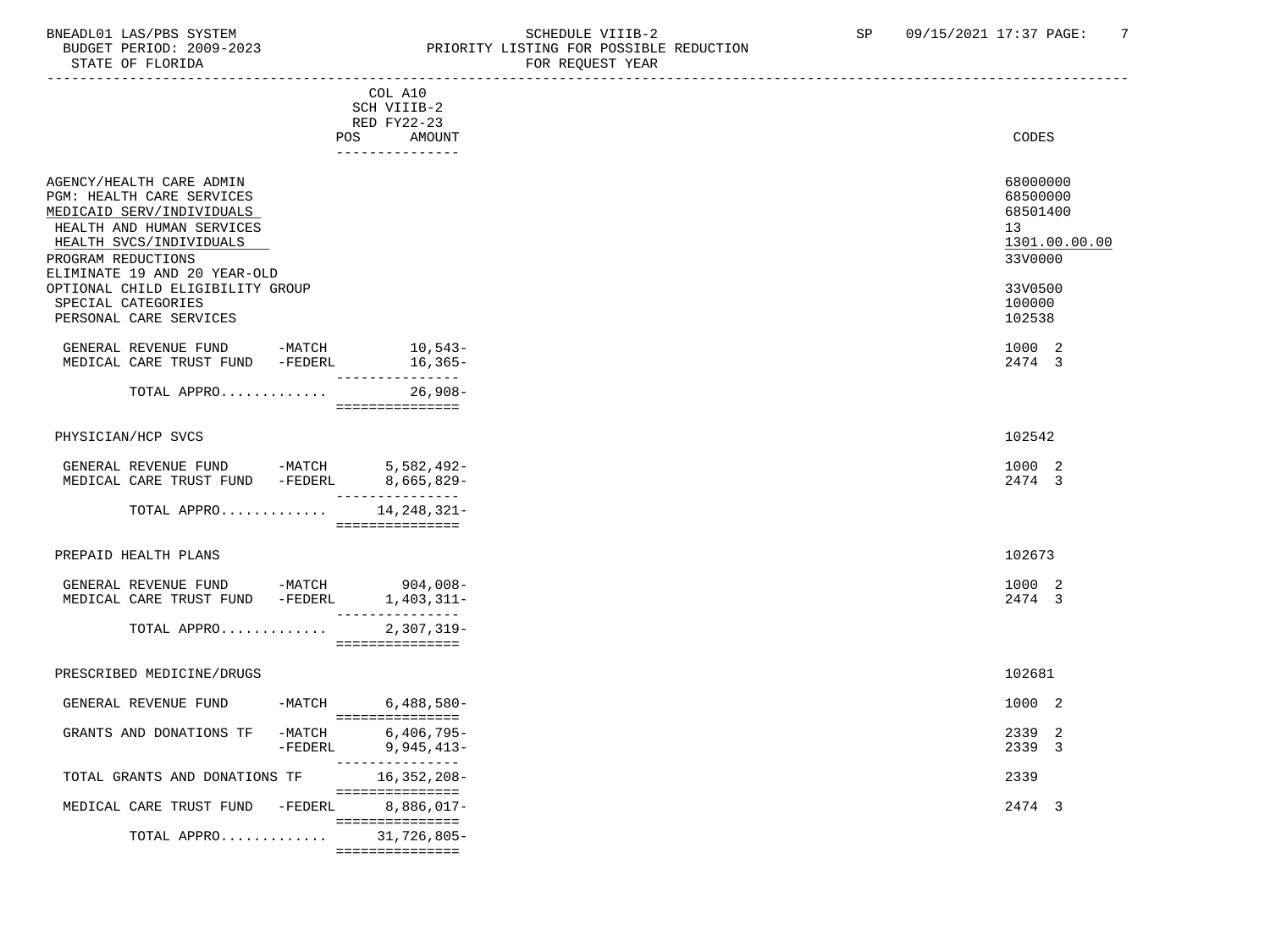#### BNEADL01 LAS/PBS SYSTEM SCHEDULE VIIIB-2 SCHEDULE VIIIB-2 SP 09/15/2021 17:37 PAGE: 8 BUDGET PERIOD: 2009-2023 PRIORITY LISTING FOR POSSIBLE REDUCTION STATE OF FLORIDA FOR REQUEST YEAR FOR REQUEST THAT THE REDUCT OF STATE OF STATE OF STATE OF STATE OF STATE OF STATE OF STATE OF STATE OF STATE OF STATE OF STATE OF STATE OF STATE OF STATE OF STATE OF STATE OF STATE OF STAT

| COL A10<br>SCH VIIIB-2                                                  |                      |
|-------------------------------------------------------------------------|----------------------|
| RED FY22-23<br>AMOUNT<br><b>POS</b><br>---------------                  | CODES                |
| AGENCY/HEALTH CARE ADMIN<br>PGM: HEALTH CARE SERVICES                   | 68000000<br>68500000 |
| MEDICAID SERV/INDIVIDUALS                                               | 68501400             |
| HEALTH AND HUMAN SERVICES<br>HEALTH SVCS/INDIVIDUALS                    | 13<br>1301.00.00.00  |
| PROGRAM REDUCTIONS                                                      | 33V0000              |
| ELIMINATE 19 AND 20 YEAR-OLD                                            |                      |
| OPTIONAL CHILD ELIGIBILITY GROUP                                        | 33V0500              |
| TOTAL: ELIMINATE 19 AND 20 YEAR-OLD<br>OPTIONAL CHILD ELIGIBILITY GROUP | 33V0500              |
| 95,734,881-<br>TOTAL ISSUE                                              |                      |
|                                                                         |                      |
| ACENCY TOCHE MADDATIIE.                                                 |                      |

 AGENCY ISSUE NARRATIVE: SCH VIIIB-2 NARR 22-23 NARRATIVE: IT COMPONENT? NO PRIORITY #02

ISSUE TITLE: Eliminate 19- and 20-Year-old Optional Child Eligibility Group

 Article III, section 19 of the Florida Constitution, requires departments and agencies to provide a "...prioritized listing of planned expenditures for review and possible reduction in the event of revenue shortfalls." This issue is being submitted to comply with this requirement and does not represent support or endorsement by the Agency for Health Care Administration (AHCA).

 ISSUE SUMMARY: This issue proposes to eliminate the optional coverage for children aged 19 and 20. Floridians aged 19 and 20 would remain eligible in other categories (such as parent, pregnant woman, disabled, former foster care) if they met the technical requirement for those categories. This would result in a reduction of \$95,984,991, of which \$31,664,939 is General Revenue. The estimate would be reduced if any individuals in this category converted to other eligibility categories. This reduction includes rebates and the proportionate federal share. This issue would be effective July 1, 2022.

 ISSUE DETAIL: Federal Medicaid regulations require state Medicaid programs to cover certain groups, while other groups are optional, and states can choose whether to cover each optional group. Florida Medicaid currently includes coverage of the optional eligible group known as 19- and 20-year-olds. Medicaid may be provided to individuals who are 19 and 20 years old who are unmarried or whose marriage was annulled. The 19 and 20-year-old population is an optional group and therefore Florida is not required to cover this group. This would mean that individuals ages 19 and 20 would continue to qualify for Medicaid coverage if they met the eligibility requirements for adults, which varies by category (e.g., 18% of federal poverty level (FPL) for parents and caregivers, 185% of FPL for pregnant women). The estimated number of recipients who would use these services in SFY 2022-2023 is 144,377.

 A State Plan amendment, an amendment of section 409.903(3), Florida Statutes, and legislative budget authority are needed to achieve this reduction.

FISCAL IMPACT: The budgetary breakout for this reduction is as follows: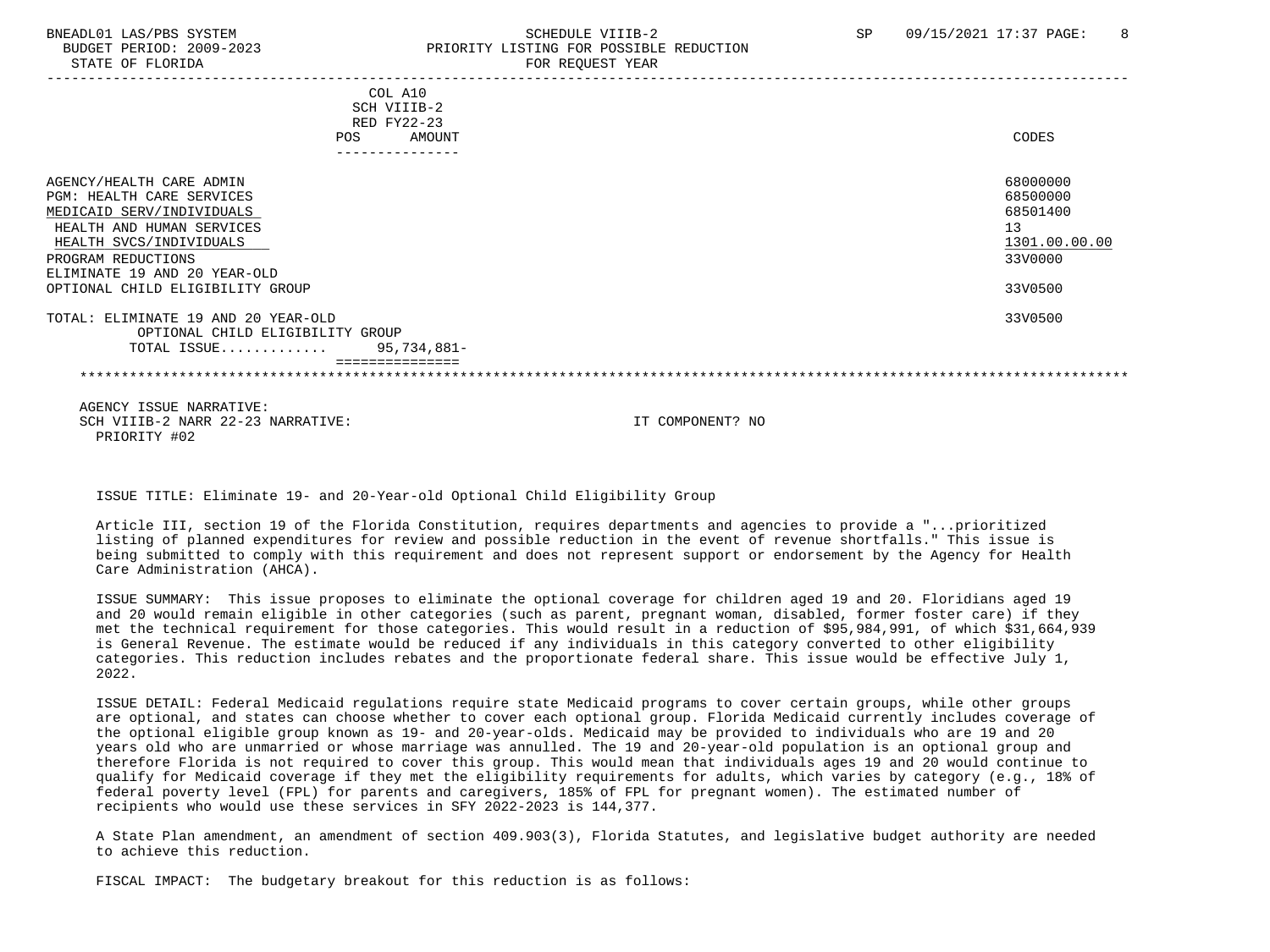### BNEADL01 LAS/PBS SYSTEM SCHEDULE VIIIB-2 SCHEDULE VIIIB-2 SP 09/15/2021 17:37 PAGE: 9 BUDGET PERIOD: 2009-2023 PRIORITY LISTING FOR POSSIBLE REDUCTION<br>FOR REQUEST YEAR FOR REQUEST YEAR

| COL A10<br>SCH VIIIB-2<br>RED FY22-23<br><b>POS</b><br>AMOUNT | CODES         |
|---------------------------------------------------------------|---------------|
| AGENCY/HEALTH CARE ADMIN                                      | 68000000      |
| PGM: HEALTH CARE SERVICES                                     | 68500000      |
| MEDICAID SERV/INDIVIDUALS                                     | 68501400      |
| HEALTH AND HUMAN SERVICES                                     | 13            |
| HEALTH SVCS/INDIVIDUALS                                       | 1301.00.00.00 |
| PROGRAM REDUCTIONS                                            | 33V0000       |
| ELIMINATE 19 AND 20 YEAR-OLD                                  |               |
| OPTIONAL CHILD ELIGIBILITY GROUP                              | 33V0500       |

|                                             | RECURRING<br>FY 2022-23 | NON-RECURRING<br>FY 2022-23 | TOTAL<br>FY 2022-23 | <b>ANNUALIZATION</b><br>FY 2023-2024 |
|---------------------------------------------|-------------------------|-----------------------------|---------------------|--------------------------------------|
| Medicaid Services to Individuals (68501400) |                         |                             |                     |                                      |
| Assistive Care Services (100602)            |                         |                             |                     |                                      |
| General Revenue (1000 - 2)                  | (S149)                  | \$0                         | (\$149)             | \$0                                  |
| Medical Trust Fund $(2474 - 3)$<br>Total    | ( \$230)<br>(S379)      | \$0<br>\$0                  | ( \$230)<br>(S379)  | \$0\$<br>\$0                         |
|                                             |                         |                             |                     |                                      |
| Case Management (100311)                    |                         |                             |                     |                                      |
| General Revenue (1000 - 2)                  | ( \$27, 277)            | \$0                         | (S27, 277)          | \$0\$                                |
| Medical Trust Fund $(2474 - 3)$             | ( \$42, 342)            | \$0                         | ( \$42, 342)        | \$0\$                                |
| Total                                       | ( \$69, 619)            | \$0                         | ( \$69, 619)        | \$0                                  |
| Community Health Services (100616)          |                         |                             |                     |                                      |
| General Revenue (1000 - 2)                  | ( \$82, 991)            | \$0                         | (\$82,991)          | \$0                                  |
| Medical Trust Fund $(2474 - 3)$             | (S128, 829)             | \$0                         | ( \$128, 829)       | \$0                                  |
| Total                                       | ( \$211, 820)           | \$0                         | (\$211,820)         | \$0                                  |
| Devel Eval & Interv/Part C (100919)         |                         |                             |                     |                                      |
| General Revenue (1000 - 2)                  | (S1, 439)               | \$0                         | ( \$1,439)          | \$0                                  |
| Medical Trust Fund $(2474 - 3)$             | (S2, 234)               | \$0                         | ( \$2, 234)         | \$0                                  |
| Total                                       | (S3, 673)               | \$0                         | (S3, 673)           | \$0                                  |
| Hospital Inpatient Service (101582)         |                         |                             |                     |                                      |
| General Revenue (1000 - 2)                  | ( \$10, 278, 729 )      | \$0                         | ( \$10, 278, 729 )  | \$0                                  |
| Medical Trust Fund $(2474 - 3)$             | (S15, 955, 903)         | \$0                         | (S15, 955, 903)     | \$0                                  |
| Total                                       | ( \$26, 234, 632)       | \$0                         | ( \$26, 234, 632)   | \$0                                  |
| Hospital Insurance Benefit (101589)         |                         |                             |                     |                                      |
| General Revenue (1000 - 2)                  | (S2, 494)               | \$0\$                       | ( \$2,494)          | \$0                                  |
| Medical Trust Fund $(2474 - 3)$             | ( \$3, 872)             | \$0                         | ( \$3, 872)         | \$0                                  |
| Total                                       | ( \$6, 366)             | \$0                         | (S6, 366)           | \$0                                  |
| Hospital Outpatient Services (101596)       |                         |                             |                     |                                      |
| General Revenue (1000 - 2)                  | (S6, 079, 294)          | \$0                         | (S6, 079, 294)      | \$0                                  |
| Medical Trust Fund $(2474 - 3)$             | (S9, 437, 025)          | \$0                         | (59, 437, 025)      | \$0                                  |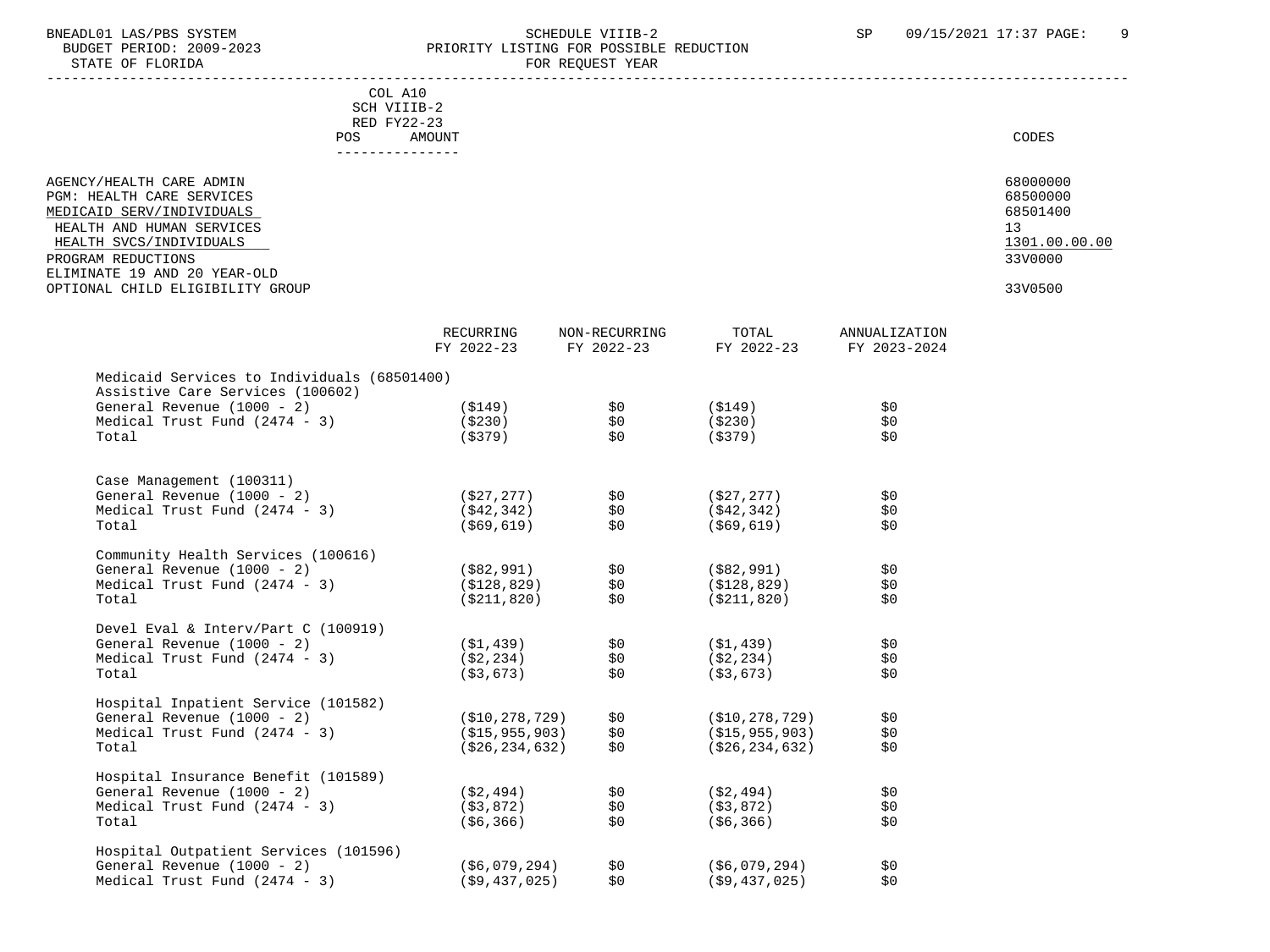STATE OF FLORIDA

# BNEADL01 LAS/PBS SYSTEM SOME SOME SCHEDULE VIIIB-2 SP 09/15/2021 17:37 PAGE: 10<br>BUDGET PERIOD: 2009-2023 RESORTTY LISTING FOR POSSIBLE REDUCTION PRIORITY LISTING FOR POSSIBLE REDUCTION<br>FOR REQUEST YEAR

|                                                                                                                           | COL A10                           |            |                                    |               |                                        |
|---------------------------------------------------------------------------------------------------------------------------|-----------------------------------|------------|------------------------------------|---------------|----------------------------------------|
|                                                                                                                           | SCH VIIIB-2                       |            |                                    |               |                                        |
|                                                                                                                           | RED FY22-23                       |            |                                    |               |                                        |
|                                                                                                                           | AMOUNT<br>POS                     |            |                                    |               | CODES                                  |
|                                                                                                                           |                                   |            |                                    |               |                                        |
| AGENCY/HEALTH CARE ADMIN<br>PGM: HEALTH CARE SERVICES<br>MEDICAID SERV/INDIVIDUALS<br>HEALTH AND HUMAN SERVICES           |                                   |            |                                    |               | 68000000<br>68500000<br>68501400<br>13 |
| HEALTH SVCS/INDIVIDUALS                                                                                                   |                                   |            |                                    |               | 1301.00.00.00                          |
| PROGRAM REDUCTIONS                                                                                                        |                                   |            |                                    |               | 33V0000                                |
| ELIMINATE 19 AND 20 YEAR-OLD                                                                                              |                                   |            |                                    |               |                                        |
| OPTIONAL CHILD ELIGIBILITY GROUP                                                                                          |                                   |            |                                    |               | 33V0500                                |
|                                                                                                                           |                                   |            |                                    |               |                                        |
| Total                                                                                                                     | (\$15,516,319)                    | \$0        | (\$15,516,319)                     | \$0           |                                        |
|                                                                                                                           |                                   |            |                                    |               |                                        |
| Other Fee for Service (102325)                                                                                            |                                   |            |                                    |               |                                        |
| General Revenue (1000 - 2)<br>Medical Trust Fund $(2474 - 3)$                                                             | (\$2,108,950)<br>( \$3, 273, 770) | \$0        | (\$2,108,950)                      | \$0           |                                        |
| Total                                                                                                                     | ( \$5,382,720)                    | \$0<br>\$0 | ( \$3, 273, 770)<br>(55, 382, 720) | \$0<br>\$0    |                                        |
|                                                                                                                           |                                   |            |                                    |               |                                        |
| Physician & Health Care Practitioner Services (102542)                                                                    |                                   |            |                                    |               |                                        |
|                                                                                                                           |                                   | \$0        | (\$5,582,492)                      | \$0           |                                        |
| General Revenue (1000 - 2) (\$5,582,492)<br>Medical Trust Fund (2474 - 3) (\$8,665,829)                                   |                                   | \$0        | (\$8,665,829)                      | \$0           |                                        |
| Total                                                                                                                     | ( \$14, 248, 321)                 | \$0        | (S14, 248, 321)                    | \$0           |                                        |
|                                                                                                                           |                                   |            |                                    |               |                                        |
|                                                                                                                           |                                   |            |                                    |               |                                        |
| Prepaid Health Plans (102673)                                                                                             |                                   |            |                                    |               |                                        |
| General Revenue (1000 - 2)                                                                                                | ( \$904,008)                      | \$0        | (\$904,008)                        | ( \$296, 740) |                                        |
| Medical Trust Fund $(2474 - 3)$                                                                                           | ( \$1,403,311)                    | \$0        | (\$1,403,311)                      | (\$472,366)   |                                        |
| Total                                                                                                                     | (\$2,307,319)                     | \$0        | (\$2,307,319)                      | (\$769,106)   |                                        |
|                                                                                                                           |                                   |            |                                    |               |                                        |
| Personal Care Services (102538)                                                                                           |                                   |            |                                    |               |                                        |
| General Revenue (1000 - 2)                                                                                                | ( \$10, 543)                      | \$0        | ( \$10, 543)                       | \$0\$         |                                        |
| Medical Trust Fund $(2474 - 3)$<br>Total                                                                                  | (\$16,365)                        | \$0<br>\$0 | ( \$16, 365)                       | \$0<br>\$0    |                                        |
|                                                                                                                           | (\$26,908)                        |            | (\$26,908)                         |               |                                        |
| Prescribed Medicine/Drugs (102681)                                                                                        |                                   |            |                                    |               |                                        |
| General Revenue (1000 - 2)                                                                                                | (\$6,488,580)                     | \$0        | ( \$6,488,580)                     | \$0           |                                        |
| Grants and Donations (2339 - 2)                                                                                           | (\$6,406,795)                     | \$0        | (\$6,406,795)                      | \$0           |                                        |
| Grants and Donations (2339 - 3)                                                                                           | (\$9,945,413)                     | \$0        | (\$9,945,413)                      | \$0           |                                        |
| Medical Trust Fund $(2474 - 3)$                                                                                           | (\$8,886,017)                     | \$0        | ( \$8,886,017)                     | \$0           |                                        |
| Total                                                                                                                     | ( \$31, 726, 805)                 | \$0        | (S31, 726, 805)                    | \$0           |                                        |
|                                                                                                                           |                                   |            |                                    |               |                                        |
| Medicaid Long Term Care (68501500)<br>Intermediate Care Facilities (ICF)/Developmentally Disabled (DD)-Community (101649) |                                   |            |                                    |               |                                        |
| General Revenue $(1000 - 2)$                                                                                              | ( \$97, 848)                      | \$0        | $($ \$97,848)                      | \$0           |                                        |
| Medical Trust Fund $(2474 - 3)$                                                                                           | ( \$151, 892)                     | \$0\$      | ( \$151, 892)                      | \$0           |                                        |
| Total                                                                                                                     | ( \$249, 740)                     | \$0        | ( \$249, 740)                      | \$0           |                                        |
|                                                                                                                           |                                   |            |                                    |               |                                        |
| Nursing Home Care (102233)                                                                                                |                                   |            |                                    |               |                                        |
| General Revenue (1000 - 2)                                                                                                | (S145)                            | \$0        | ( \$145)                           | \$0\$         |                                        |
| Medical Trust Fund $(2474 - 3)$                                                                                           | ( \$225)                          | \$0\$      | ( \$225)                           | \$0\$         |                                        |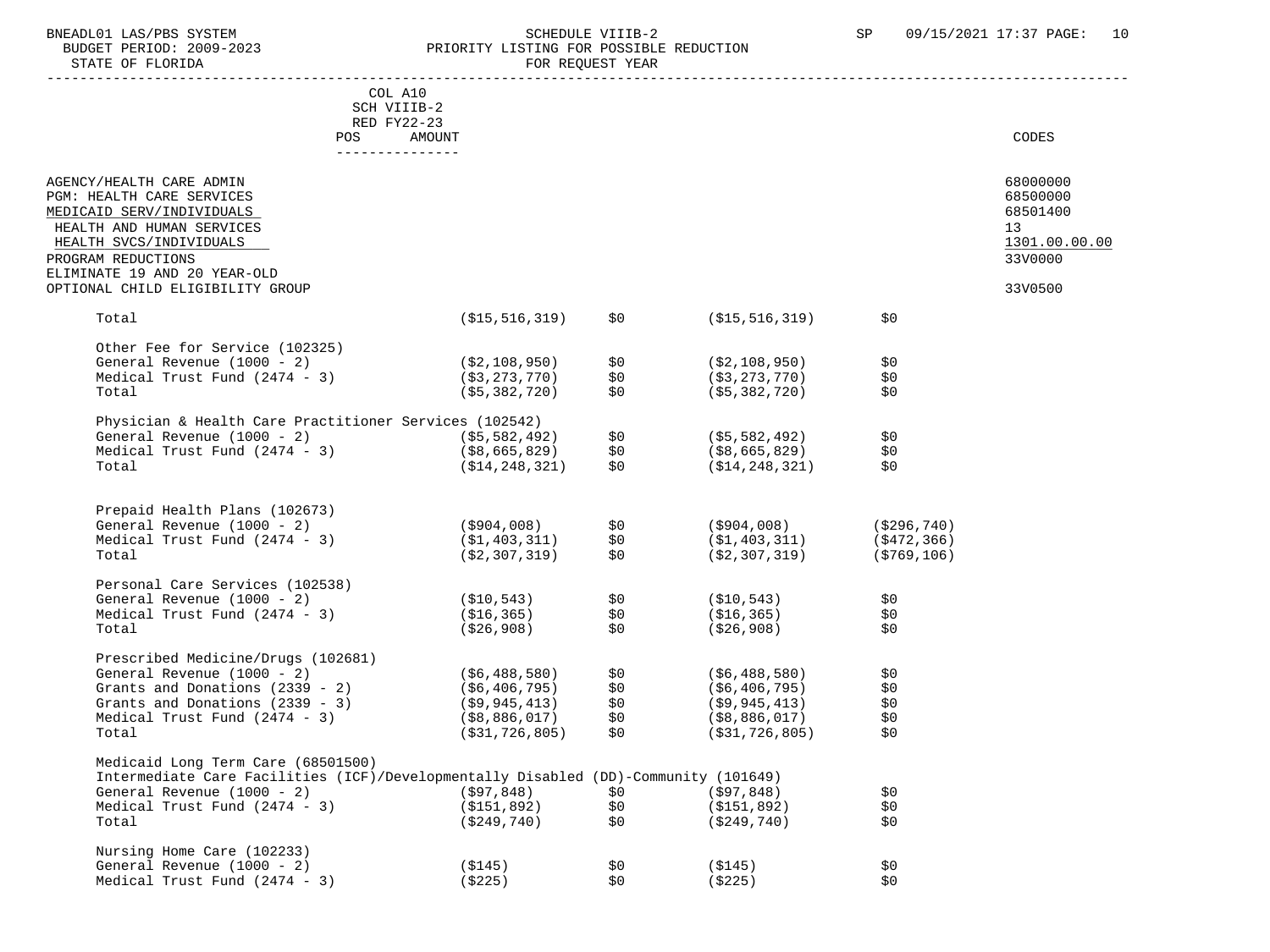## BNEADL01 LAS/PBS SYSTEM SCHEDULE VIIIB-2 SCHEDULE VIIIB-2 SP 09/15/2021 17:37 PAGE: 11 BUDGET PERIOD: 2009-2023 PRIORITY LISTING FOR POSSIBLE REDUCTION

 ----------------------------------------------------------------------------------------------------------------------------------- COL A10 SCH VIIIB-2 RED FY22-23 POS AMOUNT CODES --------------- AGENCY/HEALTH CARE ADMIN 68000000 AGENCY/HEALTH CARE ADMIN PGM: HEALTH CARE SERVICES 68500000 PGM: 68500000 PGM: 68500000 68500000 PGM: 68500000 0 68500000 PGM: 68501400<br>MEDICAID SERV/INDIVIDUALS MEDICAID SERV/INDIVIDUALS HEALTH AND HUMAN SERVICES 13 (1999) 13 (1999) 13 (1999) 13 (1999) 13 (1999) 13 (1999) 13 (1999) 13 (1999) 13 (1999) 13 (1999) 13 (1999) 13 (1999) 13 (1999) 13 (1999) 13 (1999) 13 (1999) 13 (1999) 13 (1999) 13 (1999) 13 (19  $\frac{1301.00}{330000}$   $\frac{1301.00}{330000}$ PROGRAM REDUCTIONS ELIMINATE 19 AND 20 YEAR-OLD OPTIONAL CHILD ELIGIBILITY GROUP 33V0500 Total (\$370) \$0 (\$370) \$0 Issue Total (\$95,984,991) \$0 (\$95,984,991) (\$769,106) SOURCE OF FUNDS: General Revenue (State 32.99%) Grants and Donations (State 6.68%) Grants and Donations (Federal 10.36%) Medical Care Trust Fund (Federal 49.97%) \*\*\*\*\*\*\*\*\*\*\*\*\*\*\*\*\*\*\*\*\*\*\*\*\*\*\*\*\*\*\*\*\*\*\*\*\*\*\*\*\*\*\*\*\*\*\*\*\*\*\*\*\*\*\*\*\*\*\*\*\*\*\*\*\*\*\*\*\*\*\*\*\*\*\*\*\*\*\*\*\*\*\*\*\*\*\*\*\*\*\*\*\*\*\*\*\*\*\*\*\*\*\*\*\*\*\*\*\*\*\*\*\*\*\*\*\*\*\*\*\*\*\*\*\*\*\* REDUCE BEHAVIOR ANALYSIS RATES 33V4280<br>SPECIAL CATEGORIES 33V4280 SPECIAL CATEGORIES 100000 COMMUNITY MENTAL HEALTH SV GENERAL REVENUE FUND -MATCH 32,657,885- 1000 2 MEDICAL CARE TRUST FUND -FEDERL 50,695,574- 2474 3 --------------- TOTAL APPRO............. 83,353,459- =============== \*\*\*\*\*\*\*\*\*\*\*\*\*\*\*\*\*\*\*\*\*\*\*\*\*\*\*\*\*\*\*\*\*\*\*\*\*\*\*\*\*\*\*\*\*\*\*\*\*\*\*\*\*\*\*\*\*\*\*\*\*\*\*\*\*\*\*\*\*\*\*\*\*\*\*\*\*\*\*\*\*\*\*\*\*\*\*\*\*\*\*\*\*\*\*\*\*\*\*\*\*\*\*\*\*\*\*\*\*\*\*\*\*\*\*\*\*\*\*\*\*\*\*\*\*\*\* AGENCY ISSUE NARRATIVE: SCH VIIIB-2 NARR 22-23 NARRATIVE: IT COMPONENT? NO PRIORITY #01

ISSUE TITLE: Reduce the Behavior Analysis Medicaid Rate

 Article III, section 19 of the Florida Constitution, requires departments and agencies to provide a "...prioritized listing of planned expenditures for review and possible reduction in the event of revenue shortfalls." This issue is being submitted to comply with this requirement and does not represent support or endorsement by the Agency for Health Care Administration (AHCA).

 ISSUE SUMMARY: This issue proposes to reduce Medicaid Behavior Analysis (BA) service rates by 10%. This would not impact BA rates reimbursed through the iBudget waiver. This would have an impact of \$83,353,458, of which \$32,657,885 is General Revenue. This reduction amount includes the proportionate federal share. This issue would be effective July 1, 2022. The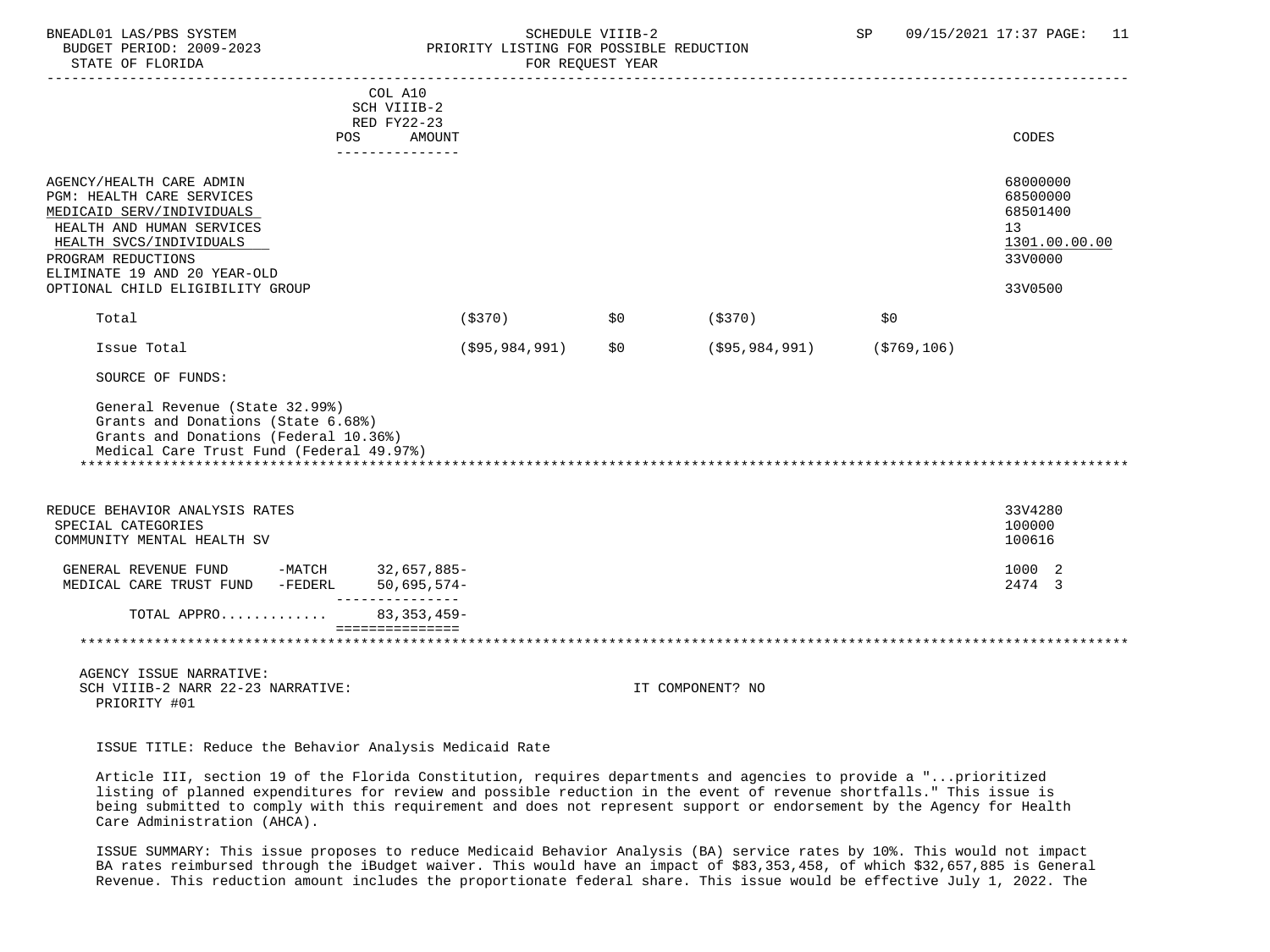#### BNEADL01 LAS/PBS SYSTEM SCHEDULE VIIIB-2 SCHEDULE VIIIB-2 SP 09/15/2021 17:37 PAGE: 12 BUDGET PERIOD: 2009-2023 PRIORITY LISTING FOR POSSIBLE REDUCTION STATE OF FLORIDA FOR REQUEST YEAR FOR REQUEST THAT THE REDUCT OF STATE OF STATE OF STATE OF STATE OF STATE OF STATE OF STATE OF STATE OF STATE OF STATE OF STATE OF STATE OF STATE OF STATE OF STATE OF STATE OF STATE OF STAT

 ----------------------------------------------------------------------------------------------------------------------------------- COL A10 SCH VIIIB-2 RED FY22-23 POS AMOUNT CODES --------------- AGENCY/HEALTH CARE ADMIN 68000000 (68000000 )<br>PGM: HEALTH CARE SERVICES PGM: HEALTH CARE SERVICES 68500000 (68500000 ) and the series of the series of the series of the series of the series of the series of the series of the series of the series of the series of the series of the series of the

MEDICAID SERV/INDIVIDUALS HEALTH AND HUMAN SERVICES 13 (1999) 13 (1999) 13 (1999) 13 (1999) 13 (1999) 13 (1999) 13 (1999) 13 (1999) 13 (1999) 13 (1999) 13 (1999) 13 (1999) 13 (1999) 13 (1999) 13 (1999) 13 (1999) 13 (1999) 13 (1999) 13 (1999) 13 (19  $\frac{1301.00}{330000}$   $\frac{1301.00}{330000}$ PROGRAM REDUCTIONS REDUCE BEHAVIOR ANALYSIS RATES 33V4280

estimated number of recipients who will use these services in SFY 2022-2023 is as follows: 15,943.

 ISSUE DETAIL: BA services are highly structured interventions, strategies, and approaches provided to decrease maladaptive behaviors and increase or reinforce appropriate behaviors. Florida Medicaid covers this service exclusively through the fee-for-service delivery system for recipients under the age of 21 years requiring medically necessary BA services.

 Expenditures for this service continue to grow exponentially. On average, the spend is \$65.2 million for 15,900 children receiving the service per month.

The following reflects the current rates and the new rates based on the proposed reduction:

| Service               |                                                  | Current Rate | 10% Proposed Reduction |
|-----------------------|--------------------------------------------------|--------------|------------------------|
| Behavioral Assessment |                                                  | \$385.19     | \$346.67               |
|                       | Behavioral Reassessment                          | \$192.59     | \$173.33               |
|                       | Behavioral Analysis - Lead Analyst               | \$19.05      | \$17.15                |
|                       | Behavioral Analysis - Assistant Behavior Analyst | \$15.24      | \$13.72                |
|                       | Behavioral Analysis - Group (up to 6)            | \$7.58       | \$6.82                 |
|                       | Behavioral Analysis - Technician                 | \$12.19      | \$10.97                |

 This issue proposes to reduce reimbursement rates by 10% for all state plan BA services, and it would not impact access to these services. Similar services in the Individual Budgeting Waiver would not be changed.

A State Plan amendment and legislative budget authority are needed to achieve reduction.

FISCAL IMPACT: The budgetary breakout for this reduction is as follows:

| RECURRING                       | NON-RECURRING                               | TOTAL | ANNUALIZATION     |            |                   |              |     |
|---------------------------------|---------------------------------------------|-------|-------------------|------------|-------------------|--------------|-----|
|                                 |                                             |       | FY 2022-23        | FY 2022-23 | FY 2022-23        | FY 2023-2024 |     |
|                                 | Medicaid Services to Individuals (68501400) |       |                   |            |                   |              |     |
|                                 | Community Mental Health Services (100616)   |       |                   |            |                   |              |     |
| General Revenue $(1000 - 2)$    |                                             |       | (\$32,657,885)    | \$0        | ( \$32, 657, 885) |              | S0  |
| Medical Trust Fund $(2474 - 3)$ |                                             |       | $($ \$50,695,574) | \$0        | ( \$50, 695, 574) |              | \$0 |
| Total                           |                                             |       | (\$83,353,459)    | \$0        | ( \$83, 353, 459) |              | \$0 |
| Issue Total                     |                                             |       | (\$83,353,458)    | \$0        | ( \$83, 353, 458) |              | S0  |

SOURCE OF FUNDS:

General Revenue (State 39.18%)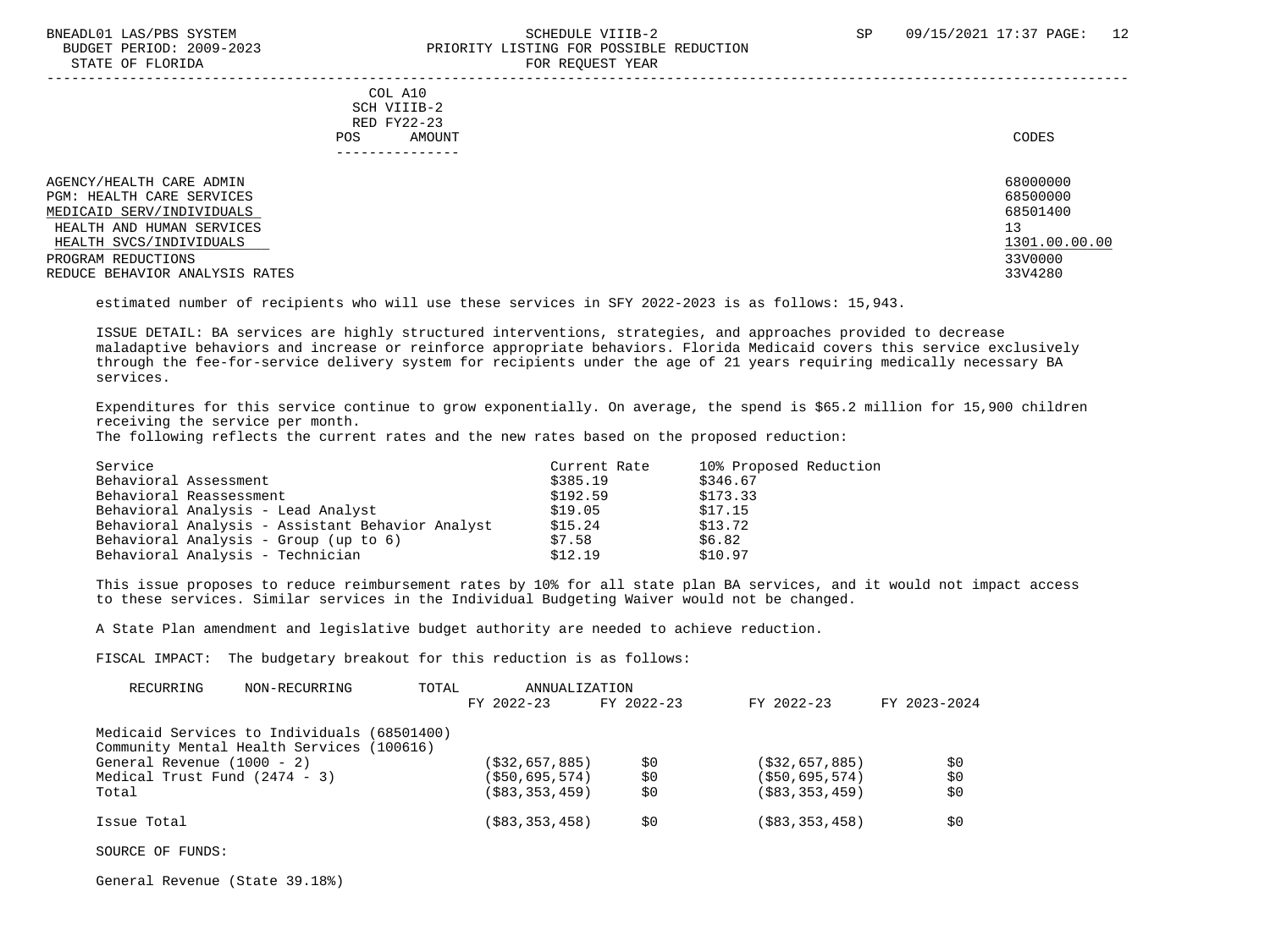## BNEADL01 LAS/PBS SYSTEM SOHEDULE VIIIB-2 SCHEDULE VIIIB-2 SP 09/15/2021 17:37 PAGE: 13<br>BUDGET PERIOD: 2009-2023 PRIORITY LISTING FOR POSSIBLE REDUCTION BUDGET PERIOD: 2009-2023 PRIORITY LISTING FOR POSSIBLE REDUCTION FOR REQUEST YEAR

|                                              | COL A10                            |               |
|----------------------------------------------|------------------------------------|---------------|
|                                              | SCH VIIIB-2                        |               |
|                                              | RED FY22-23                        |               |
|                                              | POS AMOUNT                         | CODES         |
|                                              | ----------------                   |               |
|                                              |                                    |               |
| AGENCY/HEALTH CARE ADMIN                     |                                    | 68000000      |
| PGM: HEALTH CARE SERVICES                    |                                    | 68500000      |
| MEDICAID SERV/INDIVIDUALS                    |                                    | 68501400      |
| HEALTH AND HUMAN SERVICES                    |                                    | 13            |
| HEALTH SVCS/INDIVIDUALS                      |                                    | 1301.00.00.00 |
| PROGRAM REDUCTIONS                           |                                    | 33V0000       |
| REDUCE BEHAVIOR ANALYSIS RATES               |                                    | 33V4280       |
|                                              |                                    |               |
| Medical Care Trust Fund (Federal 60.82%)     |                                    |               |
|                                              |                                    |               |
|                                              |                                    |               |
|                                              |                                    |               |
| ELIMINATE MEDICALLY NEEDY                    |                                    |               |
| ELIGIBILITY CATEGORY                         |                                    | 33V5880       |
| SPECIAL CATEGORIES                           |                                    | 100000        |
| CASE MANAGEMENT                              |                                    | 100311        |
|                                              |                                    |               |
| GENERAL REVENUE FUND -MATCH 6,920-           |                                    | 1000 2        |
| MEDICAL CARE TRUST FUND -FEDERL              | $10,747-$<br>.<br> --------------- | 2474 3        |
| TOTAL APPRO                                  | 17,667-                            |               |
|                                              | ===============                    |               |
|                                              |                                    |               |
| COMMUNITY MENTAL HEALTH SV                   |                                    | 100616        |
|                                              |                                    |               |
| GENERAL REVENUE FUND -MATCH 25,377-          |                                    | 1000 2        |
| MEDICAL CARE TRUST FUND -FEDERL 39,393-      |                                    | 2474 3        |
|                                              | _______________                    |               |
| TOTAL APPRO                                  | 64,770-                            |               |
|                                              | ===============                    |               |
|                                              |                                    |               |
| DEVEL EVAL & INTERV/PART C                   |                                    | 100919        |
| GENERAL REVENUE FUND -MATCH                  | $3,484-$                           | 1000 2        |
|                                              |                                    | 2474 3        |
| MEDICAL CARE TRUST FUND -FEDERL              | $5,408-$<br>---------------        |               |
| TOTAL APPRO                                  | $8,892-$                           |               |
|                                              | ===============                    |               |
|                                              |                                    |               |
| HOSPITAL INPATIENT SERVICE                   |                                    | 101582        |
|                                              |                                    |               |
| GENERAL REVENUE FUND -MATCH 71,289,652-      |                                    | 1000 2        |
| MEDICAL CARE TRUST FUND -FEDERL 110,664,539- |                                    | 2474 3        |
|                                              | ________________                   |               |
| TOTAL APPRO                                  | 181,954,191–                       |               |
|                                              | ===============                    |               |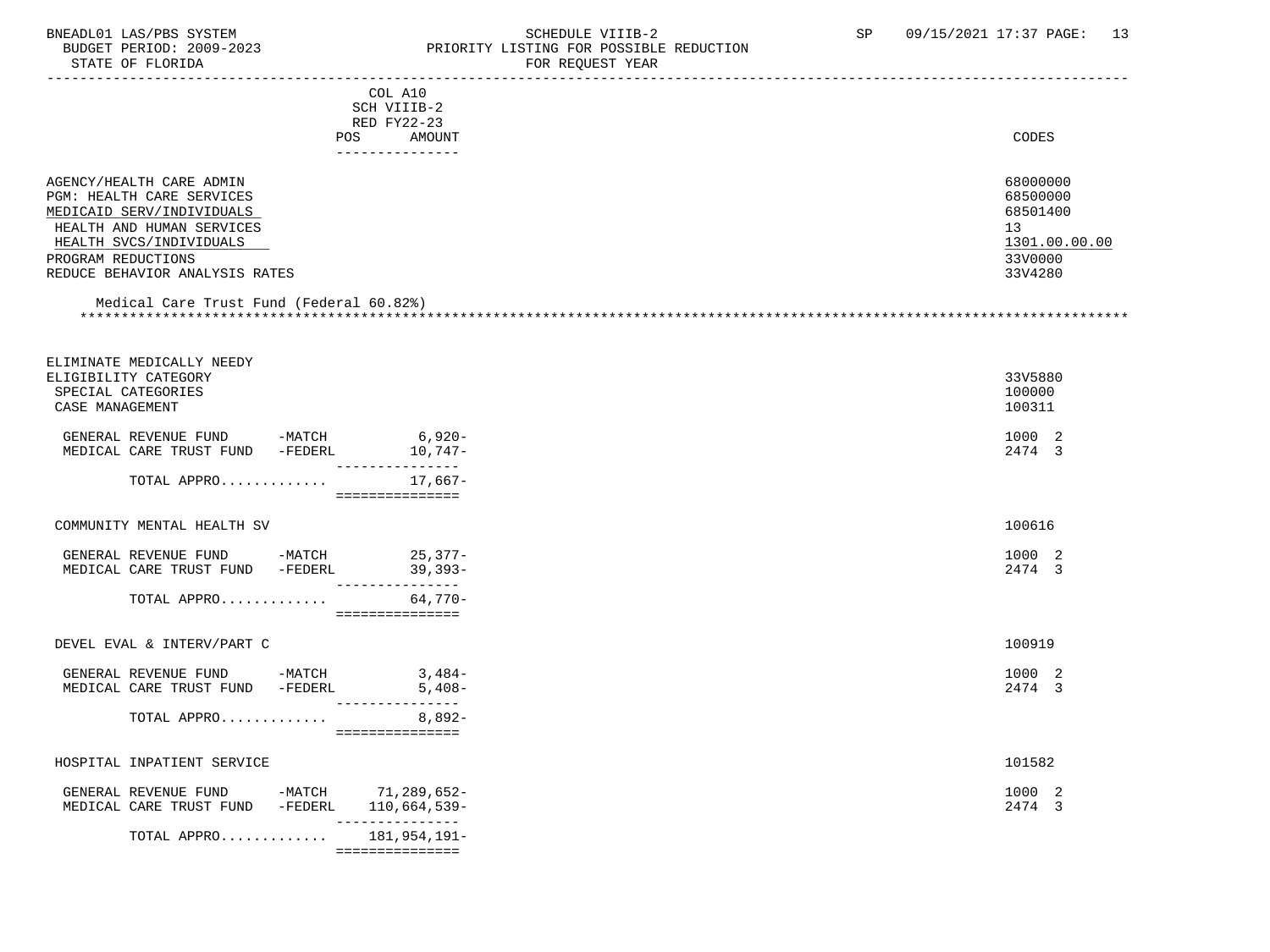#### BNEADL01 LAS/PBS SYSTEM SOME SOME SCHEDULE VIIIB-2 SP 09/15/2021 17:37 PAGE: 14 BUDGET PERIOD: 2009-2023<br>
STATE OF FLORIDA<br>
STATE OF FLORIDA FOR REQUEST YEAR

|                                                                                                                                                                  |                                       | ron nagusar raun |                                                              |
|------------------------------------------------------------------------------------------------------------------------------------------------------------------|---------------------------------------|------------------|--------------------------------------------------------------|
|                                                                                                                                                                  | COL A10<br>SCH VIIIB-2<br>RED FY22-23 |                  |                                                              |
| POS                                                                                                                                                              | AMOUNT<br>---------------             |                  | CODES                                                        |
| AGENCY/HEALTH CARE ADMIN<br>PGM: HEALTH CARE SERVICES<br>MEDICAID SERV/INDIVIDUALS<br>HEALTH AND HUMAN SERVICES<br>HEALTH SVCS/INDIVIDUALS<br>PROGRAM REDUCTIONS |                                       | 13               | 68000000<br>68500000<br>68501400<br>1301.00.00.00<br>33V0000 |
| ELIMINATE MEDICALLY NEEDY<br>ELIGIBILITY CATEGORY<br>SPECIAL CATEGORIES<br>HOSPITAL INSURANCE BENEFIT                                                            |                                       |                  | 33V5880<br>100000<br>101589                                  |
| GENERAL REVENUE FUND -MATCH 568,534-<br>MEDICAL CARE TRUST FUND -FEDERL                                                                                          | $882,549-$<br>_______________         |                  | 1000 2<br>2474 3                                             |
| TOTAL APPRO                                                                                                                                                      | 1,451,083-<br>===============         |                  |                                                              |
| HOSPITAL OUTPATIENT SVCS                                                                                                                                         |                                       |                  | 101596                                                       |
| GENERAL REVENUE FUND -MATCH 39,750,693-<br>MEDICAL CARE TRUST FUND -FEDERL 61,705,900-                                                                           | ________________                      |                  | 1000 2<br>2474 3                                             |
| TOTAL APPRO $101,456,593-$                                                                                                                                       | ===============                       |                  |                                                              |
| OTHER FEE FOR SERVICE                                                                                                                                            |                                       |                  | 102325                                                       |
| GENERAL REVENUE FUND -MATCH 19,328,147-<br>MEDICAL CARE TRUST FUND -FEDERL 30,003,519-                                                                           | ---------------                       |                  | 1000 2<br>2474 3                                             |
| TOTAL APPRO                                                                                                                                                      | 49,331,666-<br>===============        |                  |                                                              |
| PERSONAL CARE SERVICES                                                                                                                                           |                                       |                  | 102538                                                       |
| GENERAL REVENUE FUND -MATCH 119,323-<br>MEDICAL CARE TRUST FUND -FEDERL                                                                                          | 185,228-<br>---------------           |                  | 1000 2<br>2474 3                                             |
| TOTAL APPRO                                                                                                                                                      | $304,551-$<br>===============         |                  |                                                              |
| PHYSICIAN/HCP SVCS                                                                                                                                               |                                       |                  | 102542                                                       |
| GENERAL REVENUE FUND<br>-MATCH<br>-FEDERL<br>MEDICAL CARE TRUST FUND                                                                                             | 34,770,506-<br>$59,975,043-$          |                  | 1000 2<br>2474 3                                             |
| TOTAL APPRO                                                                                                                                                      | 94,745,549-                           |                  |                                                              |

===============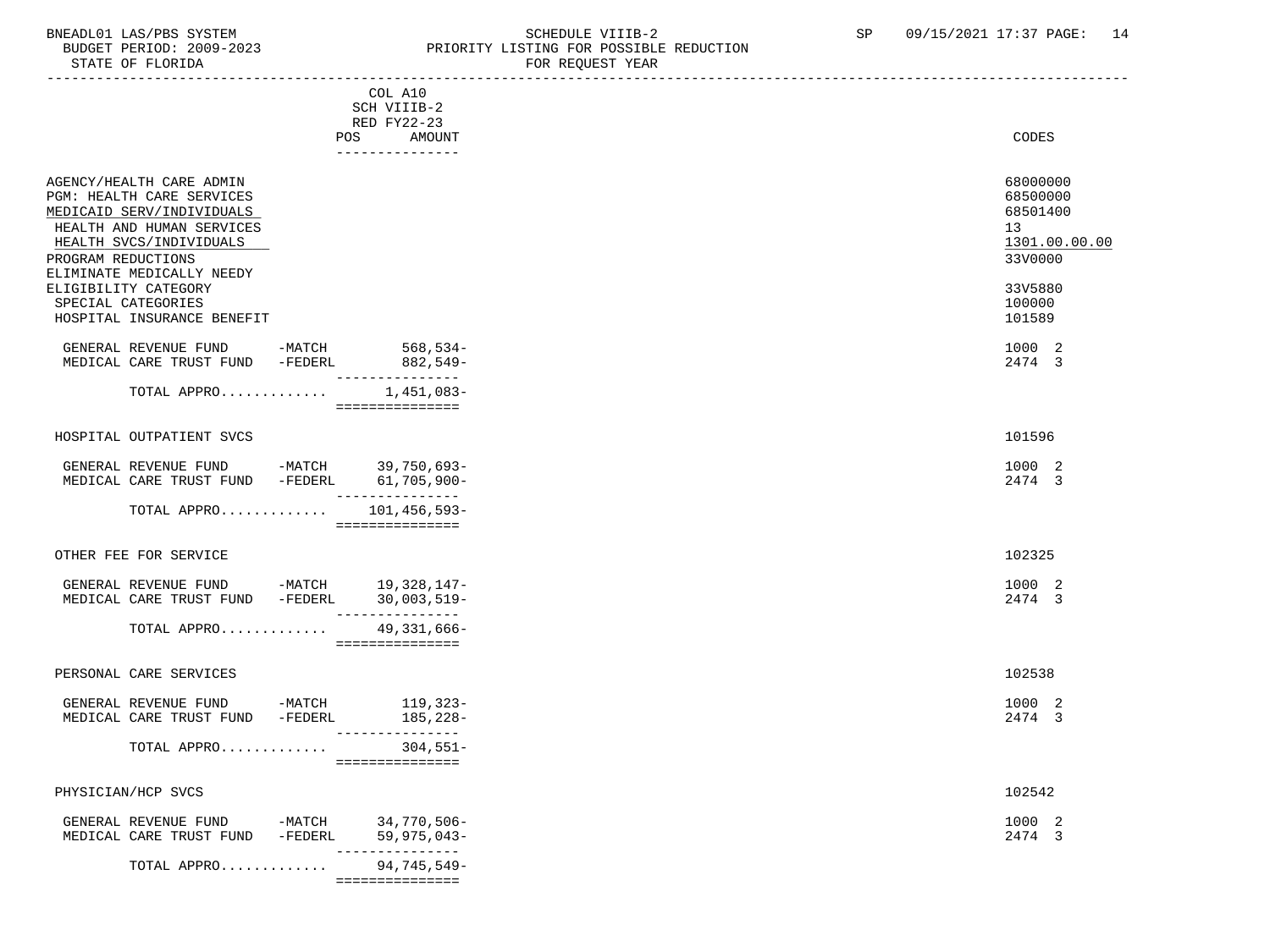## BNEADL01 LAS/PBS SYSTEM SCHEDULE VIIIB-2 SCHEDULE VIIIB-2 SP 09/15/2021 17:37 PAGE: 15 BUDGET PERIOD: 2009-2023 PRIORITY LISTING FOR POSSIBLE REDUCTION

| STATE OF FLORIDA                                                                                                                                                                              |                                                                           | FOR REQUEST YEAR |                                                                    |
|-----------------------------------------------------------------------------------------------------------------------------------------------------------------------------------------------|---------------------------------------------------------------------------|------------------|--------------------------------------------------------------------|
|                                                                                                                                                                                               | COL A10<br>SCH VIIIB-2<br>RED FY22-23<br>POS<br>AMOUNT<br>_______________ |                  | CODES                                                              |
| AGENCY/HEALTH CARE ADMIN<br>PGM: HEALTH CARE SERVICES<br>MEDICAID SERV/INDIVIDUALS<br>HEALTH AND HUMAN SERVICES<br>HEALTH SVCS/INDIVIDUALS<br>PROGRAM REDUCTIONS<br>ELIMINATE MEDICALLY NEEDY |                                                                           |                  | 68000000<br>68500000<br>68501400<br>13<br>1301.00.00.00<br>33V0000 |
| ELIGIBILITY CATEGORY<br>SPECIAL CATEGORIES<br>PREPAID HEALTH PLANS                                                                                                                            |                                                                           |                  | 33V5880<br>100000<br>102673                                        |
| GENERAL REVENUE FUND -MATCH $3,517,598$ -MEDICAL CARE TRUST FUND -FEDERL $5,460,447$ -                                                                                                        | __________________                                                        |                  | 1000 2<br>2474 3                                                   |
| TOTAL APPRO 8,978,045-                                                                                                                                                                        | ===============                                                           |                  |                                                                    |
| PRESCRIBED MEDICINE/DRUGS                                                                                                                                                                     |                                                                           |                  | 102681                                                             |
| GENERAL REVENUE FUND                                                                                                                                                                          | $-MATCH$ 42,866,304-                                                      |                  | 1000 2                                                             |
| $-MATCH$<br>HEALTH CARE TRUST FUND                                                                                                                                                            | $5,762,907-$<br>===============                                           |                  | 2003 2                                                             |
| GRANTS AND DONATIONS TF<br>$-MATCH$<br>$-FEDERL$                                                                                                                                              | $26,970,955-$<br>41,867,624-<br>_______________                           |                  | 2339 2<br>2339 3                                                   |
| TOTAL GRANTS AND DONATIONS TF                                                                                                                                                                 | 68,838,579-<br>================                                           |                  | 2339                                                               |
| MEDICAL CARE TRUST FUND -FEDERL 58,390,675-                                                                                                                                                   | ================                                                          |                  | 2474 3                                                             |
| TOTAL APPRO 175,858,465-                                                                                                                                                                      | ===============                                                           |                  |                                                                    |
| STW INPATIENT PSYCH SVCS                                                                                                                                                                      |                                                                           |                  | 103560                                                             |
| GENERAL REVENUE FUND -MATCH 47,021-<br>MEDICAL CARE TRUST FUND -FEDERL                                                                                                                        | 72,992-<br>________________                                               |                  | 1000 2<br>2474 3                                                   |
| TOTAL APPRO                                                                                                                                                                                   | 120,013-<br>===============                                               |                  |                                                                    |
| TOTAL: ELIMINATE MEDICALLY NEEDY<br>ELIGIBILITY CATEGORY<br>TOTAL ISSUE $614, 291, 485$ -                                                                                                     | ===============                                                           |                  | 33V5880                                                            |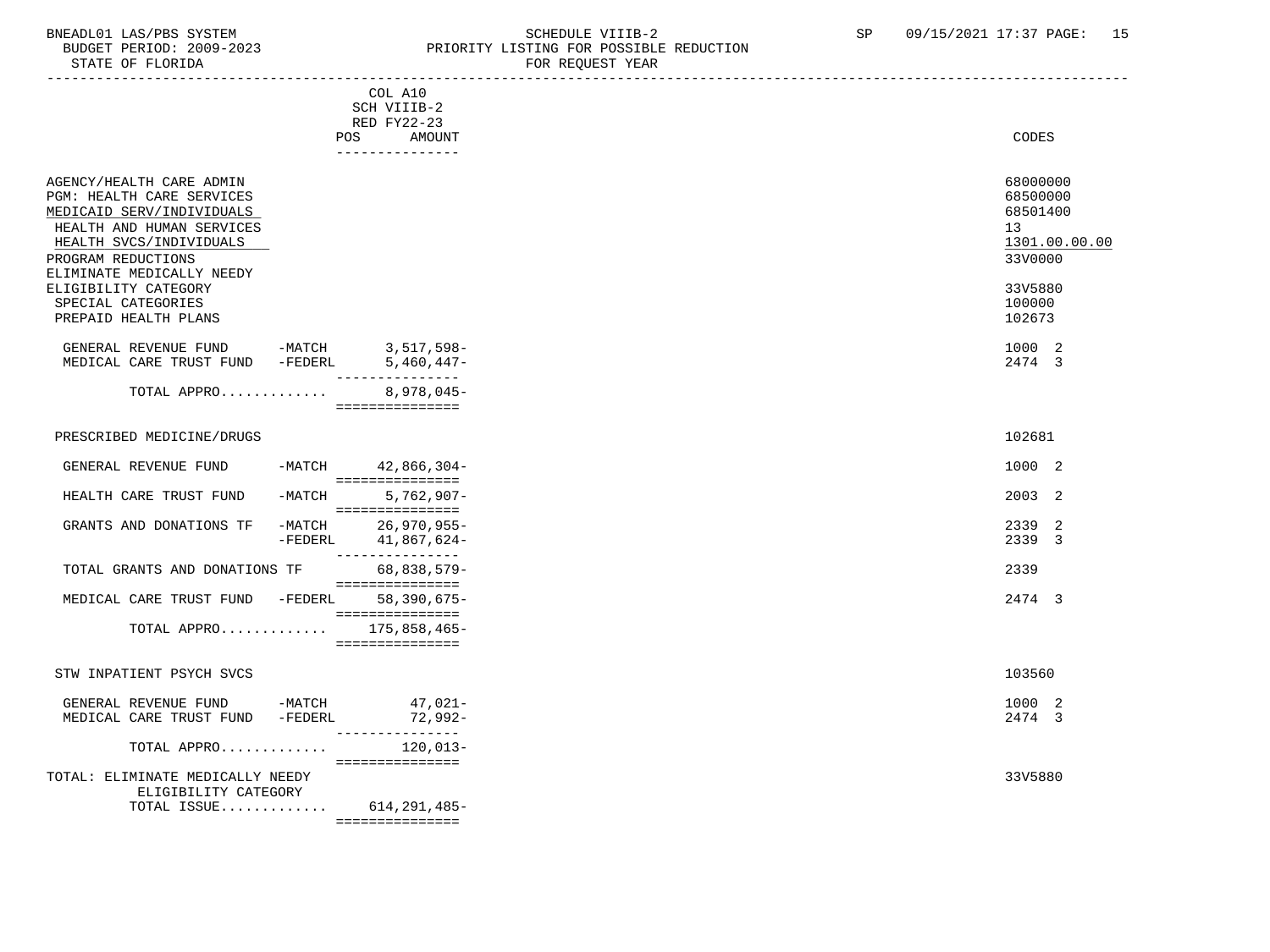#### BNEADL01 LAS/PBS SYSTEM SCHEDULE VIIIB-2 SCHEDULE VIIIB-2 SP 09/15/2021 17:37 PAGE: 16 BUDGET PERIOD: 2009-2023 PRIORITY LISTING FOR POSSIBLE REDUCTION STATE OF FLORIDA FOR REQUEST YEAR FOR REQUEST THAT A STATE OF STATE OF STATE OF STATE OF STATE OF STATE OF STATE OF STATE OF STATE OF STATE OF STATE OF STATE OF STATE OF STATE OF STATE OF STATE OF STATE OF STATE OF STATE O

 ----------------------------------------------------------------------------------------------------------------------------------- COL A10 SCH VIIIB-2 RED FY22-23 POS AMOUNT CODES --------------- AGENCY/HEALTH CARE ADMIN 68000000 AGENCY/HEALTH CARE ADMIN PGM: HEALTH CARE SERVICES 68500000 PGM: 68500000 PGM: 68500000 68500000 PGM: 68500000 0 68500000 PGM: 68501400<br>MEDICAID SERV/INDIVIDUALS MEDICAID SERV/INDIVIDUALS HEALTH AND HUMAN SERVICES 13 (1999) 13 (1999) 13 (1999) 13 (1999) 13 (1999) 13 (1999) 13 (1999) 13 (1999) 13 (1999) 13 (1999) 13 (1999) 13 (1999) 13 (1999) 13 (1999) 13 (1999) 13 (1999) 13 (1999) 13 (1999) 13 (1999) 13 (19  $\frac{1301.00}{330000}$   $\frac{1301.00}{330000}$ PROGRAM REDUCTIONS ELIMINATE MEDICALLY NEEDY ELIGIBILITY CATEGORY 33V5880 \*\*\*\*\*\*\*\*\*\*\*\*\*\*\*\*\*\*\*\*\*\*\*\*\*\*\*\*\*\*\*\*\*\*\*\*\*\*\*\*\*\*\*\*\*\*\*\*\*\*\*\*\*\*\*\*\*\*\*\*\*\*\*\*\*\*\*\*\*\*\*\*\*\*\*\*\*\*\*\*\*\*\*\*\*\*\*\*\*\*\*\*\*\*\*\*\*\*\*\*\*\*\*\*\*\*\*\*\*\*\*\*\*\*\*\*\*\*\*\*\*\*\*\*\*\*\*

 AGENCY ISSUE NARRATIVE: SCH VIIIB-2 NARR 22-23 NARRATIVE: IT COMPONENT? NO PRIORITY #04

ISSUE TITLE: Eliminate Medically Needy Eligibility Group

 Article III, section 19 of the Florida Constitution, requires departments and agencies to provide a "...prioritized listing of planned expenditures for review and possible reduction in the event of revenue shortfalls." This issue is being submitted to comply with this requirement and does not represent support or endorsement by the Agency for Health Care Administration (AHCA).

 ISSUE SUMMARY: This issue proposes to eliminate the coverage of Non-Pregnant Adults in the Medically Needy optional eligibility group. Pregnant women and children, under the age of 21, would continue to have coverage in the Medically Needy group. This is a reduction of \$614,299,325, of which \$212,296,631 is General Revenue. This reduction includes drug rebates and the proportionate federal share. This issue would be effective July 1, 2022.

 ISSUE DETAIL: The Medically Needy Program is for individuals who are categorically eligible for Medicaid, but do not qualify because they have income above regular Medicaid levels. Through Medically Needy, people qualify for Medicaid by incurring medical expenses that "spends down" their income to a qualifying level. The person is eligible for Medicaid only for the part of the month after he or she incurs these medical expenses. Currently, Medically Needy coverage is available for all populations covered under other eligibility groups for those whose income is too high to qualify for full coverage, including Non-Pregnant Adults. Most of the recipients are only eligible between one or two months and only a small percentage qualifies for longer periods of time. Medicaid would continue to pay Medically Needy coverage for an estimated 6,127 pregnant women and children while 96,200 adults would no longer be eligible for coverage in SFY 2022-2023.

 The top 98% of projected expenditures for Fiscal Year 2022-23 under the Medically Needy program for current eligibles are as follows:

| Hospital Inpatient                    | \$181,954,191 | 29.91% |
|---------------------------------------|---------------|--------|
| Prescribed Medicine                   | \$175,858,465 | 28.91% |
| Hospital Outpatient                   | \$101,456,593 | 16.68% |
| Physician & Health Care Prac Services | \$88,745,549  | 14.59% |
| Other Fee-for-Service                 | \$49,331,666  | 8.11%  |
|                                       |               |        |

A State Plan amendment, a Medicaid Rule amendment, an amendment of section 409.904 (2), Florida Statutes, and legislative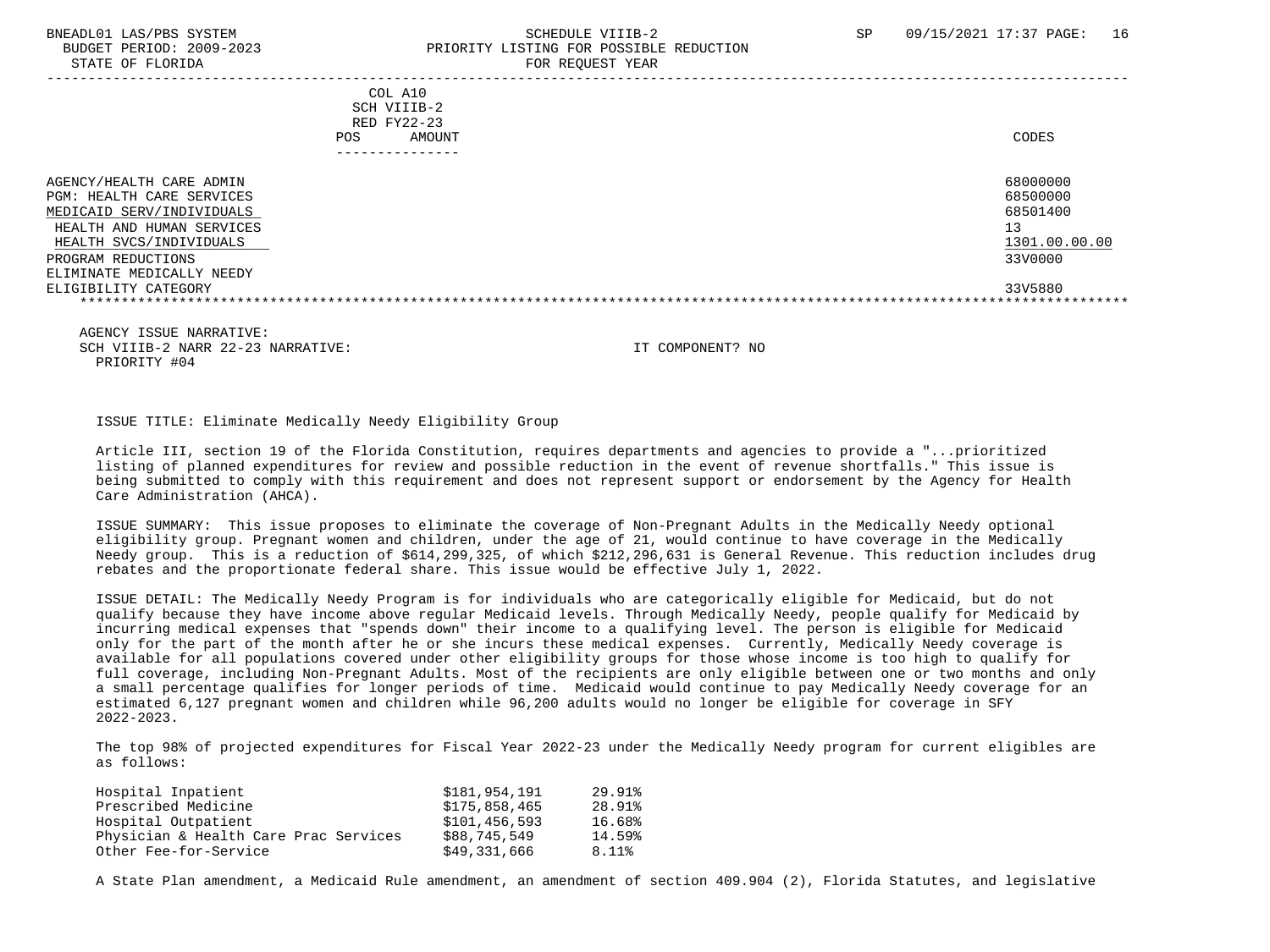#### BNEADL01 LAS/PBS SYSTEM SCHEDULE VIIIB-2 SCHEDULE VIIIB-2 SP 09/15/2021 17:37 PAGE: 17 BUDGET PERIOD: 2009-2023 PRIORITY LISTING FOR POSSIBLE REDUCTION STATE OF FLORIDA **FOR REQUEST YEAR**

-----------------------------------------------------------------------------------------------------------------------------------

|     | --------------- |       |
|-----|-----------------|-------|
| POS | AMOUNT          | CODES |
|     | RED FY22-23     |       |
|     | SCH VIIIB-2     |       |
|     | COL A10         |       |

| AGENCY/HEALTH CARE ADMIN  | 68000000      |
|---------------------------|---------------|
| PGM: HEALTH CARE SERVICES | 68500000      |
| MEDICAID SERV/INDIVIDUALS | 68501400      |
| HEALTH AND HUMAN SERVICES | 13            |
| HEALTH SVCS/INDIVIDUALS   | 1301.00.00.00 |
| PROGRAM REDUCTIONS        | 33V0000       |
| ELIMINATE MEDICALLY NEEDY |               |
| ELIGIBILITY CATEGORY      | 33V5880       |

budget authority are needed to achieve this reduction.

FISCAL IMPACT: The budgetary breakout for this reduction is as follows:

|                                             | <b>RECURRING</b><br>FY 2022-23 | NON-RECURRING<br>FY 2022-23 | TOTAL<br>FY 2022-23 | ANNUALIZATION<br>FY 2023-2024 |
|---------------------------------------------|--------------------------------|-----------------------------|---------------------|-------------------------------|
| Medicaid Services to Individuals (68501400) |                                |                             |                     |                               |
| Case Management (100311)                    |                                |                             |                     |                               |
| General Revenue (1000 - 2)                  | (\$6,920)                      | \$0                         | (\$6,920)           | \$0                           |
| Medical Trust Fund $(2474 - 3)$             | (S10, 747)                     | \$0                         | (\$10,747)          | \$0                           |
| Total                                       | (S17, 667)                     | \$0                         | (S17, 667)          | \$0                           |
| Community Behavior Health (100616)          |                                |                             |                     |                               |
| General Revenue (1000 - 2)                  | ( \$25, 377)                   | \$0                         | (\$25,377)          | \$0                           |
| Medical Trust Fund $(2474 - 3)$             | ( \$39, 393)                   | \$0                         | ( \$39, 393)        | \$0                           |
| Total                                       | (S64, 770)                     | \$0                         | (S64, 770)          | \$0                           |
| Devel Eval & Interval-Part C (100919)       |                                |                             |                     |                               |
| General Revenue (1000 - 2)                  | (S3, 484)                      | \$0                         | ( \$3,484)          | \$0                           |
| Medical Trust Fund $(2474 - 3)$             | ( \$5,408)                     | \$0\$                       | ( \$5,408)          | \$0                           |
| Total                                       | ( \$8, 892)                    | \$0                         | (\$8,892)           | \$0                           |
| Hospital Inpatient Service (101582)         |                                |                             |                     |                               |
| General Revenue (1000 - 2)                  | ( \$71, 289, 652)              | \$0                         | (\$71,289,652)      | \$0                           |
| Medical Trust Fund $(2474 - 3)$             | (S110, 664, 539)               | \$0                         | (S110, 664, 539)    | \$0                           |
| Total                                       | (S181, 954, 191)               | \$0                         | (S181, 954, 191)    | \$0                           |
| Hospital Insurance Benefit (101589)         |                                |                             |                     |                               |
| General Revenue (1000 - 2)                  | (\$568,534)                    | \$0                         | (\$568,534)         | \$0                           |
| Medical Trust Fund $(2474 - 3)$             | (\$882,549)                    | \$0                         | (\$882,549)         | \$0                           |
| Total                                       | (S1, 451, 083)                 | \$0                         | (S1, 451, 083)      | \$0                           |
| Hospital Outpatient Service (101596)        |                                |                             |                     |                               |
| General Revenue (1000 - 2)                  | $($ \$39,750,693)              | \$0                         | $($ \$39,750,693)   | \$0                           |
| Medical Trust Fund $(2474 - 3)$             | (S61, 705, 900)                | \$0                         | (S61, 705, 900)     | \$0                           |
| Total                                       | ( \$101, 456, 593)             | \$0                         | ( \$101, 456, 593)  | \$0                           |
|                                             |                                |                             |                     |                               |

Other Fee for Service (102325)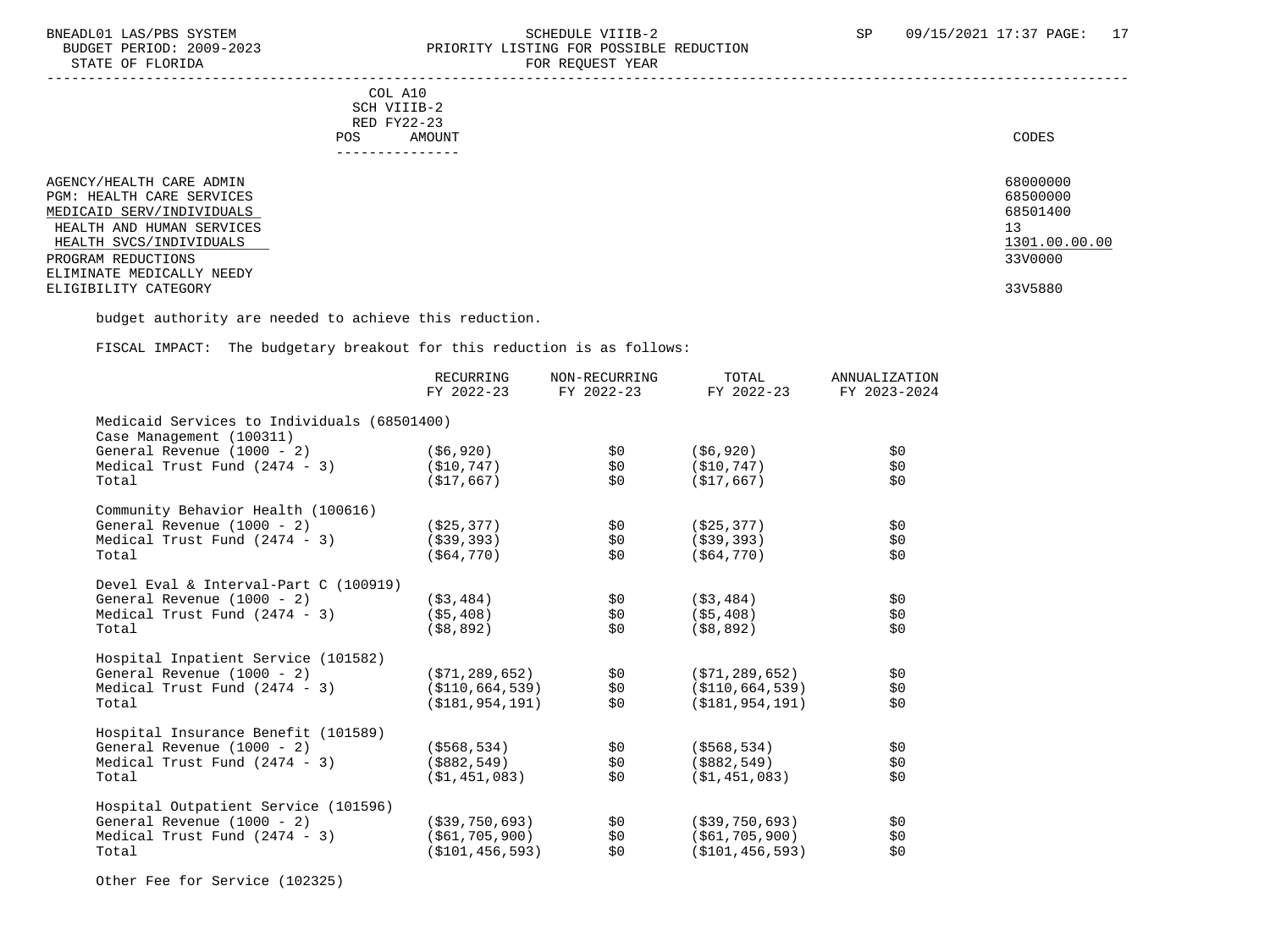#### BNEADL01 LAS/PBS SYSTEM SCHEDULE VIIIB-2 SCHEDULE VIIIB-2 SP 09/15/2021 17:37 PAGE: 18<br>BUDGET PERIOD: 2009-2023 PRIORITY LISTING FOR POSSIBLE REDUCTION BUDGET PERIOD: 2009-2023 PRIORITY LISTING FOR POSSIBLE REDUCTION FOR REOUEST YEAR

| COL A10                                                                                                                                                                                                                                       |                        |            |                                     |                |                                  |
|-----------------------------------------------------------------------------------------------------------------------------------------------------------------------------------------------------------------------------------------------|------------------------|------------|-------------------------------------|----------------|----------------------------------|
| SCH VIIIB-2                                                                                                                                                                                                                                   |                        |            |                                     |                |                                  |
| RED FY22-23                                                                                                                                                                                                                                   |                        |            |                                     |                |                                  |
| <b>POS</b><br>---------------                                                                                                                                                                                                                 | AMOUNT                 |            |                                     |                | CODES                            |
| AGENCY/HEALTH CARE ADMIN<br>PGM: HEALTH CARE SERVICES<br>MEDICAID SERV/INDIVIDUALS                                                                                                                                                            |                        |            |                                     |                | 68000000<br>68500000<br>68501400 |
| HEALTH AND HUMAN SERVICES<br>HEALTH SVCS/INDIVIDUALS<br>PROGRAM REDUCTIONS                                                                                                                                                                    |                        |            |                                     |                | 13<br>1301.00.00.00<br>33V0000   |
| ELIMINATE MEDICALLY NEEDY<br>ELIGIBILITY CATEGORY                                                                                                                                                                                             |                        |            |                                     |                | 33V5880                          |
| General Revenue (1000 - 2) (\$19,328,147) \$0<br>Medical Trust Fund (2474 - 3) (\$30,003,519) \$0<br>Total (\$49,331,666) \$0                                                                                                                 |                        |            | (S19, 328, 147)                     | \$0            |                                  |
|                                                                                                                                                                                                                                               |                        |            | (\$30,003,519)                      | \$0            |                                  |
|                                                                                                                                                                                                                                               |                        |            | ( \$49, 331, 666)                   | \$0            |                                  |
| Personal Care Services (102538)                                                                                                                                                                                                               |                        |            |                                     |                |                                  |
| Personal Care Services (102556)<br>General Revenue (1000 – 2) (\$119,323) \$0<br>Medical Trust Fund (2474 – 3) (\$185,228) \$0<br>Total (\$304,551) \$0                                                                                       |                        |            | (\$119,323)                         | \$0            |                                  |
|                                                                                                                                                                                                                                               |                        |            | (\$185,228)                         | \$0            |                                  |
|                                                                                                                                                                                                                                               |                        |            | (\$304,551)                         | \$0            |                                  |
| Physician/Health Care Practitioner Serv (102542)                                                                                                                                                                                              |                        |            |                                     |                |                                  |
|                                                                                                                                                                                                                                               |                        |            | ( \$34, 770, 506)                   | $\mathbb{S}^0$ |                                  |
| General Revenue (1000 - 2)<br>Medical Trust Fund (2474 - 3) (\$59,975,043) \$0<br>This (1000 - 1)                                                                                                                                             |                        |            | (\$59,975,043)                      | SO.            |                                  |
| Total                                                                                                                                                                                                                                         | (\$94,745,549)         | \$0        | (\$94,745,549)                      | \$0            |                                  |
| Prepaid Health Plans (102673)                                                                                                                                                                                                                 |                        |            |                                     |                |                                  |
| General Revenue (1000 - 2)<br>General Revenue (1000 - 2)<br>Medical Trust Fund (2474 - 3) (\$5,460,447) \$0<br>(\$8.978.045) \$0                                                                                                              | $( $3, 517, 598)$ \$0  |            | (\$3,517,598)                       | \$0            |                                  |
|                                                                                                                                                                                                                                               |                        |            | (55, 460, 447)                      | \$0            |                                  |
|                                                                                                                                                                                                                                               |                        |            | (\$8,978,045)                       | \$0            |                                  |
| Prescribed Medicine/Drugs (102681)                                                                                                                                                                                                            |                        |            |                                     |                |                                  |
| General Revenue (1000 - 2)<br>Health Care Trust Fund (2003 - 2) (\$42,866,304) \$0<br>Grants and Donations (2339 - 2) (\$26,970,955) \$0<br>Grants and Donations (2339 - 3) (\$26,970,955) \$0<br>Medical Trust Fund (2474 - 3) (\$88,390,675 |                        |            | (\$42,866,304)                      | \$0            |                                  |
|                                                                                                                                                                                                                                               |                        | \$0<br>\$0 | (\$5,762,907)<br>(526, 970, 955)    | \$0            |                                  |
|                                                                                                                                                                                                                                               |                        |            |                                     | \$0            |                                  |
|                                                                                                                                                                                                                                               |                        | \$0        | (\$41,867,624)<br>( \$58, 390, 675) | \$0<br>\$0     |                                  |
| Total                                                                                                                                                                                                                                         | (\$175,858,465)        | \$0        | (\$175,858,465)                     | \$0            |                                  |
|                                                                                                                                                                                                                                               |                        |            |                                     |                |                                  |
| Statewide Inpatient Psychiatric Services (103560)                                                                                                                                                                                             |                        |            |                                     |                |                                  |
| Statewide inpatient Psychiatric Services (103560)<br>General Revenue (1000 - 2) (\$47,021) \$0<br>Medical Trust Fund (2474 - 3) (\$72,992) \$0                                                                                                |                        |            | (\$47,021)<br>(\$72,992)            | \$0<br>\$0     |                                  |
| Total                                                                                                                                                                                                                                         | (\$120,013)            | \$0        | (\$120,013)                         | \$0            |                                  |
| Medicaid Long Term Care (68501500)                                                                                                                                                                                                            |                        |            |                                     |                |                                  |
| Assistive Care Services (100602)                                                                                                                                                                                                              |                        |            |                                     |                |                                  |
| General Revenue (1000 - 2)                                                                                                                                                                                                                    |                        | \$0        | (\$2,696)                           | \$0            |                                  |
| Medical Trust Fund (2474 - 3)                                                                                                                                                                                                                 | (\$2,696)<br>(\$4,184) | \$0        | ( \$4, 184)                         | \$0            |                                  |
| Total                                                                                                                                                                                                                                         | ( \$6, 880)            | \$0        | ( \$6,880)                          | \$0            |                                  |

Nursing Home Care (102233)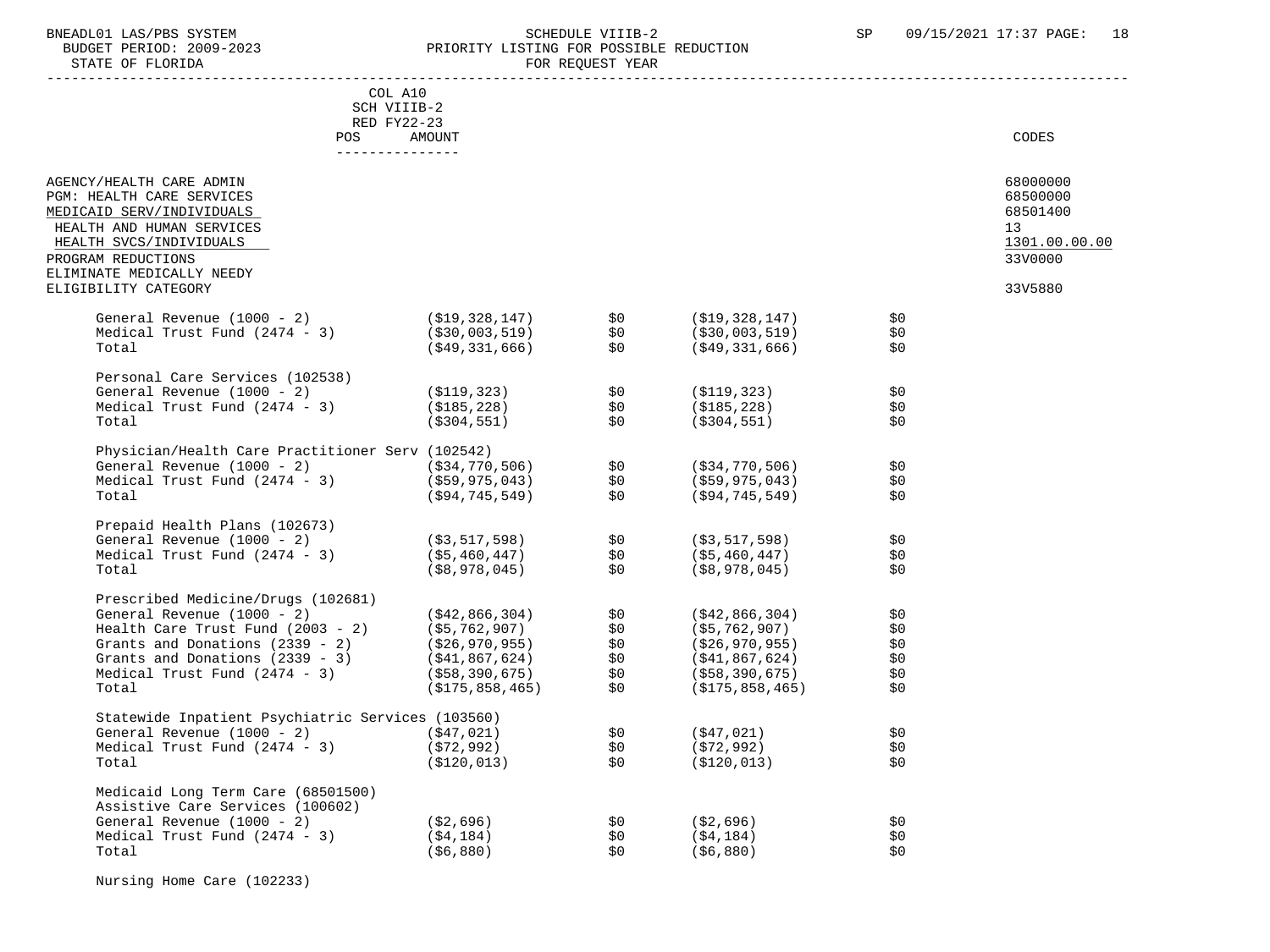#### BNEADL01 LAS/PBS SYSTEM SOME SOME SOME SCHEDULE VIIIB-2 SP 09/15/2021 17:37 PAGE: 19<br>BUDGET PERIOD: 2009-2023 REIORITY LISTING FOR POSSIBLE REDUCTION BUDGET PERIOD: 2009-2023 PRIORITY LISTING FOR POSSIBLE REDUCTION FOR REQUEST YEAR

|                                                                                                                                                                                               |                                         | COL A10<br>SCH VIIIB-2<br>RED FY22-23                       |                   |                               |                   |                                                                    |
|-----------------------------------------------------------------------------------------------------------------------------------------------------------------------------------------------|-----------------------------------------|-------------------------------------------------------------|-------------------|-------------------------------|-------------------|--------------------------------------------------------------------|
|                                                                                                                                                                                               |                                         | POS FOR THE POST OF THE STATE STATES<br>AMOUNT              |                   |                               |                   | CODES                                                              |
| AGENCY/HEALTH CARE ADMIN<br>PGM: HEALTH CARE SERVICES<br>MEDICAID SERV/INDIVIDUALS<br>HEALTH AND HUMAN SERVICES<br>HEALTH SVCS/INDIVIDUALS<br>PROGRAM REDUCTIONS<br>ELIMINATE MEDICALLY NEEDY |                                         | ---------------                                             |                   |                               |                   | 68000000<br>68500000<br>68501400<br>13<br>1301.00.00.00<br>33V0000 |
| ELIGIBILITY CATEGORY                                                                                                                                                                          |                                         |                                                             |                   |                               |                   | 33V5880                                                            |
| General Revenue (1000 - 2)<br>Medical Trust Fund $(2474 - 3)$<br>Total                                                                                                                        |                                         | ( \$376)<br>(\$584)<br>( \$960)                             | \$0<br>\$0<br>\$0 | (\$376)<br>(\$584)<br>(\$960) | \$0<br>\$0<br>\$0 |                                                                    |
| Total                                                                                                                                                                                         |                                         | ( \$614, 299, 325)                                          | \$0               | (\$614,299,325)               | (\$0)             |                                                                    |
| SOURCE OF FUNDS:                                                                                                                                                                              |                                         |                                                             |                   |                               |                   |                                                                    |
| Health Care Trust Fund (State 0.95%)<br>Grants and Donations (State 4.43%)<br>Grants and Donations (Federal 6.88%)<br>Medical Care Trust Fund (Federal 52.84%)                                |                                         |                                                             |                   |                               |                   |                                                                    |
| HOSPITAL OUTPATIENT RATE REDUCTION<br>SPECIAL CATEGORIES<br>HOSPITAL OUTPATIENT SVCS                                                                                                          |                                         |                                                             |                   |                               |                   | 33V7020<br>100000<br>101596                                        |
| GENERAL REVENUE FUND -MATCH 21,426,080-<br>MEDICAL CARE TRUST FUND -FEDERL<br>REFUGEE ASSISTANCE TF -FEDERL                                                                                   |                                         | 33,260,189-<br>19,959-<br>---------------                   |                   |                               |                   | 1000 2<br>2474 3<br>2579 3                                         |
| TOTAL APPRO                                                                                                                                                                                   |                                         | $54,706,228-$<br>===============                            |                   |                               |                   |                                                                    |
|                                                                                                                                                                                               |                                         |                                                             |                   |                               |                   |                                                                    |
| PREPAID HEALTH PLANS                                                                                                                                                                          |                                         |                                                             |                   |                               |                   | 102673                                                             |
| GENERAL REVENUE FUND<br>MEDICAL CARE TRUST FUND<br>REFUGEE ASSISTANCE TF                                                                                                                      | -MATCH<br>$-\verb FEDERL $<br>$-FEDERL$ | 153,486,646-<br>238,510,043-<br>$160, 567 -$<br>----------- |                   |                               |                   | 1000 2<br>2474 3<br>2579 3                                         |
| TOTAL APPRO                                                                                                                                                                                   |                                         | 392, 157, 256-                                              |                   |                               |                   |                                                                    |
| TOTAL: HOSPITAL OUTPATIENT RATE REDUCTION<br>TOTAL ISSUE                                                                                                                                      |                                         | ===============<br>446,863,484-<br>===============          |                   |                               |                   | 33V7020                                                            |
|                                                                                                                                                                                               |                                         |                                                             |                   |                               |                   |                                                                    |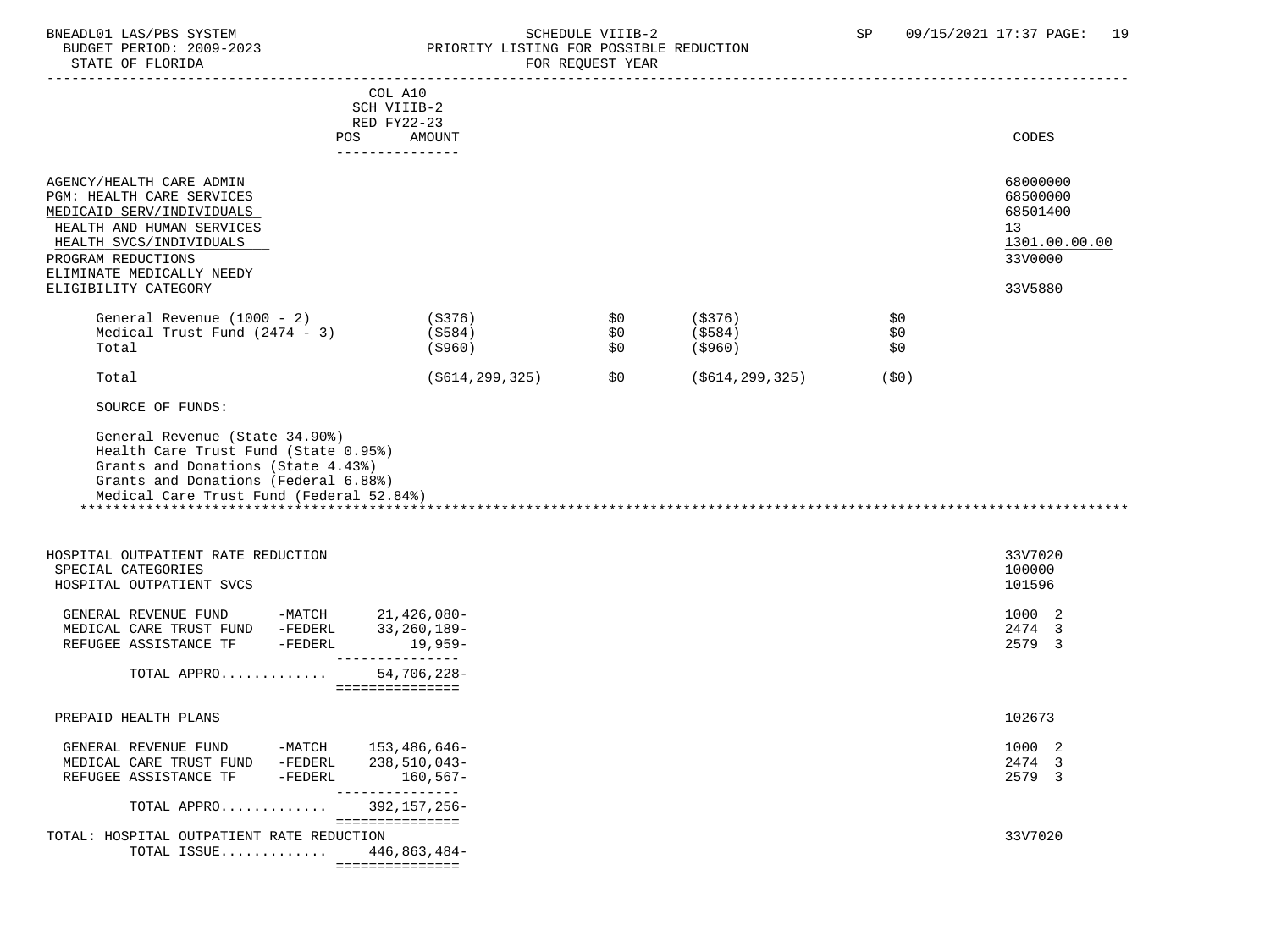#### BNEADL01 LAS/PBS SYSTEM SCHEDULE VIIIB-2 SCHEDULE VIIIB-2 SP 09/15/2021 17:37 PAGE: 20 BUDGET PERIOD: 2009-2023 PRIORITY LISTING FOR POSSIBLE REDUCTION STATE OF FLORIDA FOR REQUEST YEAR FOR REQUEST THAT AND THE STATE OF STATE OF STATE OF STATE OF STATE OF STATE O

 ----------------------------------------------------------------------------------------------------------------------------------- COL A10 SCH VIIIB-2 RED FY22-23 POS AMOUNT CODES --------------- AGENCY/HEALTH CARE ADMIN 68000000 AGENCY/HEALTH CARE ADMIN PGM: HEALTH CARE SERVICES 68500000 PGM: 68500000 PGM: 68500000 68500000 PGM: 68500000 0 68500000 PGM: 68501400<br>MEDICAID SERV/INDIVIDUALS MEDICAID SERV/INDIVIDUALS HEALTH AND HUMAN SERVICES 13 (1999) 13 (1999) 13 (1999) 13 (1999) 13 (1999) 13 (1999) 13 (1999) 13 (1999) 13 (1999) 13 (1999) 13 (1999) 13 (1999) 13 (1999) 13 (1999) 13 (1999) 13 (1999) 13 (1999) 13 (1999) 13 (1999) 13 (19 HEALTH SVCS/INDIVIDUALS 1301.00.<br>Program reductions 33V0000. PROGRAM REDUCTIONS HOSPITAL OUTPATIENT RATE REDUCTION 33V7020 \*\*\*\*\*\*\*\*\*\*\*\*\*\*\*\*\*\*\*\*\*\*\*\*\*\*\*\*\*\*\*\*\*\*\*\*\*\*\*\*\*\*\*\*\*\*\*\*\*\*\*\*\*\*\*\*\*\*\*\*\*\*\*\*\*\*\*\*\*\*\*\*\*\*\*\*\*\*\*\*\*\*\*\*\*\*\*\*\*\*\*\*\*\*\*\*\*\*\*\*\*\*\*\*\*\*\*\*\*\*\*\*\*\*\*\*\*\*\*\*\*\*\*\*\*\*\*

 AGENCY ISSUE NARRATIVE: SCH VIIIB-2 NARR 22-23 NARRATIVE: IT COMPONENT? NO PRIORITY #07

ISSUE TITLE: Hospital Outpatient Rate Reduction

 Article III, section 19 of the Florida Constitution, requires departments and agencies to provide a "...prioritized listing of planned expenditures for review and possible reduction in the event of revenue shortfalls." This issue is being submitted to comply with this requirement and does not represent support or endorsement by the Agency for Health Care Administration (AHCA).

 ISSUE SUMMARY: This issue proposes to reduce the Medicaid Hospital Outpatient Services and Prepaid Health Plans categories. This would result in a reduction of \$446,863,484, of which \$174,912,726 is General Revenue. This reduction includes the proportionate federal share.

 ISSUE DETAIL: The Agency will achieve the proposed reduction by decreasing the Enhanced Ambulatory Patient Grouping (EAPG) base rate and the automatic rate enhancement supplemental payment for hospital outpatient services by 30.33 percent and passing through the impact of this decrease to the prepaid health plan capitation rates which go into effect on October 1, 2022. The impact on the prepaid health plan rates will equate to a 3.17 percent reduction while the impact on the CMS Plan capitation rates will be a 1.81 percent reduction. This issue would be effective July 1, 2022, for fee-for-service rates and October 1, 2022 for prepaid health plans rates. Managed care plans and hospitals negotiate rates which the managed care plans pay the hospitals.

 During the 2021 Legislative Session, the legislature adopted, and Governor Desantis approved, the establishment of a new supplemental funding mechanism for hospitals in addition to reimbursement already received through current supplemental payment programs and through EAPGs. Year 1 funding for this program, called the Hospital Directed Payments Program (DPP), was approved by the September 2021 Legislative Budget Commission in the amount of \$1.8 billion. The state share of the DPP program is provided through intergovernmental transfers. The LBC approved funding for the DPP program in the amount of \$622,271,791 in the Grants and Donations Trust Fund and \$1,239,451,562 in the Medical Care Trust Fund in the Prepaid Health Plan - Hospital Directed Payment Program category in the Medicaid Services to Individuals budget entity. There is an opportunity for the DPP to grow for Year 2 and future years of the program in excess of the \$1.8 billion for Year 1. Assuming that all hospitals participate in DPP, funding through the DPP has the potential to offset this proposed reduction.

A State Plan amendment, a Medicaid Rule amendment, and legislative budget authority are needed to achieve this reduction.

The following details reflect the calculations used as the basis for developing this issue.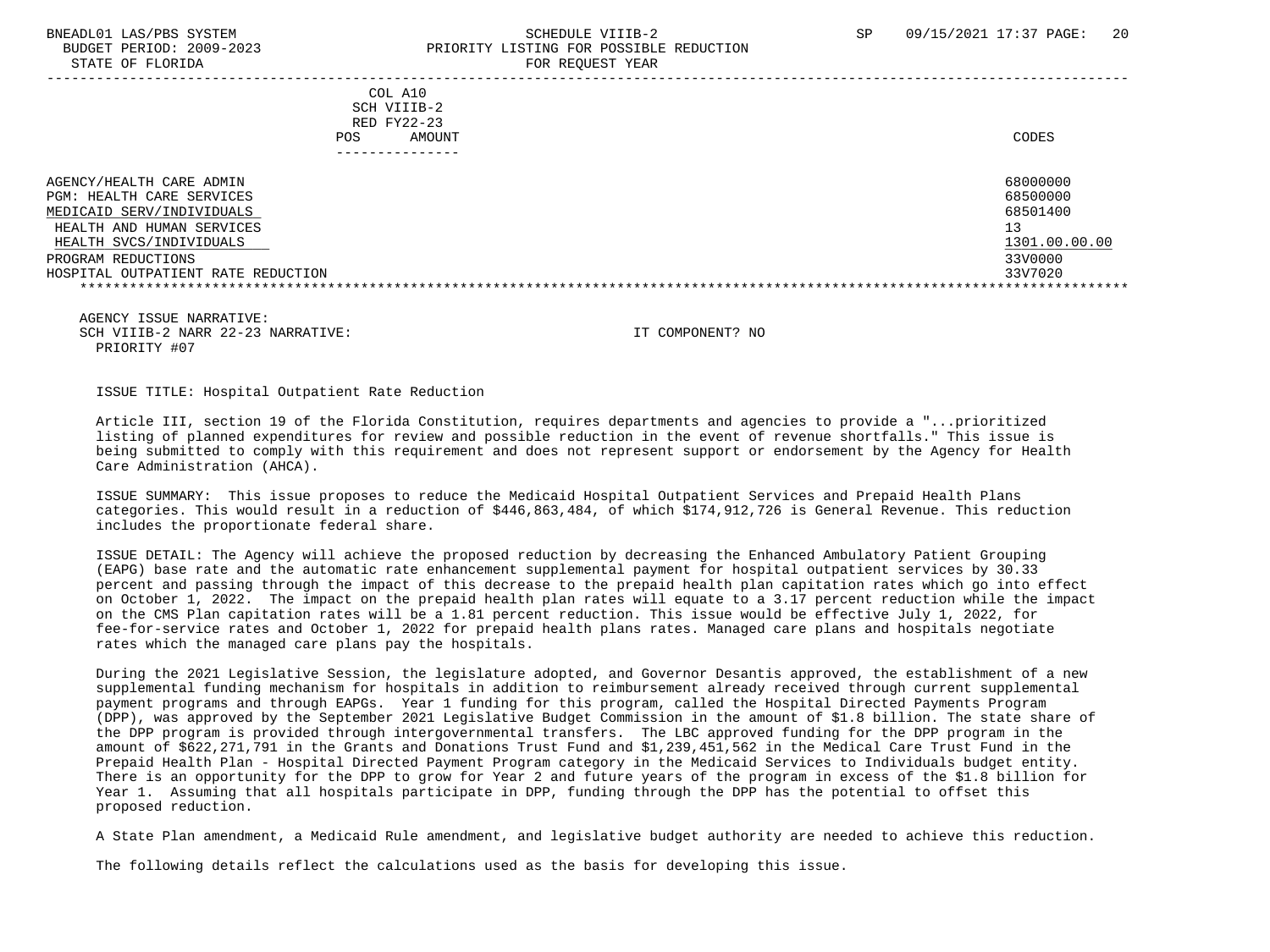## BNEADL01 LAS/PBS SYSTEM SCHEDULE VIIIB-2 SEREDULE VIIIB-2 SP 09/15/2021 17:37 PAGE: 21 BUDGET PERIOD: 2009-2023 PRIORITY LISTING FOR POSSIBLE REDUCTION<br>FOR REQUEST YEAR FOR REQUEST YEAR

|                                             | COL A10       |                                                                   |             |                |                 |
|---------------------------------------------|---------------|-------------------------------------------------------------------|-------------|----------------|-----------------|
|                                             | SCH VIIIB-2   |                                                                   |             |                |                 |
|                                             | RED FY22-23   |                                                                   |             |                |                 |
|                                             | AMOUNT<br>POS |                                                                   |             |                | CODES           |
|                                             |               |                                                                   |             |                |                 |
| AGENCY/HEALTH CARE ADMIN                    |               |                                                                   |             |                | 68000000        |
| PGM: HEALTH CARE SERVICES                   |               |                                                                   |             |                | 68500000        |
| MEDICAID SERV/INDIVIDUALS                   |               |                                                                   |             |                | 68501400        |
| HEALTH AND HUMAN SERVICES                   |               |                                                                   |             |                | 13 <sup>°</sup> |
| HEALTH SVCS/INDIVIDUALS                     |               |                                                                   |             |                | 1301.00.00.00   |
| PROGRAM REDUCTIONS                          |               |                                                                   |             |                | 33V0000         |
| HOSPITAL OUTPATIENT RATE REDUCTION          |               |                                                                   |             |                | 33V7020         |
|                                             |               |                                                                   |             |                |                 |
|                                             |               |                                                                   | Rate Change | FY 2022-23     |                 |
| HOSPITAL OUTPATIENT SERVICES                |               | 30.33%                                                            | Difference  | Reduction      |                 |
| Medicaid Caseload                           |               | 288,022 288,022                                                   |             |                |                 |
| Medicaid Utilization Rate                   | 56.76%        | 56.76%                                                            |             |                |                 |
| Medicaid Services Per Month 163,470 163,470 |               |                                                                   |             |                |                 |
| Medicaid Unit Cost                          |               |                                                                   | (527.89)    |                |                 |
| Medicaid Total Cost                         |               | $$180,393,064$ $$125,686,836$ $$54,706,228$ $$54,706,228$         |             |                |                 |
| PREPAID HEALTH PLANS                        |               | 3.17%                                                             |             |                |                 |
| Caseload                                    |               | 3,782,880 3,782,880                                               |             |                |                 |
| Unit Cost                                   |               | $$340.01$ $$329.25$ (\$10.76)                                     |             |                |                 |
| Total Cost                                  |               | $$15,434,793,303$ $$14,946,154,749$ $$488,638,554$ $$366,478,916$ |             |                |                 |
|                                             |               |                                                                   |             |                |                 |
| PREPAID HEALTH PLANS-CMS                    |               | 1.81%                                                             |             |                |                 |
| Caseload                                    |               | 89,264 89,264                                                     |             |                |                 |
| Unit Cost                                   |               | $$1,766.73$ $$1,734.77$ (\$31.96)                                 |             |                |                 |
| Total Cost                                  |               | $$1,892,485,070$ $$1,858,247,282$ (\$34,237,788)                  |             | (\$25,678,341) |                 |

FISCAL IMPACT: The budgetary breakout for this reduction is as follows:

|                                                        | RECURRING<br>FY 2022-2023 | NON-RECURRING<br>FY 2022-2023 | TOTAL<br>FY 2022-2023 | ANNUALIZATION<br>FY 2023-2024           |
|--------------------------------------------------------|---------------------------|-------------------------------|-----------------------|-----------------------------------------|
| Medicaid Services to Individuals (68501400)            |                           |                               |                       |                                         |
| Hospital Outpatient Services (101596)                  |                           |                               |                       |                                         |
| General Revenue $(1000 - 2)$                           | ( \$21, 426, 080 )        | \$0                           | (S21, 426, 080)       | \$0                                     |
| Medical Care Trust Fund (2474 - 3)                     | ( \$33, 260, 189)         | \$0                           | ( \$33, 260, 189)     | \$0                                     |
| Refugee Assistance Trust Fund $(2579 - 3)$ $(519,959)$ |                           | \$0                           | (\$19,959)            | \$0                                     |
| Total                                                  | ( \$54, 706, 228 )        | \$0                           | ( \$54, 706, 228)     | \$0                                     |
| Prepaid Health Plans (102673)                          |                           |                               |                       |                                         |
| General Revenue $(1000 - 2)$                           | (S153, 486, 646)          | \$0                           | (S153, 486, 646)      | $($ \$51,162,215)                       |
| Medical Care Trust Fund (2474 - 3)                     | ( \$238, 510, 043)        | \$0                           | ( \$238, 510, 043)    | (\$79,503,348)                          |
| Refugee Assistance Trust Fund (2579 - 3)               | (\$160,567)               | \$0                           | (S160, 567)           | ( \$53, 522)                            |
| Total                                                  | $($ \$392,157,256)        | \$0                           | (\$392,157,256)       | (S130, 719, 085)                        |
| Issue Total                                            | ( \$446, 863, 484)        | \$0                           |                       | $( $446, 863, 484)$ $( $130, 719, 085)$ |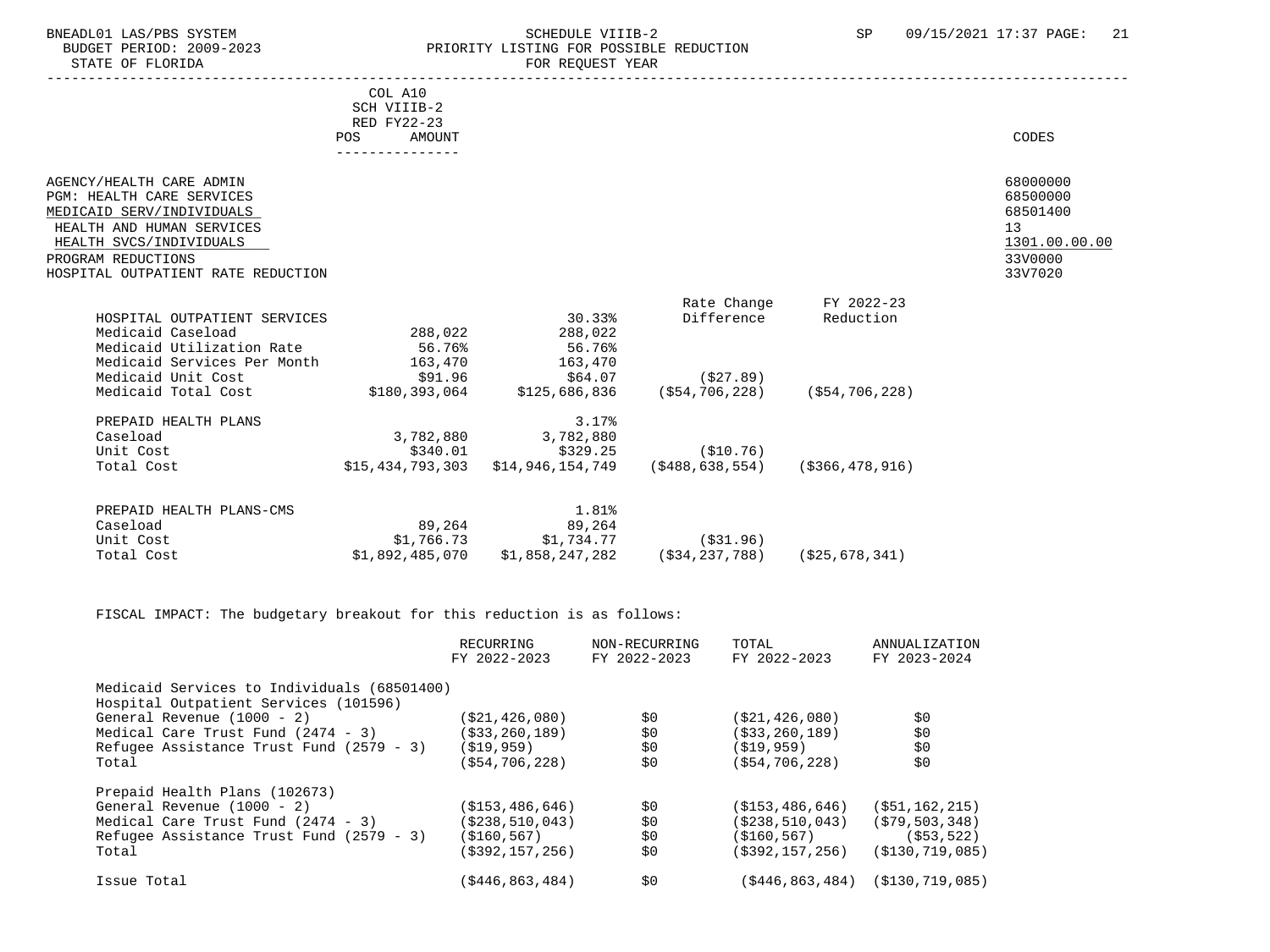#### BNEADL01 LAS/PBS SYSTEM SCHEDULE VIIIB-2 SCHEDULE VIIIB-2 SP 09/15/2021 17:37 PAGE: 22 BUDGET PERIOD: 2009-2023 PRIORITY LISTING FOR POSSIBLE REDUCTION STATE OF FLORIDA FOR REQUEST YEAR FOR REQUEST YEAR

| COL A10<br>SCH VIIIB-2                                                                                                                                                                                 |                                                                               |
|--------------------------------------------------------------------------------------------------------------------------------------------------------------------------------------------------------|-------------------------------------------------------------------------------|
| RED FY22-23                                                                                                                                                                                            |                                                                               |
| POS<br>AMOUNT<br>---------------                                                                                                                                                                       | CODES                                                                         |
| AGENCY/HEALTH CARE ADMIN<br>PGM: HEALTH CARE SERVICES<br>MEDICAID SERV/INDIVIDUALS<br>HEALTH AND HUMAN SERVICES<br>HEALTH SVCS/INDIVIDUALS<br>PROGRAM REDUCTIONS<br>HOSPITAL OUTPATIENT RATE REDUCTION | 68000000<br>68500000<br>68501400<br>13<br>1301.00.00.00<br>33V0000<br>33V7020 |
| SOURCE OF FUNDS:                                                                                                                                                                                       |                                                                               |
|                                                                                                                                                                                                        |                                                                               |
| General Revenue (1000 - 2) 39.14%<br>Medical Care Trust Fund $(2474 - 3)$ 60.82%<br>Refugee Assistance Trust Fund $(2579 - 3)$ 0.04%                                                                   |                                                                               |
| HOSPITAL INPATIENT RATE REDUCTION                                                                                                                                                                      | 33V7030                                                                       |
| SPECIAL CATEGORIES<br>HOSPITAL INPATIENT SERVICE                                                                                                                                                       | 100000<br>101582                                                              |
| GENERAL REVENUE FUND -MATCH 105,858,098-<br>MEDICAL CARE TRUST FUND -FEDERL<br>164,325,919–<br>REFUGEE ASSISTANCE TF -FEDERL<br>49,821-                                                                | 1000 2<br>2474 3<br>2579 3                                                    |
| _______________<br>TOTAL APPRO 270, 233, 838-<br>===============                                                                                                                                       |                                                                               |
| PREPAID HEALTH PLANS                                                                                                                                                                                   | 102673                                                                        |
| GENERAL REVENUE FUND -MATCH 192,210,602-                                                                                                                                                               | 1000 2                                                                        |
| MEDICAL CARE TRUST FUND -FEDERL<br>298,678,954-                                                                                                                                                        | 2474 3                                                                        |
| REFUGEE ASSISTANCE TF -FEDERL<br>- 197,182<br>--------------                                                                                                                                           | 2579 3                                                                        |
| TOTAL APPRO<br>491,086,738-                                                                                                                                                                            |                                                                               |
| ===============<br>TOTAL: HOSPITAL INPATIENT RATE REDUCTION                                                                                                                                            | 33V7030                                                                       |
| 761,320,576-<br>TOTAL ISSUE                                                                                                                                                                            |                                                                               |
| - ================                                                                                                                                                                                     |                                                                               |
| AGENCY ISSUE NARRATIVE:                                                                                                                                                                                |                                                                               |
| SCH VIIIB-2 NARR 22-23 NARRATIVE:<br>PRIORITY #06                                                                                                                                                      | IT COMPONENT? NO                                                              |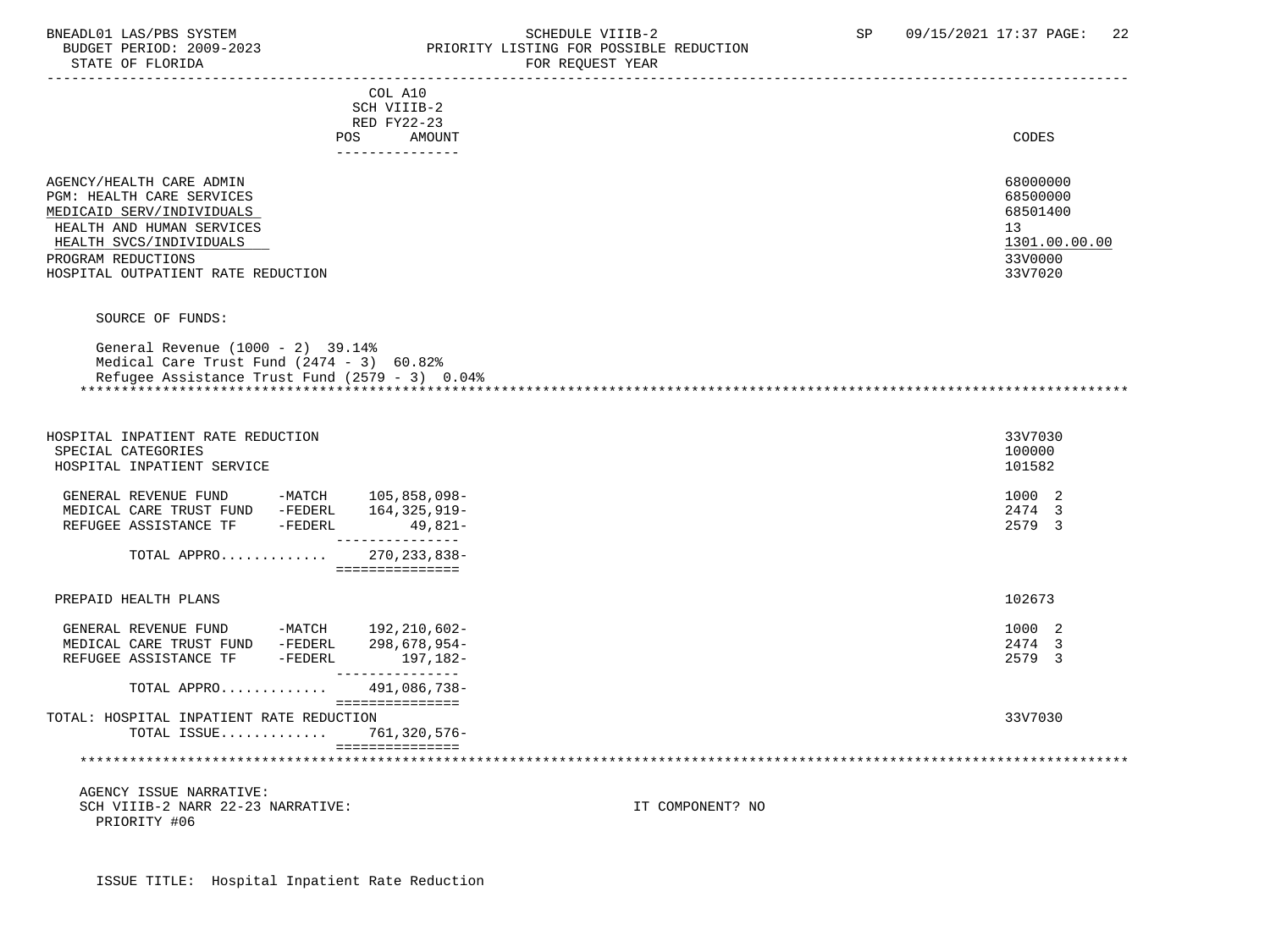#### BNEADL01 LAS/PBS SYSTEM SCHEDULE VIIIB-2 SCHEDULE VIIIB-2 SP 09/15/2021 17:37 PAGE: 23 BUDGET PERIOD: 2009-2023 PRIORITY LISTING FOR POSSIBLE REDUCTION STATE OF FLORIDA FOR REQUEST YEAR FOR REQUEST THAT A STATE OF STATE OF STATE OF STATE OF STATE OF STATE OF STATE OF STATE OF STATE OF STATE OF STATE OF STATE OF STATE OF STATE OF STATE OF STATE OF STATE OF STATE OF STATE O

-----------------------------------------------------------------------------------------------------------------------------------

 COL A10 SCH VIIIB-2 RED FY22-23 POS AMOUNT CODES ---------------

AGENCY/HEALTH CARE ADMIN 68000000 (68000000 ) 68000000 (68000000 ) 68000000 (685000000 ) 68500000 (68500000 ) 685000 (685000 ) 685000 (685000 ) 685000 (68500 ) 68500 (68500 ) 68500 (68500 ) 68500 (68500 ) 68500 (68500 ) 68 PGM: HEALTH CARE SERVICES 68500000 PGM: 68500000 PGM: 68500000 68500000 PGM: 68500000 0 68500000 PGM: 68501400<br>MEDICAID SERV/INDIVIDUALS MEDICAID SERV/INDIVIDUALS HEALTH AND HUMAN SERVICES 13 (1999) 13 (1999) 13 (1999) 13 (1999) 13 (1999) 13 (1999) 13 (1999) 13 (1999) 13 (1999) 13 (1999) 13 (1999) 13 (1999) 13 (1999) 13 (1999) 13 (1999) 13 (1999) 13 (1999) 13 (1999) 13 (1999) 13 (19  $\frac{1301.00}{330000}$   $\frac{1301.00}{330000}$ PROGRAM REDUCTIONS HOSPITAL INPATIENT RATE REDUCTION 33V7030

 Article III, section 19 of the Florida Constitution, requires departments and agencies to provide a "...prioritized listing of planned expenditures for review and possible reduction in the event of revenue shortfalls." This issue is being submitted to comply with this requirement and does not represent support or endorsement by the Agency for Health Care Administration (AHCA).

 ISSUE SUMMARY: This issue proposes to reduce the Hospital Inpatient Services and Prepaid Health Plans categories. This would result in a reduction of \$761,320,576, of which \$298,068,700 is General Revenue. This reduction includes the proportionate federal share.

 ISSUE DETAIL: The Agency will achieve the proposed reduction by decreasing the Diagnosis Related Group (DRG) base rate and the automatic rate enhancement supplemental payment for hospital inpatient services by 30.33 percent and passing through the impact of this decrease to the prepaid health plan capitation rates which go into effect on October 1, 2022. The impact on the prepaid health plan capitation rates will equate to a 3.89 percent reduction while the impact on the CMS Plan capitation rates will be a 2.89 percent reduction. This issue would be effective July 1, 2022, for fee-for-service rates and October 1, 2022 for prepaid health plans rates. Managed care plans and hospitals negotiate rates that the managed care plans shall pay the hospitals.

 During the 2021 Legislative Session, the legislature adopted, and Governor Desantis approved, the establishment of a new supplemental funding mechanism for hospitals in addition to reimbursement already received through current supplemental payment programs and through EAPGs. Year 1 funding for this program, called the Hospital Directed Payments Program (DPP), was approved by the September 2021 Legislative Budget Commission in the amount of \$1.8 billion. The state share of the DPP program is provided through intergovernmental transfers. The LBC approved funding for the DPP program in the amount of \$622,271,791 in the Grants and Donations Trust Fund and \$1,239,451,562 in the Medical Care Trust Fund in the Prepaid Health Plan - Hospital Directed Payment Program category in the Medicaid Services to Individuals budget entity. There is an opportunity for the DPP to grow for Year 2 and future years of the program in excess of the \$1.8 billion for Year 1. Assuming that all hospitals participate in DPP, funding through the DPP has the potential to offset this proposed reduction.

A State Plan amendment, a Medicaid Rule amendment, and legislative budget authority are needed to achieve this reduction.

The following details reflect the calculations used as the basis for developing this issue.

|                             |               |               | Rate Change        | FY 2022-23       |
|-----------------------------|---------------|---------------|--------------------|------------------|
| HOSPITAL INPATIENT SERVICES |               | 30.33%        | Difference         | Reduction        |
| Medicaid Caseload           | 288,022       | 288,022       |                    |                  |
| Medicaid Utilization Rate   | 3.04%         | 3.04%         |                    |                  |
| Medicaid Services Per Month | 8,760         | 8,760         |                    |                  |
| Medicaid Unit Cost          | \$8,475.82    | \$5,905.11    | (S2, 570.72)       |                  |
| Medicaid Total Cost         | \$890,978,696 | \$620,744,858 | ( \$270, 233, 838) | (S270, 233, 838) |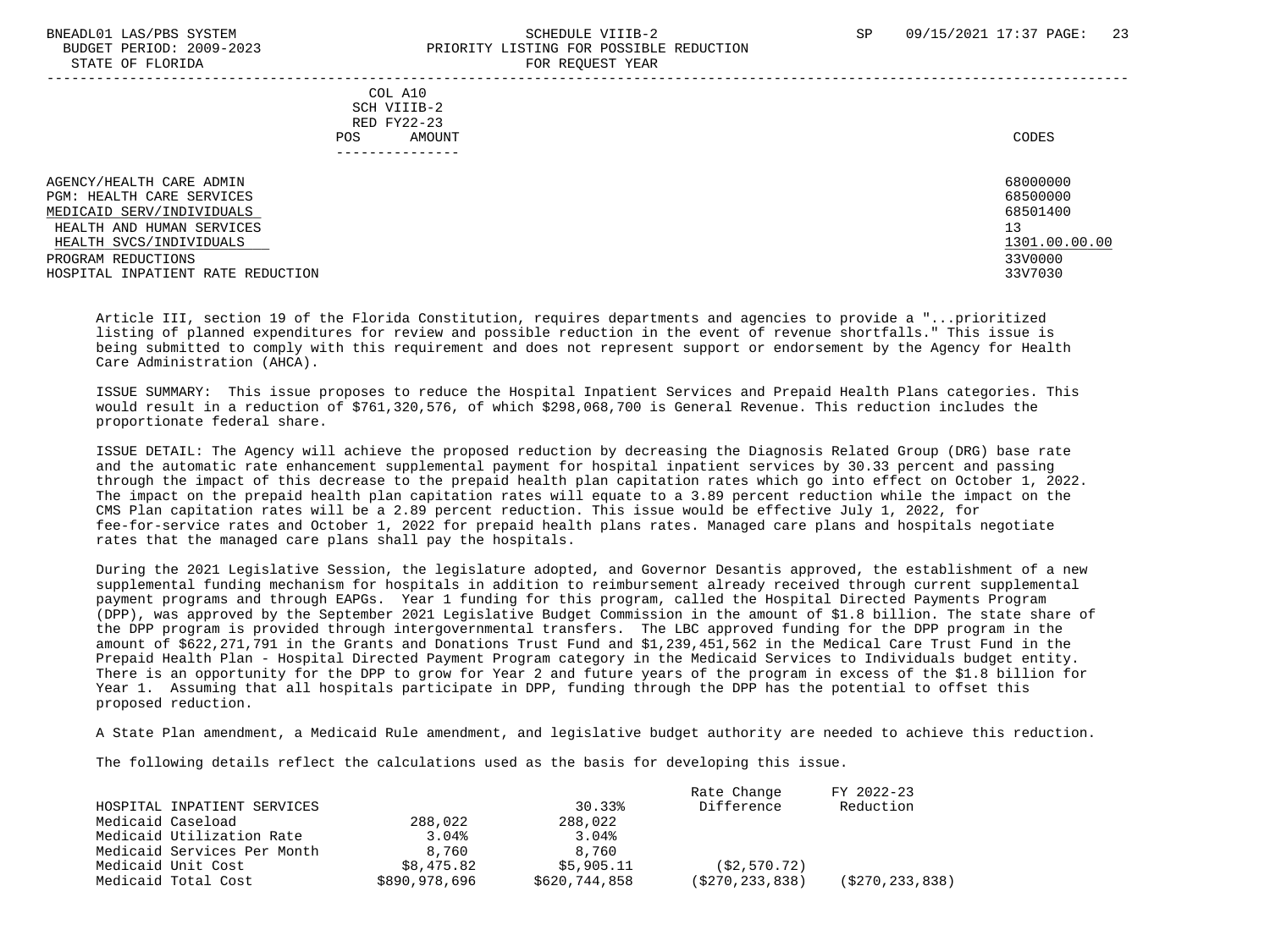#### BNEADL01 LAS/PBS SYSTEM SCHEDULE VIIIB-2 SCHEDULE VIIIB-2 SP 09/15/2021 17:37 PAGE: 24 BUDGET PERIOD: 2009-2023<br>
STATE OF FLORIDA<br>
FOR REOUEST YEAR FOR REQUEST YEAR

|                                                                                                                                                                                                       | COL A10<br>SCH VIIIB-2<br>RED FY22-23<br>POS<br>--------------- | AMOUNT                |                                                                       |                                  |                     | CODES                                                                         |
|-------------------------------------------------------------------------------------------------------------------------------------------------------------------------------------------------------|-----------------------------------------------------------------|-----------------------|-----------------------------------------------------------------------|----------------------------------|---------------------|-------------------------------------------------------------------------------|
| AGENCY/HEALTH CARE ADMIN<br>PGM: HEALTH CARE SERVICES<br>MEDICAID SERV/INDIVIDUALS<br>HEALTH AND HUMAN SERVICES<br>HEALTH SVCS/INDIVIDUALS<br>PROGRAM REDUCTIONS<br>HOSPITAL INPATIENT RATE REDUCTION |                                                                 |                       |                                                                       |                                  |                     | 68000000<br>68500000<br>68501400<br>13<br>1301.00.00.00<br>33V0000<br>33V7030 |
| PREPAID HEALTH PLANS<br>Caseload<br>Unit Cost<br>Total Cost                                                                                                                                           |                                                                 | 3,782,880<br>\$340.01 | 3.89%<br>3,782,880<br>\$326.80<br>$$15,434,793,303$ $$14,834,728,066$ | ( \$12.72)<br>( \$600, 065, 237) | ( \$450, 048, 928 ) |                                                                               |
| PREPAID HEALTH PLANS-CMS                                                                                                                                                                              |                                                                 |                       | 2.89%                                                                 |                                  |                     |                                                                               |

Total Cost \$1,892,485,070 \$1,837,767,989 (\$54,717,081) (\$41,037,811)

FY 2022-23 FY 2022-23 FY 2022-23 FY 2023-2024

(\$491,086,738)

RECURRING NON-RECURRING TOTAL ANNUALIZATION

General Revenue (1000 - 2) (\$105,858,098) \$0 (\$105,858,098) \$0 Medical Care Trust Fund (2474 - 3) (\$164,325,919) \$0 (\$164,325,919) \$0 Refugee Assistance Trust Fund (2579 - 3) (\$49,821) \$0 (\$49,821) \$0 Total (\$270,233,838) \$0 (\$270,233,838) \$0

General Revenue (1000 - 2) (\$192,210,602) \$0 (\$192,210,602) (\$64,070,201)<br>Medical Care Trust Fund (2474 - 3) (\$298,678,954) \$0 (\$298,678,954) (\$99,559,652)

Refugee Assistance Trust Fund (2579 - 3) (\$197,182)  $(5491,086,738)$  (\$197,182) (\$65,727)<br>Total (\$163,695,579) (\$163,695,579) (\$191,086,738) (\$163,695,579)

Issue Total (\$761,320,576) \$0 (\$761,320,576) (\$163,695,579)

\*\*\*\*\*\*\*\*\*\*\*\*\*\*\*\*\*\*\*\*\*\*\*\*\*\*\*\*\*\*\*\*\*\*\*\*\*\*\*\*\*\*\*\*\*\*\*\*\*\*\*\*\*\*\*\*\*\*\*\*\*\*\*\*\*\*\*\*\*\*\*\*\*\*\*\*\*\*\*\*\*\*\*\*\*\*\*\*\*\*\*\*\*\*\*\*\*\*\*\*\*\*\*\*\*\*\*\*\*\*\*\*\*\*\*\*\*\*\*\*\*\*\*\*\*\*\*

Caseload 89,264 89,264

Medicaid Services to Individuals (68501400)

Hospital Inpatient Services (101582)

Prepaid Health Plans (102673)

SOURCE OF FUNDS:

Medical Care Trust Fund  $(2474 - 3)$ 

General Revenue (1000 - 2) 39.15%

 Medical Care Trust Fund (2474 - 3) 60.82% Refugee Assistance Trust Fund (2579 - 3) 0.03%

Unit Cost \$1,766.73 \$1,715.65 (\$49.14)

FISCAL IMPACT: The budgetary breakout for this reduction is as follows: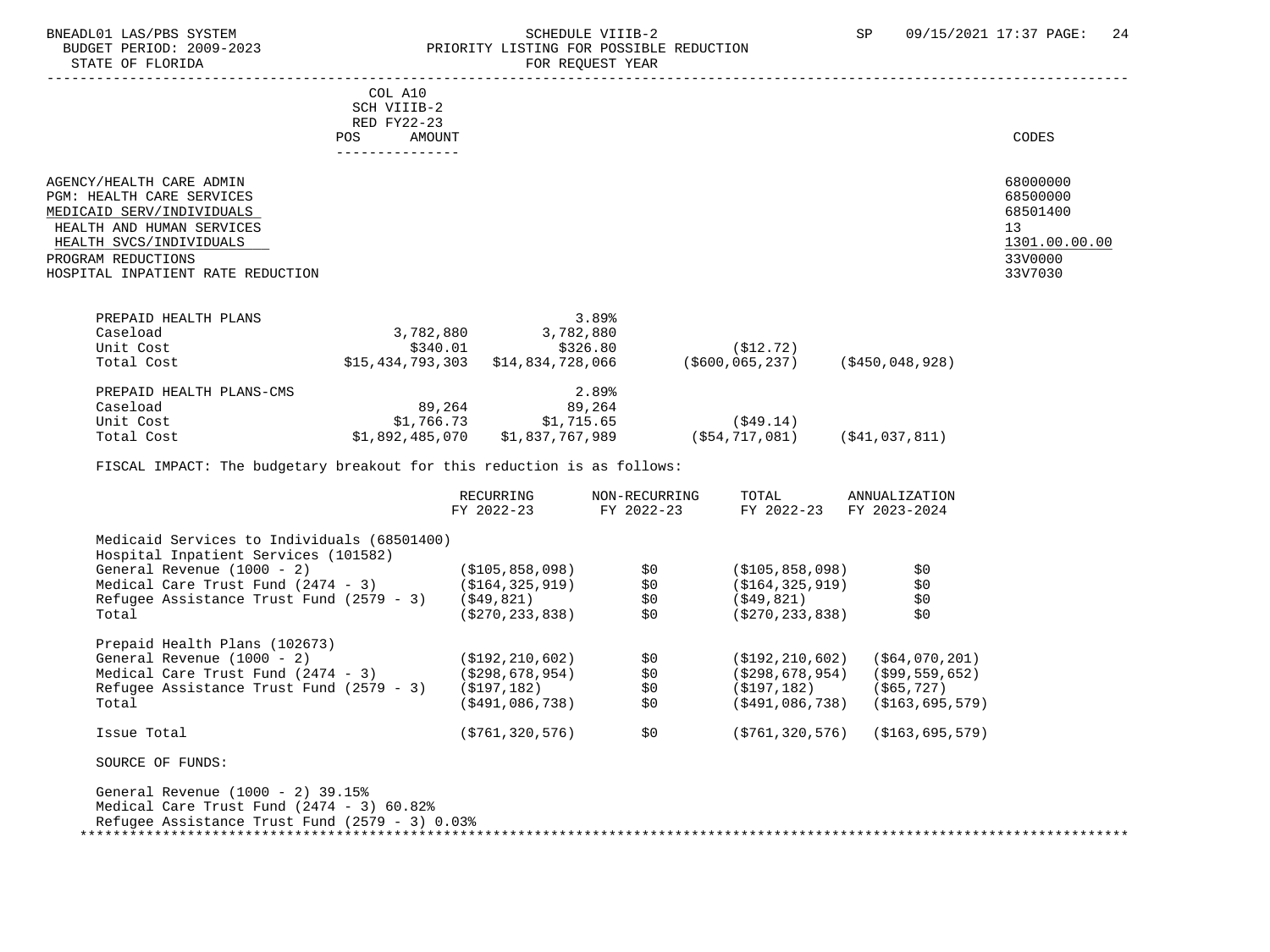## BNEADL01 LAS/PBS SYSTEM SCHEDULE VIIIB-2 SCHEDULE VIIIB-2 SP 09/15/2021 17:37 PAGE: 25<br>BUDGET PERIOD: 2009-2023 PRIORITY LISTING FOR POSSIBLE REDUCTION PRIORITY LISTING FOR POSSIBLE REDUCTION<br>FOR PEOURST YEAR

| PIAIR OF LUOKIDH                                                                                                                           | PUR REQUESI IEAR                                                         |                                                         |
|--------------------------------------------------------------------------------------------------------------------------------------------|--------------------------------------------------------------------------|---------------------------------------------------------|
|                                                                                                                                            | COL A10<br>SCH VIIIB-2<br>RED FY22-23<br>AMOUNT<br>POS<br>-------------- | CODES                                                   |
| AGENCY/HEALTH CARE ADMIN<br>PGM: HEALTH CARE SERVICES<br>MEDICAID SERV/INDIVIDUALS<br>HEALTH AND HUMAN SERVICES<br>HEALTH SVCS/INDIVIDUALS |                                                                          | 68000000<br>68500000<br>68501400<br>13<br>1301.00.00.00 |
| TOTAL: HEALTH SVCS/INDIVIDUALS<br>BY FUND TYPE<br>GENERAL REVENUE FUND<br>TRUST FUNDS                                                      | 966,293,912-<br>1590,104,205-                                            | 1301.00.00.00<br>1000<br>2000                           |
| TOTAL PROG COMP                                                                                                                            | 2556,398,117-<br>===============                                         |                                                         |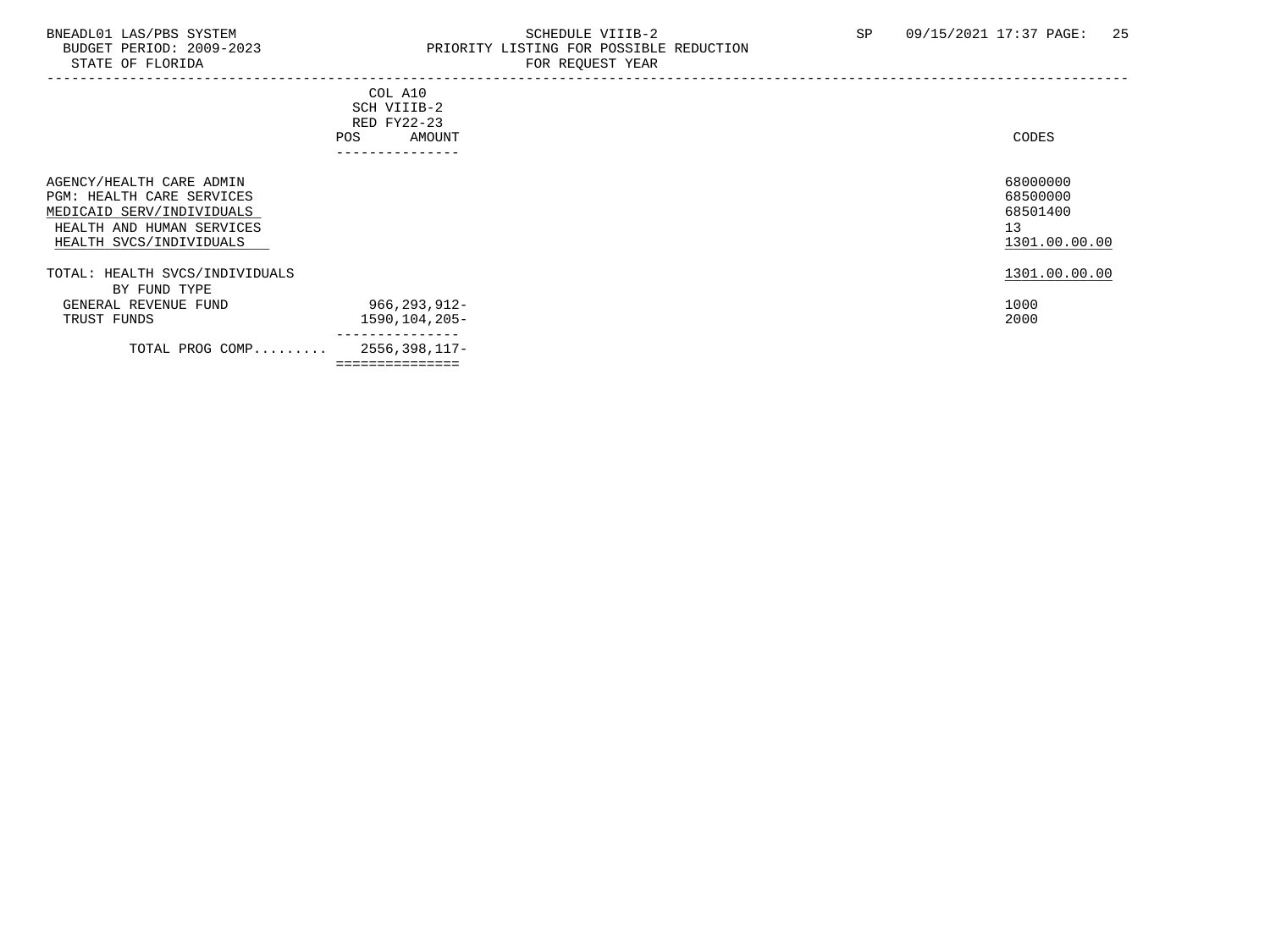#### BNEADL01 LAS/PBS SYSTEM SCHEDULE VIIIB-2 SCHEDULE VIIIB-2 SP 09/15/2021 17:37 PAGE: 26 BUDGET PERIOD: 2009-2023 PRIORITY LISTING FOR POSSIBLE REDUCTION STATE OF FLORIDA FOR REQUEST YEAR FOR REQUEST YEAR

| COL A10<br>SCH VIIIB-2     |                                                                    |
|----------------------------|--------------------------------------------------------------------|
| AMOUNT                     | CODES                                                              |
|                            | 68000000<br>68500000<br>68501500<br>13<br>1303.00.00.00<br>33V0000 |
|                            | 33V0120<br>100000<br>101554                                        |
| 63,808,159-<br>99,050,848- | 2474 2<br>2474 3                                                   |
| $162,859,007-$             | 2474                                                               |
| 162,859,007-               |                                                                    |
| $-FEDERL$                  | RED FY22-23<br>POS<br>===============<br>TOTAL APPRO               |

 AGENCY ISSUE NARRATIVE: SCH VIIIB-2 NARR 22-23 NARRATIVE: IT COMPONENT? NO PRIORITY #05

ISSUE TITLE: Home and Community-Based Services Waiver Reduction - Double Budget

 Article III, section 19 of the Florida Constitution, requires departments and agencies to provide a "...prioritized listing of planned expenditures for review and possible reduction in the event of revenue shortfalls." This issue is being submitted to comply with this requirement and does not represent support or endorsement by the Agency for Health Care Administration (AHCA).

 ISSUE SUMMARY: This issue reduces \$162,859,007 from the Home and Community Based Services (HCBS) category associated with the double budget appropriated to the AHCA for the payment of claims for the HCBS waiver administrated by the Agency for Persons with Disabilities (APD). The reduction amount includes the proportionate federal share.

 ISSUE DETAIL: This issue reduces double budget authority in the Medical Care Trust Fund that is used by the AHCA for the payment of claims for individuals enrolled in the HCBS waiver administered by the APD. This reduction would keep the budget authority in the HCBS waiver category in balance based upon the federal financial participation (FFP) rate. The General Revenue reduction would be reflected in the APD's budget.

FISCAL IMPACT: The budgetary breakout for this reduction is as follows:

| PRING<br>RE(                                        | – ו\∩די<br>1 I H<br>T M C<br>INU!              | ግባጣን<br>UIAL                                 | $7 - 7$<br>ANNU<br>$\overline{\phantom{a}}$<br>. ש |
|-----------------------------------------------------|------------------------------------------------|----------------------------------------------|----------------------------------------------------|
| າດາ<br>πv<br>$\overline{\phantom{0}}$<br>. .<br>⊶ ⊶ | $\sim$<br><b>TRAZ</b><br>202<br>.<br><u>44</u> | $\sim$<br>T/T<br>$\sim$ $\sim$ $\sim$<br>້៹៹ | ດດດ<br><b>TRAZ</b>                                 |

Medicaid Long Term Care (68501500)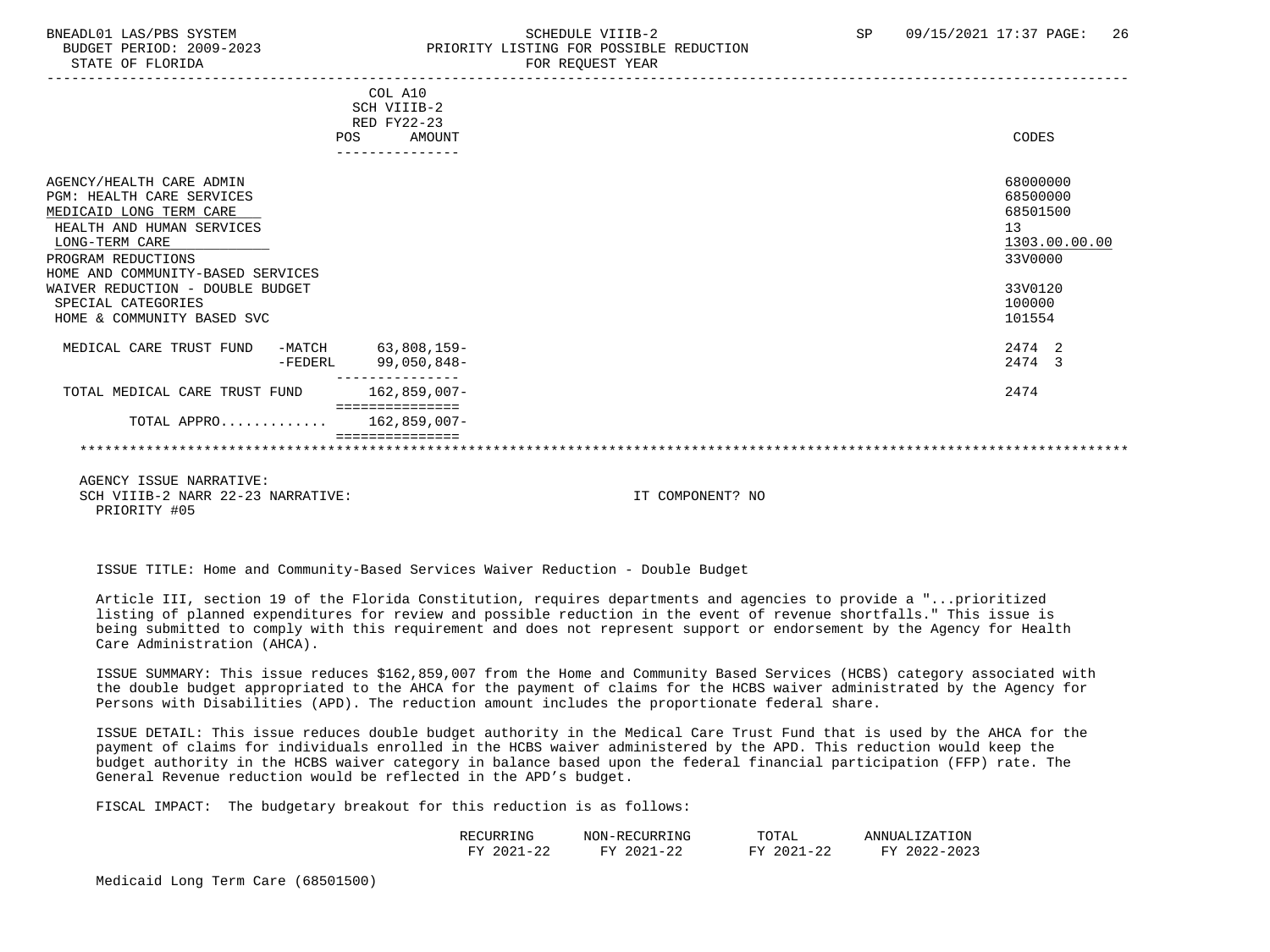#### BNEADL01 LAS/PBS SYSTEM SCHEDULE VIIIB-2 SCHEDULE VIIIB-2 SP 09/15/2021 17:37 PAGE: 27<br>BUDGET PERIOD: 2009-2023 PRIORITY LISTING FOR POSSIBLE REDUCTION BUDGET PERIOD: 2009-2023 PRIORITY LISTING FOR POSSIBLE REDUCTION<br>STATE OF FLORIDA FOR REQUEST YEAR

|                                                                                                                                                                                            | TUN NEVUEDI IEAN                                 |     |                                                     |                   |                                                                    |
|--------------------------------------------------------------------------------------------------------------------------------------------------------------------------------------------|--------------------------------------------------|-----|-----------------------------------------------------|-------------------|--------------------------------------------------------------------|
| <b>POS</b>                                                                                                                                                                                 | COL A10<br>SCH VIIIB-2<br>RED FY22-23<br>AMOUNT  |     |                                                     |                   | CODES                                                              |
|                                                                                                                                                                                            | ---------------                                  |     |                                                     |                   |                                                                    |
| AGENCY/HEALTH CARE ADMIN<br>PGM: HEALTH CARE SERVICES<br>MEDICAID LONG TERM CARE<br>HEALTH AND HUMAN SERVICES<br>LONG-TERM CARE<br>PROGRAM REDUCTIONS<br>HOME AND COMMUNITY-BASED SERVICES |                                                  |     |                                                     |                   | 68000000<br>68500000<br>68501500<br>13<br>1303.00.00.00<br>33V0000 |
| WAIVER REDUCTION - DOUBLE BUDGET                                                                                                                                                           |                                                  |     |                                                     |                   | 33V0120                                                            |
| Home and Community Based Services (101554)<br>Medical Trust Fund (2474 - 2) (\$63,808,159) \$0<br>Medical Trust Fund (2474 - 3) (\$99,050,848) \$0<br>Total                                | (\$162,859,007)                                  | \$0 | (\$63,808,159)<br>(\$99,050,848)<br>(\$162,859,007) | \$0<br>\$0<br>\$0 |                                                                    |
| Issue Total                                                                                                                                                                                | (\$162,859,007)                                  |     | $$0$ (\$162,859,007)                                | \$0               |                                                                    |
| SOURCE OF FUNDS:                                                                                                                                                                           |                                                  |     |                                                     |                   |                                                                    |
| Medical Care Trust Fund (Federal 60.82%)<br>ELIMINATE 19 AND 20 YEAR-OLD<br>OPTIONAL CHILD ELIGIBILITY GROUP<br>SPECIAL CATEGORIES<br>ICF/DD COMMUNITY                                     |                                                  |     |                                                     |                   | 33V0500<br>100000<br>101649                                        |
| GENERAL REVENUE FUND -MATCH 97,848-<br>MEDICAL CARE TRUST FUND -FEDERL 151,892-                                                                                                            | ________________                                 |     |                                                     |                   | 1000 2<br>2474 3                                                   |
| TOTAL APPRO                                                                                                                                                                                | 249,740-<br>----------------                     |     |                                                     |                   |                                                                    |
| NURSING HOME CARE                                                                                                                                                                          |                                                  |     |                                                     |                   | 102233                                                             |
| GENERAL REVENUE FUND -MATCH 145-<br>MEDICAL CARE TRUST FUND -FEDERL<br>_________________                                                                                                   | $225 -$                                          |     |                                                     |                   | 1000 2<br>2474 3                                                   |
| TOTAL APPRO                                                                                                                                                                                | $370 -$                                          |     |                                                     |                   |                                                                    |
| TOTAL: ELIMINATE 19 AND 20 YEAR-OLD<br>OPTIONAL CHILD ELIGIBILITY GROUP<br>TOTAL ISSUE                                                                                                     | ===============<br>$250,110-$<br>=============== |     |                                                     |                   | 33V0500                                                            |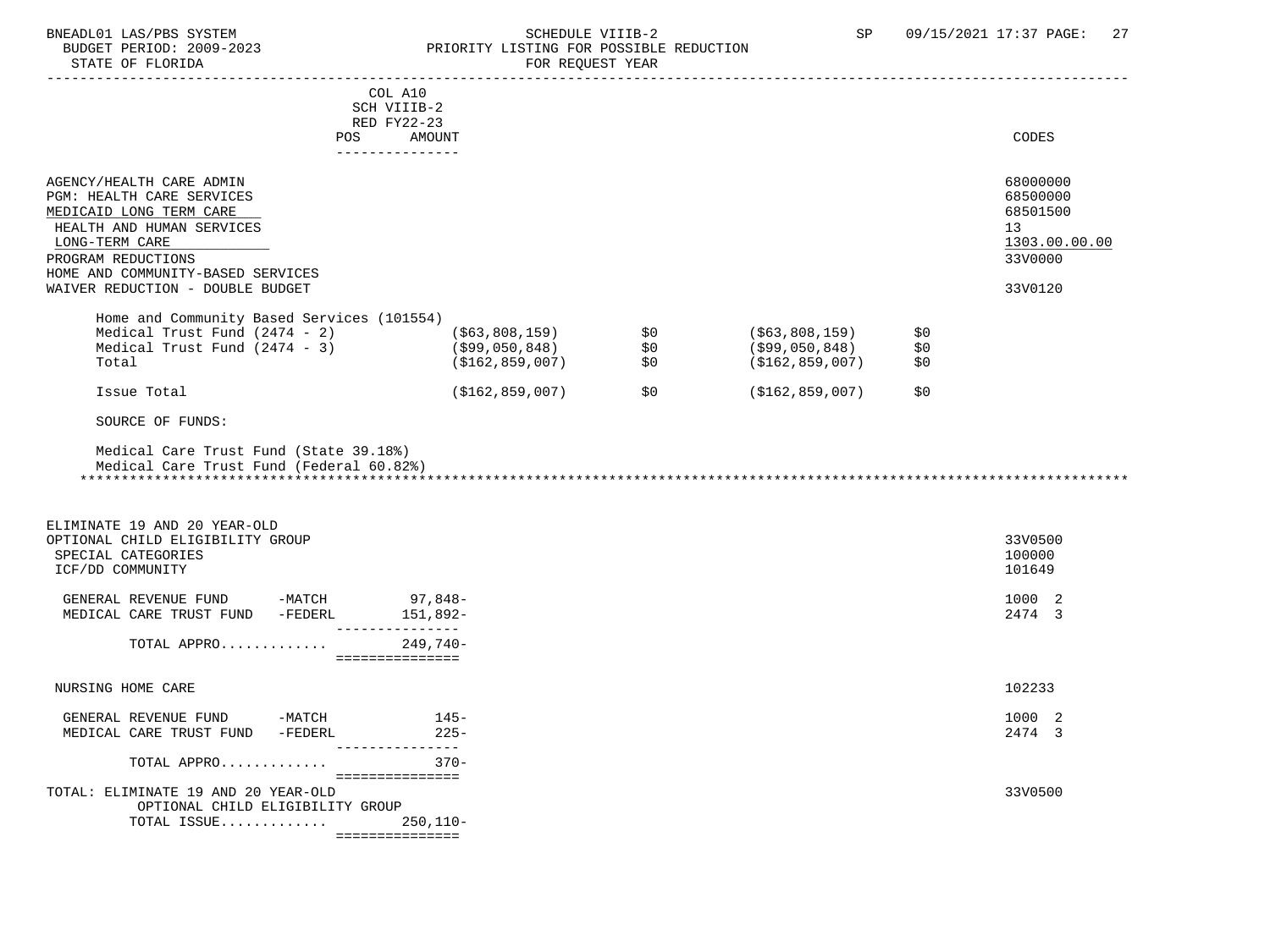#### BNEADL01 LAS/PBS SYSTEM SCHEDULE VIIIB-2 SCHEDULE VIIIB-2 SP 09/15/2021 17:37 PAGE: 28 BUDGET PERIOD: 2009-2023 PRIORITY LISTING FOR POSSIBLE REDUCTION STATE OF FLORIDA FOR REQUEST YEAR FOR REQUEST THAT THE REDUCT OF STATE OF STATE OF STATE OF STATE OF STATE OF STATE OF STATE OF STATE OF STATE OF STATE OF STATE OF STATE OF STATE OF STATE OF STATE OF STATE OF STATE OF STAT

 ----------------------------------------------------------------------------------------------------------------------------------- COL A10 SCH VIIIB-2 RED FY22-23 POS AMOUNT CODES --------------- AGENCY/HEALTH CARE ADMIN 68000000 AGENCY/HEALTH CARE ADMIN PGM: HEALTH CARE SERVICES 68500000 MEDICAID LONG TERM CARE HEALTH AND HUMAN SERVICES 13  $\underline{\text{LONG-TERM CARE}}$   $\underline{\text{1303.00.00}}$  PROGRAM REDUCTIONS 33V0000 ELIMINATE 19 AND 20 YEAR-OLD OPTIONAL CHILD ELIGIBILITY GROUP 33V0500 \*\*\*\*\*\*\*\*\*\*\*\*\*\*\*\*\*\*\*\*\*\*\*\*\*\*\*\*\*\*\*\*\*\*\*\*\*\*\*\*\*\*\*\*\*\*\*\*\*\*\*\*\*\*\*\*\*\*\*\*\*\*\*\*\*\*\*\*\*\*\*\*\*\*\*\*\*\*\*\*\*\*\*\*\*\*\*\*\*\*\*\*\*\*\*\*\*\*\*\*\*\*\*\*\*\*\*\*\*\*\*\*\*\*\*\*\*\*\*\*\*\*\*\*\*\*\*

 AGENCY ISSUE NARRATIVE: SCH VIIIB-2 NARR 22-23 NARRATIVE: IT COMPONENT? NO PRIORITY #02

ISSUE TITLE: Eliminate 19- and 20-Year-old Optional Child Eligibility Group

 Article III, section 19 of the Florida Constitution, requires departments and agencies to provide a "...prioritized listing of planned expenditures for review and possible reduction in the event of revenue shortfalls." This issue is being submitted to comply with this requirement and does not represent support or endorsement by the Agency for Health Care Administration (AHCA).

 ISSUE SUMMARY: This issue proposes to eliminate the optional coverage for children aged 19 and 20. Floridians aged 19 and 20 would remain eligible in other categories (such as parent, pregnant woman, disabled, former foster care) if they met the technical requirement for those categories. This would result in a reduction of \$95,984,991, of which \$31,664,939 is General Revenue. The estimate would be reduced if any individuals in this category converted to other eligibility categories. This reduction includes rebates and the proportionate federal share. This issue would be effective July 1, 2022.

 ISSUE DETAIL: Federal Medicaid regulations require state Medicaid programs to cover certain groups, while other groups are optional, and states can choose whether to cover each optional group. Florida Medicaid currently includes coverage of the optional eligible group known as 19- and 20-year-olds. Medicaid may be provided to individuals who are 19 and 20 years old who are unmarried or whose marriage was annulled. The 19 and 20-year-old population is an optional group and therefore Florida is not required to cover this group. This would mean that individuals ages 19 and 20 would continue to qualify for Medicaid coverage if they met the eligibility requirements for adults, which varies by category (e.g., 18% of federal poverty level (FPL) for parents and caregivers, 185% of FPL for pregnant women). The estimated number of recipients who would use these services in SFY 2022-2023 is 144,377.

 A State Plan amendment, an amendment of section 409.903(3), Florida Statutes, and legislative budget authority are needed to achieve this reduction.

FISCAL IMPACT: The budgetary breakout for this reduction is as follows:

| RECT<br>⋯<br><b>IMC</b><br>. | TNTC<br>NON-<br>۱. ۲<br>- IN C                                                      | TOTAL                                   | ATION<br>ANNUAI<br>, , |
|------------------------------|-------------------------------------------------------------------------------------|-----------------------------------------|------------------------|
| $\pi\tau$<br>$\prime$ $-$    | $\sim$<br><b>TRAZ</b><br>$\sim$ $\sim$<br>$\overline{\phantom{0}}$<br>۔ ت<br>$\sim$ | $\Omega$<br>T T T<br>$\prime$ $-$<br>-- | 100<br><b>TRAZ</b>     |

Medicaid Services to Individuals (68501400)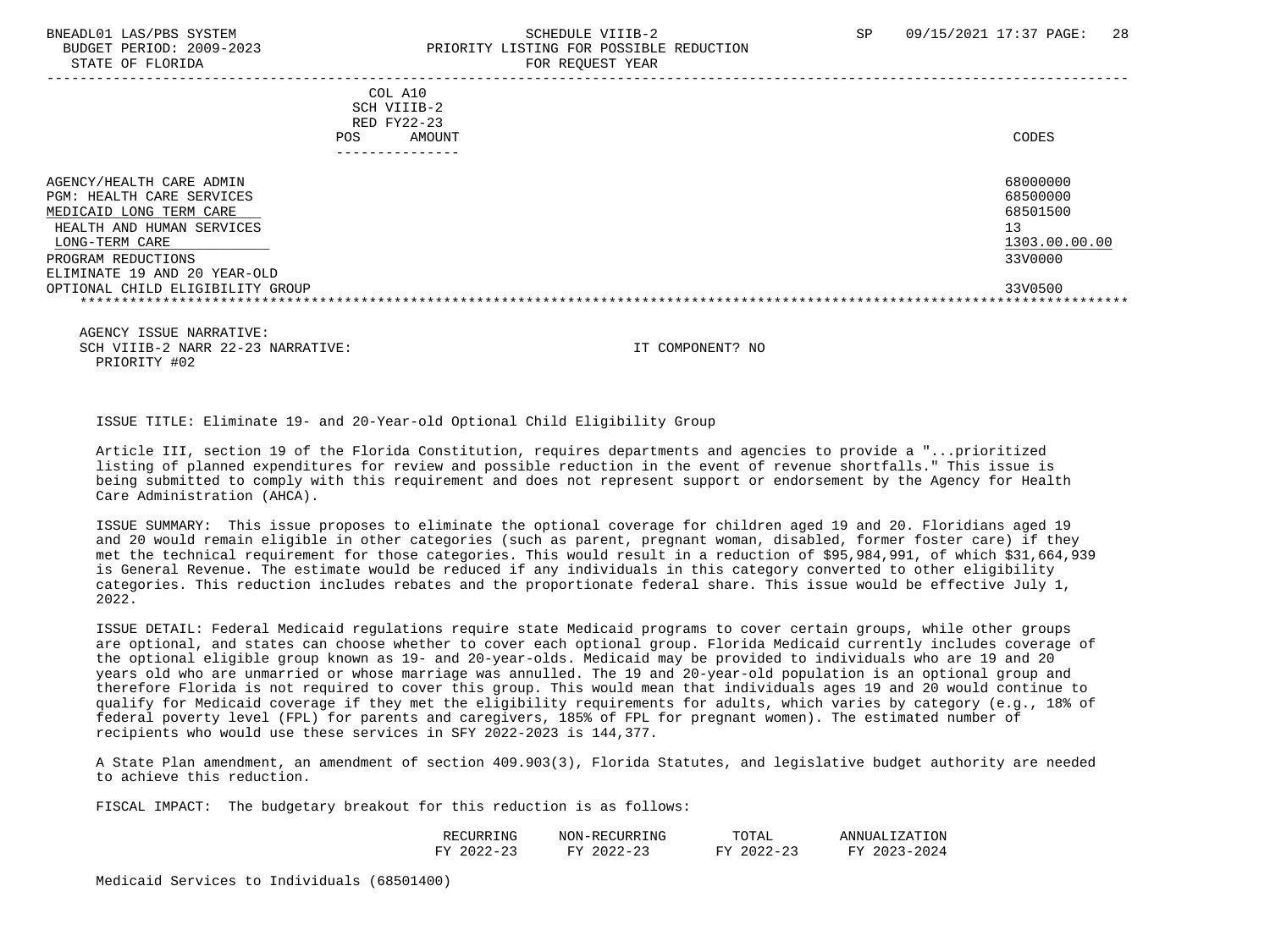# BNEADL01 LAS/PBS SYSTEM SCHEDULE VIIIB-2 SEREDULE VIIIB-2 SP 09/15/2021 17:37 PAGE: 29<br>BUDGET PERIOD: 2009-2023 PRIORITY LISTING FOR POSSIBLE REDUCTION BUDGET PERIOD: 2009-2023 PRIORITY LISTING FOR POSSIBLE REDUCTION<br>FOR REQUEST YEAR

FOR REQUEST YEAR

| COL A10<br>SCH VIIIB-2<br>RED FY22-23                                                                                                                                                                                     |                   |            |                               |            |                                                                               |
|---------------------------------------------------------------------------------------------------------------------------------------------------------------------------------------------------------------------------|-------------------|------------|-------------------------------|------------|-------------------------------------------------------------------------------|
| POS<br>_______________                                                                                                                                                                                                    | AMOUNT            |            |                               |            | CODES                                                                         |
| AGENCY/HEALTH CARE ADMIN<br>PGM: HEALTH CARE SERVICES<br>MEDICAID LONG TERM CARE<br>HEALTH AND HUMAN SERVICES<br>LONG-TERM CARE<br>PROGRAM REDUCTIONS<br>ELIMINATE 19 AND 20 YEAR-OLD<br>OPTIONAL CHILD ELIGIBILITY GROUP |                   |            |                               |            | 68000000<br>68500000<br>68501500<br>13<br>1303.00.00.00<br>33V0000<br>33V0500 |
|                                                                                                                                                                                                                           |                   |            |                               |            |                                                                               |
| Assistive Care Services (100602)<br>General Revenue $(1000 - 2)$                                                                                                                                                          | (\$149)           | \$0        | (\$149)                       | \$0        |                                                                               |
| Medical Trust Fund $(2474 - 3)$                                                                                                                                                                                           | ( \$230)          | \$0        | ( \$230)                      | \$0        |                                                                               |
| Total                                                                                                                                                                                                                     | (\$379)           | \$0        | (\$379)                       | \$0        |                                                                               |
|                                                                                                                                                                                                                           |                   |            |                               |            |                                                                               |
| Case Management (100311)                                                                                                                                                                                                  |                   |            |                               |            |                                                                               |
| General Revenue (1000 - 2)                                                                                                                                                                                                | (\$27,277)        | \$0        | (\$27,277)                    | \$0        |                                                                               |
| Medical Trust Fund $(2474 - 3)$<br>Total                                                                                                                                                                                  | (\$42,342)        | \$0<br>\$0 | ( \$42, 342)<br>$($ \$69,619) | \$0<br>\$0 |                                                                               |
|                                                                                                                                                                                                                           | (\$69,619)        |            |                               |            |                                                                               |
| Community Health Services (100616)                                                                                                                                                                                        |                   |            |                               |            |                                                                               |
| General Revenue (1000 - 2)                                                                                                                                                                                                | (\$82,991)        | \$0        | (\$82,991)                    | \$0        |                                                                               |
| Medical Trust Fund $(2474 - 3)$                                                                                                                                                                                           | (\$128,829)       | \$0        | (\$128,829)                   | \$0        |                                                                               |
| Total                                                                                                                                                                                                                     | ( \$211, 820)     | \$0        | (\$211,820)                   | \$0        |                                                                               |
| Devel Eval & Interv/Part C (100919)                                                                                                                                                                                       |                   |            |                               |            |                                                                               |
| General Revenue (1000 - 2)                                                                                                                                                                                                | (\$1,439)         | \$0        | ( \$1,439)                    | \$0        |                                                                               |
| Medical Trust Fund $(2474 - 3)$                                                                                                                                                                                           | (\$2,234)         | \$0        | ( \$2, 234)                   | \$0        |                                                                               |
| Total                                                                                                                                                                                                                     | ( \$3,673)        | \$0        | ( \$3, 673)                   | \$0        |                                                                               |
|                                                                                                                                                                                                                           |                   |            |                               |            |                                                                               |
| Hospital Inpatient Service (101582)                                                                                                                                                                                       |                   |            |                               |            |                                                                               |
| General Revenue (1000 - 2)                                                                                                                                                                                                | (\$10,278,729)    | \$0        | (\$10,278,729)                | \$0        |                                                                               |
| Medical Trust Fund $(2474 - 3)$                                                                                                                                                                                           | (S15, 955, 903)   | \$0        | (S15, 955, 903)               | \$0        |                                                                               |
| Total                                                                                                                                                                                                                     | ( \$26, 234, 632) | \$0        | ( \$26, 234, 632)             | \$0        |                                                                               |
| Hospital Insurance Benefit (101589)                                                                                                                                                                                       |                   |            |                               |            |                                                                               |
| General Revenue $(1000 - 2)$                                                                                                                                                                                              | (\$2,494)         | \$0        | (\$2,494)                     | \$0        |                                                                               |
| Medical Trust Fund $(2474 - 3)$                                                                                                                                                                                           | ( \$3, 872)       | \$0        | ( \$3, 872)                   | \$0        |                                                                               |
| Total                                                                                                                                                                                                                     | $($ \$6,366)      | \$0        | $($ \$6,366)                  | \$0        |                                                                               |
| Hospital Outpatient Services (101596)                                                                                                                                                                                     |                   |            |                               |            |                                                                               |
| General Revenue (1000 - 2)                                                                                                                                                                                                | ( \$6,079,294 )   | \$0        | ( \$6,079,294)                | \$0        |                                                                               |
| Medical Trust Fund $(2474 - 3)$                                                                                                                                                                                           | ( \$9,437,025)    | \$0        | $($ \$9,437,025)              | \$0        |                                                                               |
| Total                                                                                                                                                                                                                     | ( \$15, 516, 319) | \$0        | ( \$15, 516, 319)             | \$0        |                                                                               |
|                                                                                                                                                                                                                           |                   |            |                               |            |                                                                               |
| Other Fee for Service (102325)                                                                                                                                                                                            |                   |            |                               |            |                                                                               |
| General Revenue (1000 - 2)                                                                                                                                                                                                | ( \$2,108,950)    | \$0        | ( \$2,108,950)                | \$0        |                                                                               |

Medical Trust Fund (2474 - 3) (\$3,273,770) \$0 (\$3,273,770) \$0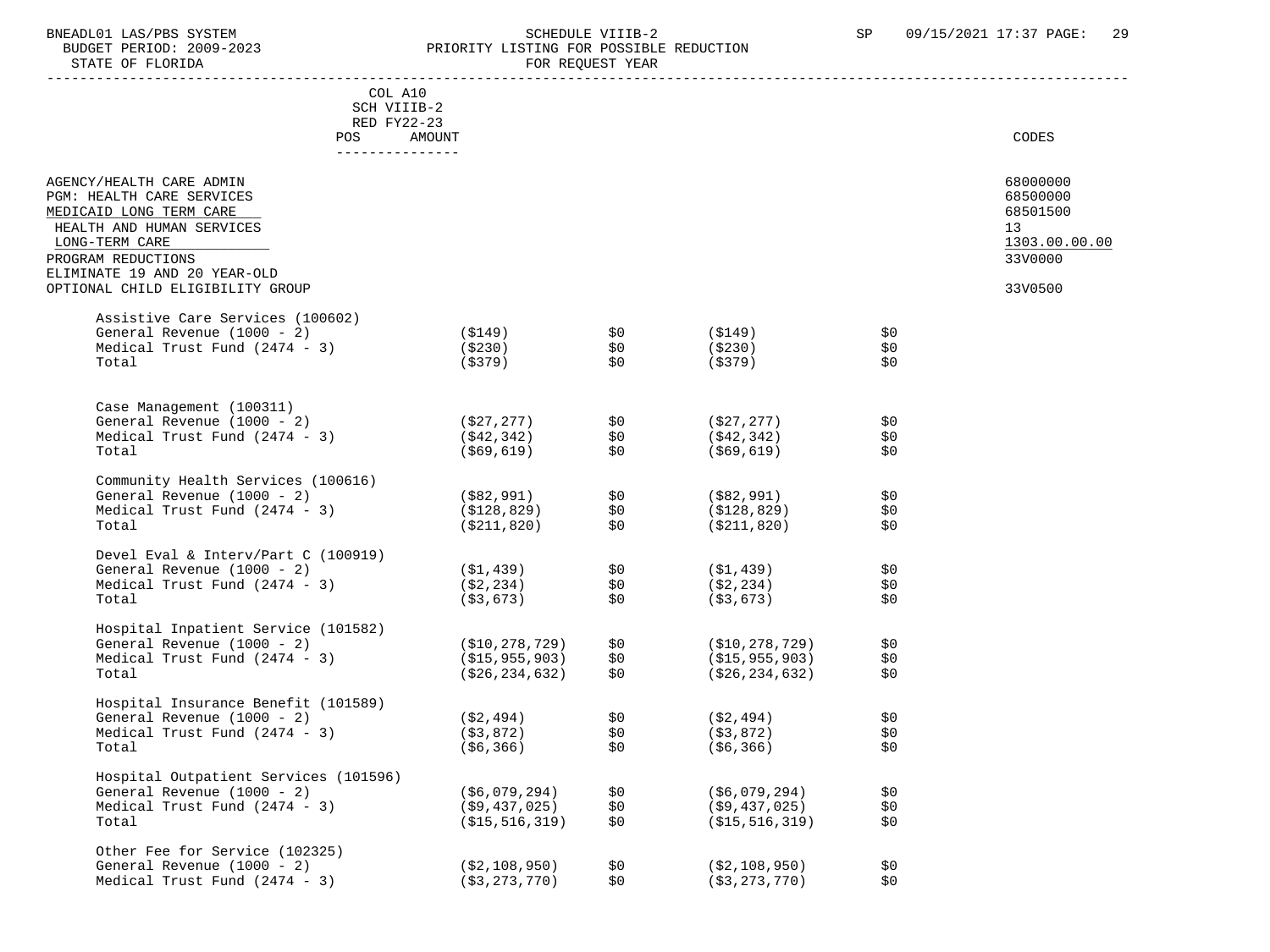## BNEADL01 LAS/PBS SYSTEM SCHEDULE VIIIB-2 SP 09/15/2021 17:37 PAGE: 30 BUDGET PERIOD: 2009-2023 PRIORITY LISTING FOR POSSIBLE REDUCTION<br>FOR REQUEST YEAR FOR REQUEST YEAR

| COL A10                                                                             |                   |       |                   |                |               |
|-------------------------------------------------------------------------------------|-------------------|-------|-------------------|----------------|---------------|
| SCH VIIIB-2                                                                         |                   |       |                   |                |               |
| RED FY22-23                                                                         |                   |       |                   |                |               |
| POS<br>AMOUNT                                                                       |                   |       |                   |                | CODES         |
|                                                                                     |                   |       |                   |                |               |
|                                                                                     |                   |       |                   |                |               |
| AGENCY/HEALTH CARE ADMIN                                                            |                   |       |                   |                | 68000000      |
| PGM: HEALTH CARE SERVICES                                                           |                   |       |                   |                | 68500000      |
| MEDICAID LONG TERM CARE                                                             |                   |       |                   |                | 68501500      |
| HEALTH AND HUMAN SERVICES                                                           |                   |       |                   |                | 13            |
| LONG-TERM CARE                                                                      |                   |       |                   |                | 1303.00.00.00 |
| PROGRAM REDUCTIONS                                                                  |                   |       |                   |                | 33V0000       |
| ELIMINATE 19 AND 20 YEAR-OLD                                                        |                   |       |                   |                |               |
| OPTIONAL CHILD ELIGIBILITY GROUP                                                    |                   |       |                   |                | 33V0500       |
|                                                                                     |                   |       |                   |                |               |
| Total                                                                               | $($ \$5,382,720)  | \$0\$ | $($ \$5,382,720)  | \$0            |               |
|                                                                                     |                   |       |                   |                |               |
| Physician & Health Care Practitioner Services (102542)                              |                   |       |                   |                |               |
| General Revenue (1000 - 2)                                                          | (\$5,582,492)     | \$0   | ( \$5, 582, 492)  | \$0            |               |
| Medical Trust Fund $(2474 - 3)$                                                     | $($ \$8,665,829)  | \$0   | $($ \$8,665,829)  | \$0            |               |
| Total                                                                               | ( \$14, 248, 321) | \$0   | ( \$14, 248, 321) | \$0            |               |
|                                                                                     |                   |       |                   |                |               |
|                                                                                     |                   |       |                   |                |               |
| Prepaid Health Plans (102673)                                                       |                   |       |                   |                |               |
| General Revenue (1000 - 2)                                                          | (\$904,008)       | \$0   | (\$904,008)       | ( \$296, 740)  |               |
| Medical Trust Fund $(2474 - 3)$                                                     | (\$1,403,311)     | \$0   | ( \$1,403,311)    | $($ \$472,366) |               |
| Total                                                                               | ( \$2, 307, 319)  | \$0   | ( \$2, 307, 319)  | $($ \$769,106) |               |
|                                                                                     |                   |       |                   |                |               |
| Personal Care Services (102538)                                                     |                   |       |                   |                |               |
| General Revenue (1000 - 2)                                                          | (\$10,543)        | \$0   | ( \$10, 543)      | \$0            |               |
| Medical Trust Fund $(2474 - 3)$                                                     | (\$16,365)        | \$0   | ( \$16, 365)      | \$0            |               |
| Total                                                                               | ( \$26, 908 )     | \$0   | ( \$26, 908 )     | \$0            |               |
|                                                                                     |                   |       |                   |                |               |
| Prescribed Medicine/Drugs (102681)                                                  |                   |       |                   |                |               |
| General Revenue (1000 - 2)                                                          | ( \$6,488,580)    | \$0   | ( \$6,488,580 )   | \$0            |               |
| Grants and Donations (2339 - 2)                                                     | (\$6,406,795)     | \$0   | ( \$6, 406, 795)  | \$0            |               |
| Grants and Donations $(2339 - 3)$                                                   | (\$9,945,413)     | \$0   | $($ \$9,945,413)  | \$0            |               |
| Medical Trust Fund $(2474 - 3)$                                                     | (\$8,886,017)     | \$0   | (\$8,886,017)     | \$0            |               |
| Total                                                                               | ( \$31, 726, 805) | \$0   | ( \$31, 726, 805) | \$0            |               |
|                                                                                     |                   |       |                   |                |               |
| Medicaid Long Term Care (68501500)                                                  |                   |       |                   |                |               |
| Intermediate Care Facilities (ICF)/Developmentally Disabled (DD)-Community (101649) |                   |       |                   |                |               |
| General Revenue (1000 - 2)                                                          | (\$97,848)        | \$0   | (\$97,848)        | \$0            |               |
| Medical Trust Fund $(2474 - 3)$                                                     | (\$151,892)       | \$0   | (\$151,892)       | \$0            |               |
| Total                                                                               | (\$249,740)       | \$0   | ( \$249, 740)     | \$0            |               |
|                                                                                     |                   |       |                   |                |               |
| Nursing Home Care (102233)                                                          |                   |       |                   |                |               |
| General Revenue $(1000 - 2)$                                                        | (\$145)           | \$0   | (S145)            | \$0            |               |
| Medical Trust Fund $(2474 - 3)$                                                     | (\$225)           | \$0   | ( \$225)          | \$0            |               |
| Total                                                                               | (\$370)           | \$0   | (\$370)           | \$0            |               |
|                                                                                     |                   |       |                   |                |               |
| Issue Total                                                                         | ( \$95, 984, 991) | \$0   | $($ \$95,984,991) | ( \$769, 106)  |               |

SOURCE OF FUNDS: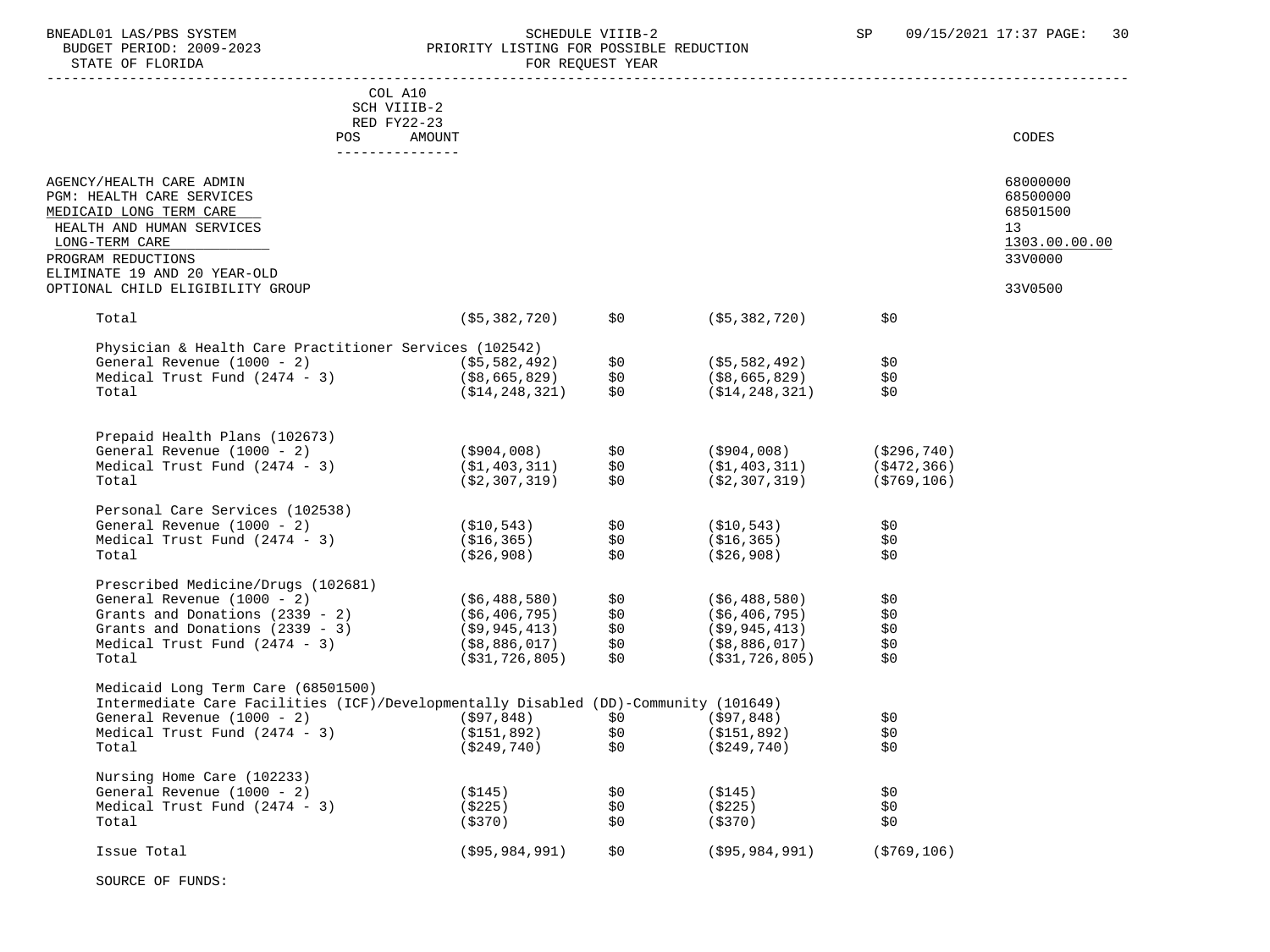## BNEADL01 LAS/PBS SYSTEM SCHEDULE VIIIB-2 SP 09/15/2021 17:37 PAGE: 31<br>BUDGET PERIOD: 2009-2023 PRIORITY LISTING FOR POSSIBLE REDUCTION BUDGET PERIOD: 2009-2023 PRIORITY LISTING FOR POSSIBLE REDUCTION<br>FOR REQUEST YEAR FOR REQUEST YEAR

|                                                                                                                                                           | --------------------------<br>COL A10 |                  |                                  |
|-----------------------------------------------------------------------------------------------------------------------------------------------------------|---------------------------------------|------------------|----------------------------------|
|                                                                                                                                                           | SCH VIIIB-2                           |                  |                                  |
|                                                                                                                                                           | RED FY22-23                           |                  |                                  |
| POS                                                                                                                                                       | AMOUNT<br>---------------             |                  | CODES                            |
| AGENCY/HEALTH CARE ADMIN<br>PGM: HEALTH CARE SERVICES<br>MEDICAID LONG TERM CARE                                                                          |                                       |                  | 68000000<br>68500000<br>68501500 |
| HEALTH AND HUMAN SERVICES                                                                                                                                 |                                       |                  | 13                               |
| LONG-TERM CARE                                                                                                                                            |                                       |                  | 1303.00.00.00                    |
| PROGRAM REDUCTIONS                                                                                                                                        |                                       |                  | 33V0000                          |
| ELIMINATE 19 AND 20 YEAR-OLD<br>OPTIONAL CHILD ELIGIBILITY GROUP                                                                                          |                                       |                  | 33V0500                          |
|                                                                                                                                                           |                                       |                  |                                  |
| General Revenue (State 32.99%)<br>Grants and Donations (State 6.68%)<br>Grants and Donations (Federal 10.36%)<br>Medical Care Trust Fund (Federal 49.97%) |                                       |                  |                                  |
| ELIMINATE MEDICALLY NEEDY                                                                                                                                 |                                       |                  |                                  |
| ELIGIBILITY CATEGORY                                                                                                                                      |                                       |                  | 33V5880                          |
| SPECIAL CATEGORIES                                                                                                                                        |                                       |                  | 100000                           |
| ASSISTIVE CARE SERVICES                                                                                                                                   |                                       |                  | 100602                           |
| GENERAL REVENUE FUND -MATCH $2,696-$<br>MEDICAL CARE TRUST FUND -FEDERL $4,184-$                                                                          |                                       |                  | 1000 2                           |
|                                                                                                                                                           | ________________                      |                  | 2474 3                           |
| TOTAL APPRO                                                                                                                                               | $6,880-$                              |                  |                                  |
|                                                                                                                                                           | ===============                       |                  |                                  |
| NURSING HOME CARE                                                                                                                                         |                                       |                  | 102233                           |
| GENERAL REVENUE FUND -MATCH                                                                                                                               | $376-$                                |                  | 1000 2                           |
| MEDICAL CARE TRUST FUND -FEDERL                                                                                                                           | $584-$<br>---------------             |                  | 2474 3                           |
| TOTAL APPRO                                                                                                                                               | $960 -$                               |                  |                                  |
| TOTAL: ELIMINATE MEDICALLY NEEDY<br>ELIGIBILITY CATEGORY                                                                                                  | ===============                       |                  | 33V5880                          |
| TOTAL ISSUE                                                                                                                                               | $7,840-$                              |                  |                                  |
|                                                                                                                                                           | ================                      |                  |                                  |
| AGENCY ISSUE NARRATIVE:                                                                                                                                   |                                       |                  |                                  |
| SCH VIIIB-2 NARR 22-23 NARRATIVE:<br>PRIORITY #04                                                                                                         |                                       | IT COMPONENT? NO |                                  |

ISSUE TITLE: Eliminate Coverage for Non-Pregnant Adults in the Medicaid Medically Needy Optional Eligibility Group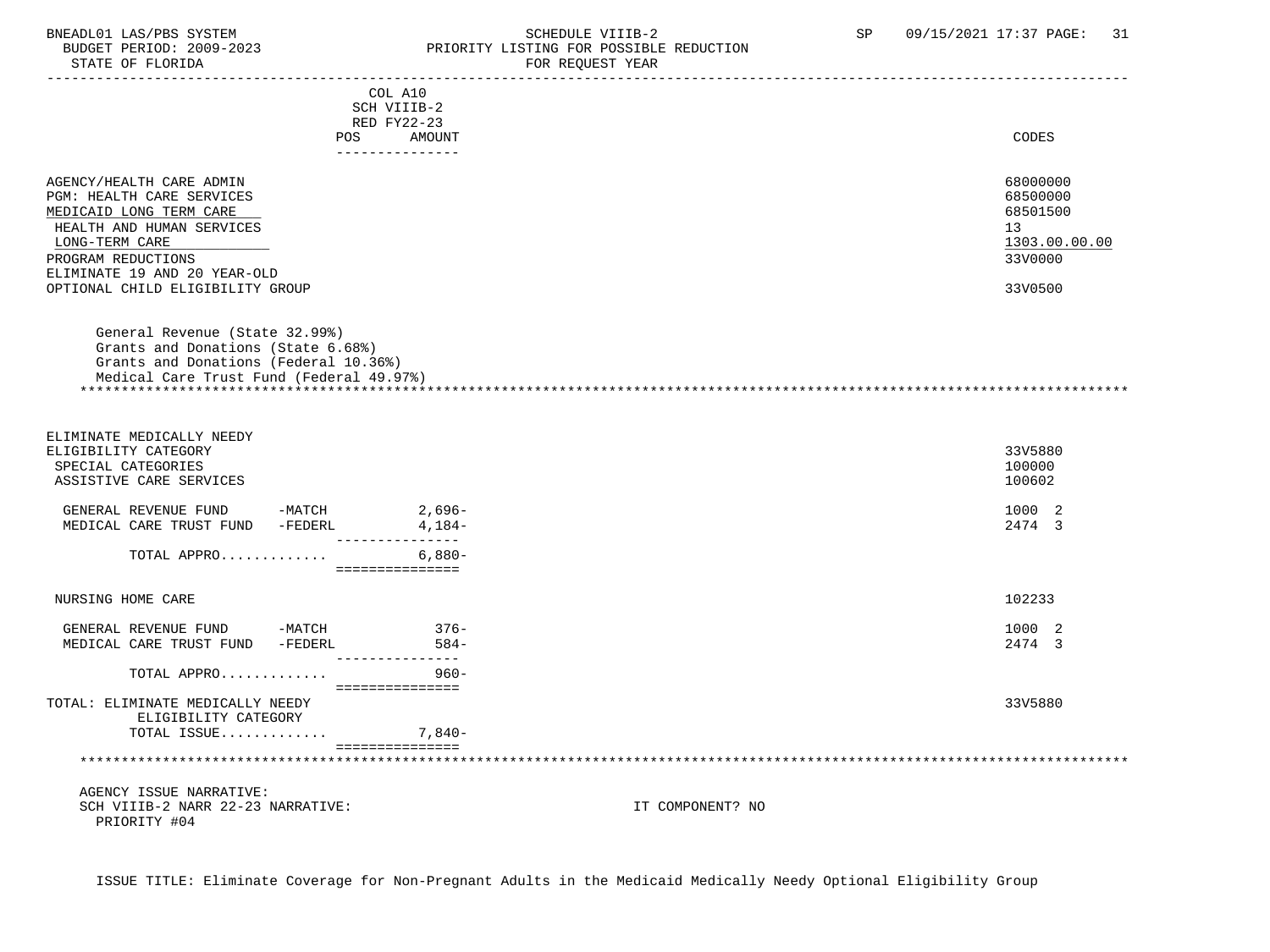#### BNEADL01 LAS/PBS SYSTEM SCHEDULE VIIIB-2 SCHEDULE VIIIB-2 SP 09/15/2021 17:37 PAGE: 32 BUDGET PERIOD: 2009-2023 PRIORITY LISTING FOR POSSIBLE REDUCTION STATE OF FLORIDA FOR REQUEST YEAR

|                                                                                                                                                                                                            | - --- --- <u>-</u> ---- - -----                                          |                                                                               |
|------------------------------------------------------------------------------------------------------------------------------------------------------------------------------------------------------------|--------------------------------------------------------------------------|-------------------------------------------------------------------------------|
|                                                                                                                                                                                                            | COL A10<br>SCH VIIIB-2<br>RED FY22-23<br>AMOUNT<br>POS.<br>------------- | CODES                                                                         |
| AGENCY/HEALTH CARE ADMIN<br>PGM: HEALTH CARE SERVICES<br>MEDICAID LONG TERM CARE<br>HEALTH AND HUMAN SERVICES<br>LONG-TERM CARE<br>PROGRAM REDUCTIONS<br>ELIMINATE MEDICALLY NEEDY<br>ELIGIBILITY CATEGORY |                                                                          | 68000000<br>68500000<br>68501500<br>13<br>1303.00.00.00<br>33V0000<br>33V5880 |

 Article III, section 19 of the Florida Constitution, requires departments and agencies to provide a "...prioritized listing of planned expenditures for review and possible reduction in the event of revenue shortfalls." This issue is being submitted to comply with this requirement and does not represent support or endorsement by the Agency for Health Care Administration (AHCA).

 ISSUE SUMMARY: This issue proposes to eliminate the coverage of Non-Pregnant Adults in the Medically Needy optional eligibility group. Pregnant women and children, under the age of 21, would continue to have coverage in the Medically Needy group. This is a reduction of \$614,299,325, of which \$212,296,631 is General Revenue. This reduction includes drug rebates and the proportionate federal share. This issue would be effective July 1, 2022.

 ISSUE DETAIL: The Medically Needy Program is for individuals who are categorically eligible for Medicaid, but do not qualify because they have income above regular Medicaid levels. Through Medically Needy, people qualify for Medicaid by incurring medical expenses that "spends down" their income to a qualifying level. The person is eligible for Medicaid only for the part of the month after he or she incurs these medical expenses. Currently, Medically Needy coverage is available for all populations covered under other eligibility groups for those whose income is too high to qualify for full coverage, including Non-Pregnant Adults. Most of the recipients are only eligible between one or two months and only a small percentage qualifies for longer periods of time. Medicaid would continue to pay Medically Needy coverage for an estimated 6,127 pregnant women and children while 96,200 adults would no longer be eligible for coverage in SFY 2022-2023.

 The top 98% of projected expenditures for Fiscal Year 2022-23 under the Medically Needy program for current eligibles are as follows:

| Hospital Inpatient                    | \$181,954,191 | 29.91% |
|---------------------------------------|---------------|--------|
| Prescribed Medicine                   | \$175,858,465 | 28.91% |
| Hospital Outpatient                   | \$101,456,593 | 16.68% |
| Physician & Health Care Prac Services | \$88,745,549  | 14.59% |
| Other Fee-for-Service                 | \$49,331,666  | 8.11%  |

 A State Plan amendment, a Medicaid Rule amendment, an amendment of section 409.904 (2), Florida Statutes, and legislative budget authority are needed to achieve this reduction.

FISCAL IMPACT: The budgetary breakout for this reduction is as follows:

| REING<br>wн<br>1 R R | – ה∩ד<br>.<br>$\pm 1$ N C $\tau$           | TOTAL                   | AΝI                               |
|----------------------|--------------------------------------------|-------------------------|-----------------------------------|
| $T \cdot T$<br>- - - | $\sim$<br>T T T<br>ິດຕະ<br><u>_</u><br>. . | $\Omega$<br>ᅲᅐᅎ<br>ر بے | $\sim$ $\sim$ $\sim$ $\sim$<br>ᅲᅐ |

Medicaid Services to Individuals (68501400)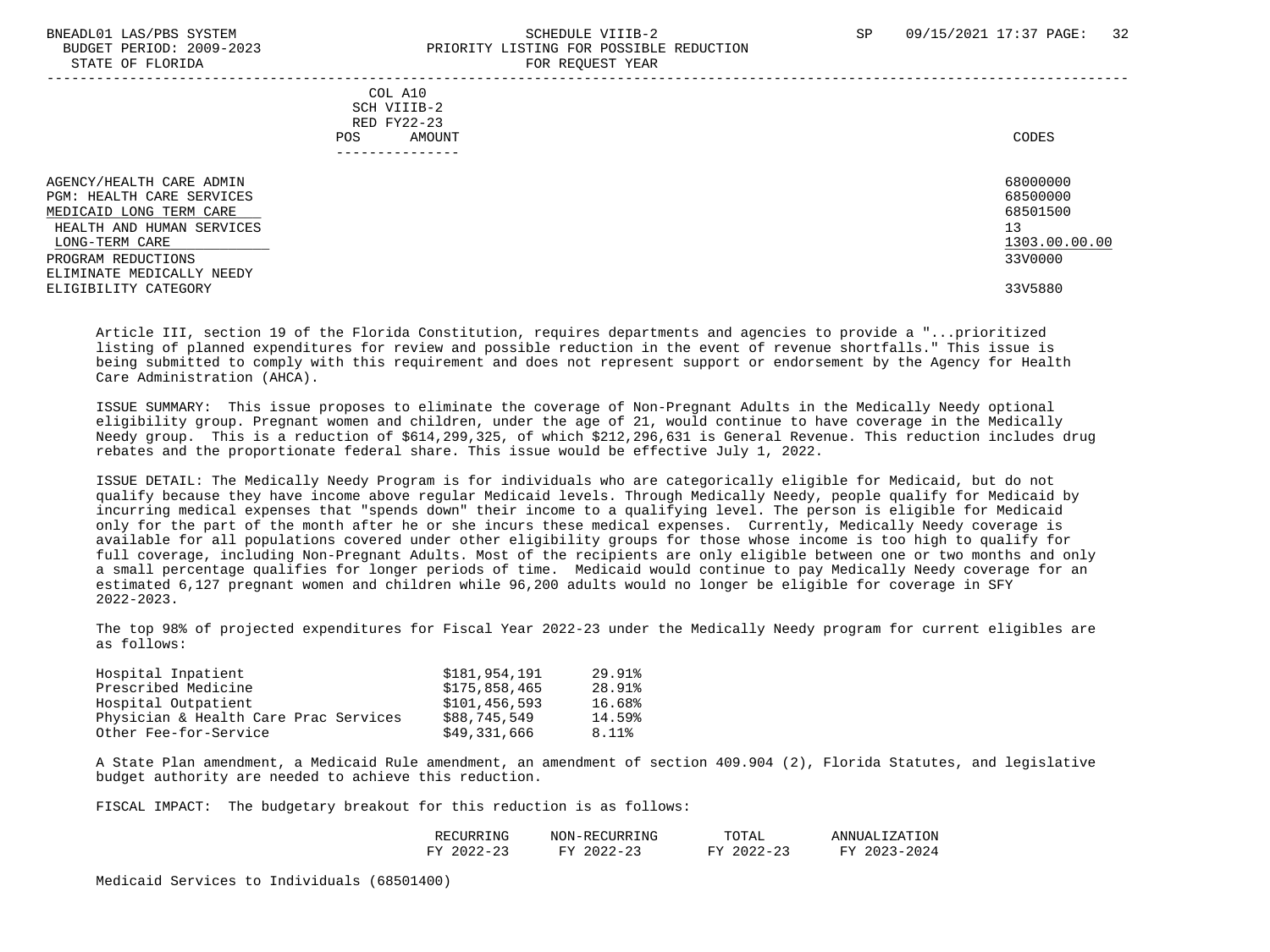STATE OF FLORIDA

# BNEADL01 LAS/PBS SYSTEM SCHEDULE VIIIB-2 SCHEDULE VIIIB-2 SP 09/15/2021 17:37 PAGE: 33 PRIORITY LISTING FOR POSSIBLE REDUCTION<br>FOR REQUEST YEAR

|                                                                                                                                                                                    | COL A10<br>SCH VIIIB-2                                    |                                                                                               |                                                           |                     |                                                                    |
|------------------------------------------------------------------------------------------------------------------------------------------------------------------------------------|-----------------------------------------------------------|-----------------------------------------------------------------------------------------------|-----------------------------------------------------------|---------------------|--------------------------------------------------------------------|
| POS                                                                                                                                                                                | RED FY22-23<br><b>AMOUNT</b><br>---------------           |                                                                                               |                                                           |                     | CODES                                                              |
| AGENCY/HEALTH CARE ADMIN<br>PGM: HEALTH CARE SERVICES<br>MEDICAID LONG TERM CARE<br>HEALTH AND HUMAN SERVICES<br>LONG-TERM CARE<br>PROGRAM REDUCTIONS<br>ELIMINATE MEDICALLY NEEDY |                                                           |                                                                                               |                                                           |                     | 68000000<br>68500000<br>68501500<br>13<br>1303.00.00.00<br>33V0000 |
| ELIGIBILITY CATEGORY                                                                                                                                                               |                                                           |                                                                                               |                                                           |                     | 33V5880                                                            |
| Case Management (100311)<br>General Revenue (1000 - 2)<br>Medical Trust Fund $(2474 - 3)$ $( $10, 747)$<br>Total                                                                   | ( \$6, 920)<br>(\$17,667)                                 | $\begin{array}{c} \text{\LARGE $\varsigma$0}\\ \text{\LARGE $\varsigma$0} \end{array}$<br>\$0 | (\$6,920)<br>(\$10,747)<br>(\$17,667)                     | \$0<br>\$0<br>\$0   |                                                                    |
| Community Behavior Health (100616)<br>General Revenue (1000 - 2)<br>Medical Trust Fund (2474 - 3)<br>Total                                                                         | ( \$25, 377)<br>( \$39, 393)<br>(\$64,770)                | \$0<br>\$0<br>\$0                                                                             | (\$25,377)<br>(\$39,393)<br>(\$64,770)                    | \$0<br>\$0<br>\$0   |                                                                    |
| Devel Eval & Interval-Part C (100919)<br>General Revenue (1000 - 2)<br>Medical Trust Fund $(2474 - 3)$<br>Total                                                                    | (\$3,484)<br>( \$5,408)<br>(\$8,892)                      | \$0<br>\$0<br>\$0                                                                             | (\$3,484)<br>( \$5,408)<br>( \$8,892)                     | \$0<br>\$0<br>\$0   |                                                                    |
| Hospital Inpatient Service (101582)<br>General Revenue (1000 - 2)<br>Medical Trust Fund $(2474 - 3)$<br>Total                                                                      | (\$71,289,652)<br>(\$110,664,539)<br>(\$181,954,191)      | \$0<br>\$0<br>\$0                                                                             | (\$71,289,652)<br>(\$110,664,539)<br>(\$181,954,191)      | \$0<br>\$0<br>\$0   |                                                                    |
| Hospital Insurance Benefit (101589)<br>General Revenue (1000 - 2)<br>Medical Trust Fund $(2474 - 3)$<br>Total                                                                      | ( \$568, 534)<br>( \$882, 549)<br>(\$1,451,083)           | \$0<br>\$0<br>\$0                                                                             | (\$568,534)<br>(\$882,549)<br>(\$1,451,083)               | \$0<br>\$0<br>\$0   |                                                                    |
| Hospital Outpatient Service (101596)<br>General Revenue (1000 - 2)<br>Medical Trust Fund $(2474 - 3)$<br>Total                                                                     | (\$39,750,693) \$0<br>(\$61,705,900)<br>(\$101,456,593)   | \$0<br>\$0                                                                                    | (\$39,750,693)<br>(\$61,705,900)<br>(\$101,456,593)       | \$0<br>\$0\$<br>\$0 |                                                                    |
| Other Fee for Service (102325)<br>General Revenue (1000 - 2)<br>Medical Trust Fund $(2474 - 3)$<br>Total                                                                           | ( \$19, 328, 147)<br>( \$30,003,519)<br>$($ \$49,331,666) | \$0<br>\$0<br>\$0\$                                                                           | ( \$19, 328, 147)<br>( \$30,003,519)<br>$($ \$49,331,666) | \$0<br>\$0\$<br>\$0 |                                                                    |
| Personal Care Services (102538)<br>General Revenue (1000 - 2)<br>Medical Trust Fund $(2474 - 3)$<br>Total                                                                          | ( \$119, 323)<br>( \$185, 228)<br>( \$304, 551)           | \$0<br>\$0<br>\$0                                                                             | ( \$119, 323)<br>( \$185, 228)<br>( \$304, 551)           | \$0<br>\$0<br>\$0   |                                                                    |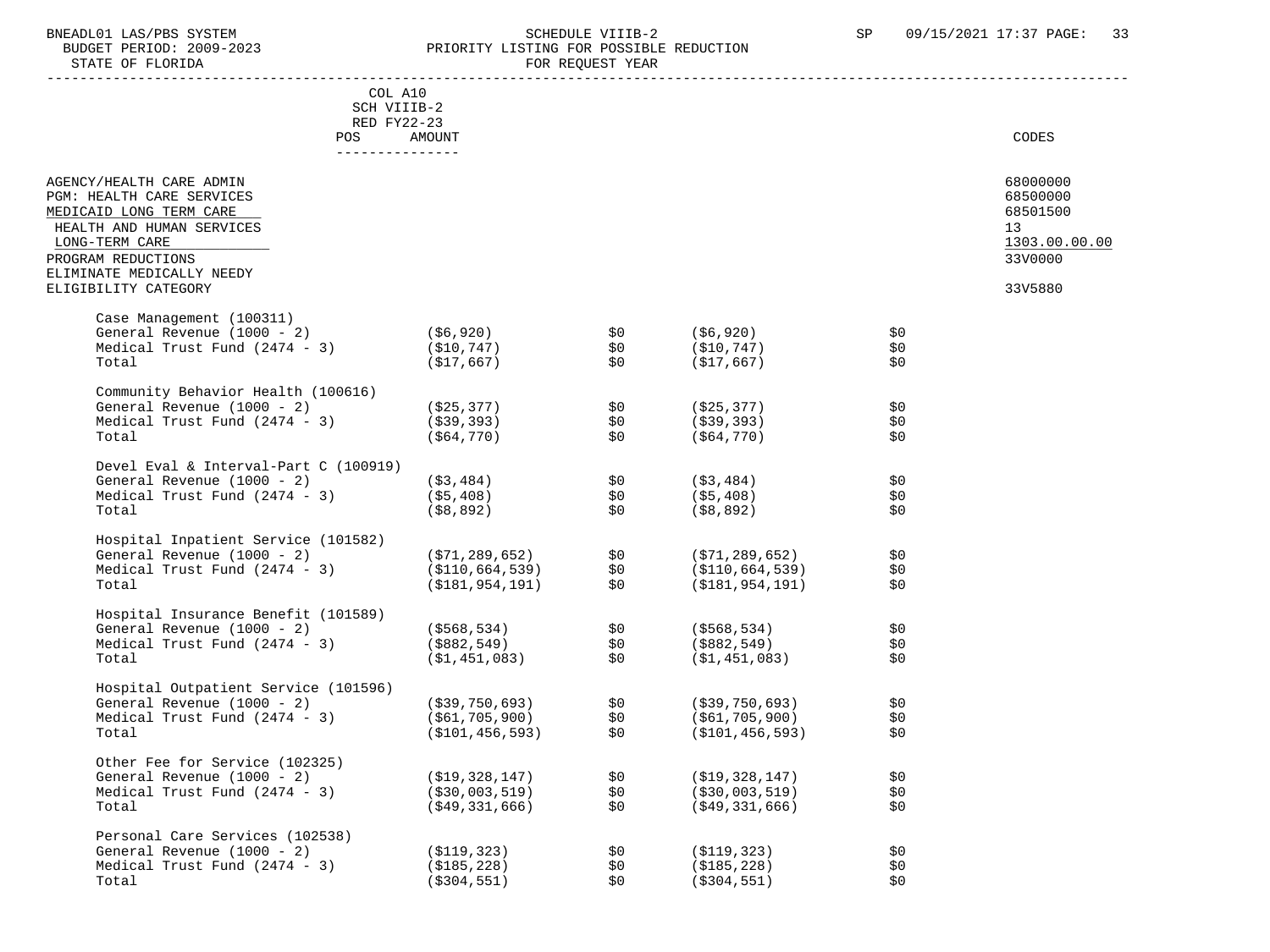## BNEADL01 LAS/PBS SYSTEM SCHEDULE VIIIB-2 SCHEDULE VIIIB-2 SP 09/15/2021 17:37 PAGE: 34 BUDGET PERIOD: 2009-2023 PRIORITY LISTING FOR POSSIBLE REDUCTION<br>FOR REQUEST YEAR FOR REQUEST YEAR

| COL A10                                                                                                                                                                                                                                      |                                |            |                    |            |               |
|----------------------------------------------------------------------------------------------------------------------------------------------------------------------------------------------------------------------------------------------|--------------------------------|------------|--------------------|------------|---------------|
| SCH VIIIB-2                                                                                                                                                                                                                                  |                                |            |                    |            |               |
| RED FY22-23                                                                                                                                                                                                                                  |                                |            |                    |            |               |
| POS                                                                                                                                                                                                                                          | <b>AMOUNT</b>                  |            |                    |            | CODES         |
| _______________                                                                                                                                                                                                                              |                                |            |                    |            |               |
| AGENCY/HEALTH CARE ADMIN                                                                                                                                                                                                                     |                                |            |                    |            | 68000000      |
| PGM: HEALTH CARE SERVICES                                                                                                                                                                                                                    |                                |            |                    |            | 68500000      |
| MEDICAID LONG TERM CARE                                                                                                                                                                                                                      |                                |            |                    |            | 68501500      |
| HEALTH AND HUMAN SERVICES                                                                                                                                                                                                                    |                                |            |                    |            | 13            |
| LONG-TERM CARE                                                                                                                                                                                                                               |                                |            |                    |            | 1303.00.00.00 |
| PROGRAM REDUCTIONS                                                                                                                                                                                                                           |                                |            |                    |            | 33V0000       |
| ELIMINATE MEDICALLY NEEDY                                                                                                                                                                                                                    |                                |            |                    |            |               |
| ELIGIBILITY CATEGORY                                                                                                                                                                                                                         |                                |            |                    |            | 33V5880       |
|                                                                                                                                                                                                                                              |                                |            |                    |            |               |
|                                                                                                                                                                                                                                              |                                |            |                    |            |               |
| Physician/Health Care Practitioner Serv (102542)                                                                                                                                                                                             |                                |            |                    | \$0        |               |
| General Revenue (1000 - 2) (\$34,770,506)                                                                                                                                                                                                    |                                | \$0        | (\$34,770,506)     | \$0        |               |
| Medical Trust Fund $(2474 - 3)$ $(559,975,043)$ \$0                                                                                                                                                                                          |                                |            | (\$59,975,043)     |            |               |
| Total                                                                                                                                                                                                                                        | (\$94,745,549)                 | \$0        | (\$94,745,549)     | \$0        |               |
| Prepaid Health Plans (102673)                                                                                                                                                                                                                |                                |            |                    |            |               |
| General Revenue (1000 - 2)                                                                                                                                                                                                                   | ( \$3, 517, 598)               | \$0        | (\$3,517,598)      | \$0        |               |
| Medical Trust Fund $(2474 - 3)$ $(55,460,447)$                                                                                                                                                                                               |                                | \$0        | (\$5,460,447)      | \$0        |               |
| Total                                                                                                                                                                                                                                        | (\$8,978,045)                  | \$0        | (\$8,978,045)      | \$0        |               |
|                                                                                                                                                                                                                                              |                                |            |                    |            |               |
| Prescribed Medicine/Drugs<br>General Revenue (1000 - 2) (\$42,866,307,<br>Health Care Trust Fund (2003 - 2) (\$5,762,907)<br>Grants and Donations (2339 - 2) (\$26,970,955)<br>Grants and Donations (2339 - 3) (\$41,867,624)<br>Medical Tru |                                |            |                    |            |               |
|                                                                                                                                                                                                                                              |                                | \$0        | ( \$42, 866, 304)  | \$0        |               |
|                                                                                                                                                                                                                                              |                                | \$0<br>\$0 | (\$5,762,907)      | \$0        |               |
|                                                                                                                                                                                                                                              |                                | \$0        | (\$26,970,955)     | \$0        |               |
|                                                                                                                                                                                                                                              |                                | \$0        | (\$41,867,624)     | \$0        |               |
|                                                                                                                                                                                                                                              |                                | \$0        | (\$58,390,675)     | \$0        |               |
|                                                                                                                                                                                                                                              |                                | \$0        | (\$175,858,465)    | \$0        |               |
|                                                                                                                                                                                                                                              |                                |            |                    |            |               |
|                                                                                                                                                                                                                                              |                                |            |                    |            |               |
|                                                                                                                                                                                                                                              |                                |            | (\$47,021)         | \$0        |               |
|                                                                                                                                                                                                                                              |                                |            | (\$72,992)         | \$0        |               |
| Statewide Inpatient Psychiatric Services (103560)<br>General Revenue (1000 - 2) (\$47,021) \$0<br>Medical Trust Fund (2474 - 3) (\$72,992) \$0<br>(\$120,013) \$0                                                                            |                                |            | (\$120,013)        | \$0        |               |
|                                                                                                                                                                                                                                              |                                |            |                    |            |               |
| Medicaid Long Term Care (68501500)                                                                                                                                                                                                           |                                |            |                    |            |               |
| Assistive Care Services (100602)                                                                                                                                                                                                             |                                |            |                    |            |               |
| General Revenue (1000 - 2)                                                                                                                                                                                                                   | (\$2,696) \$0<br>(\$4,184) \$0 |            | ( \$2,696)         | \$0        |               |
| Medical Trust Fund $(2474 - 3)$                                                                                                                                                                                                              |                                |            | (\$4,184)          | \$0        |               |
| Total                                                                                                                                                                                                                                        | (\$6,880)                      | \$0        | ( \$6, 880)        | \$0        |               |
|                                                                                                                                                                                                                                              |                                |            |                    |            |               |
| Nursing Home Care (102233)                                                                                                                                                                                                                   |                                |            |                    |            |               |
| ( \$376)<br>General Revenue (1000 - 2)                                                                                                                                                                                                       |                                | \$0        | (\$376)            | \$0<br>\$0 |               |
| Medical Trust Fund (2474 - 3)                                                                                                                                                                                                                | ( \$584)                       | \$0<br>\$0 | (\$584)            | \$0        |               |
| Total                                                                                                                                                                                                                                        | (\$960)                        |            | (\$960)            |            |               |
| Total                                                                                                                                                                                                                                        | ( \$614, 299, 325)             | \$0        | ( \$614, 299, 325) | (50)       |               |
|                                                                                                                                                                                                                                              |                                |            |                    |            |               |

SOURCE OF FUNDS: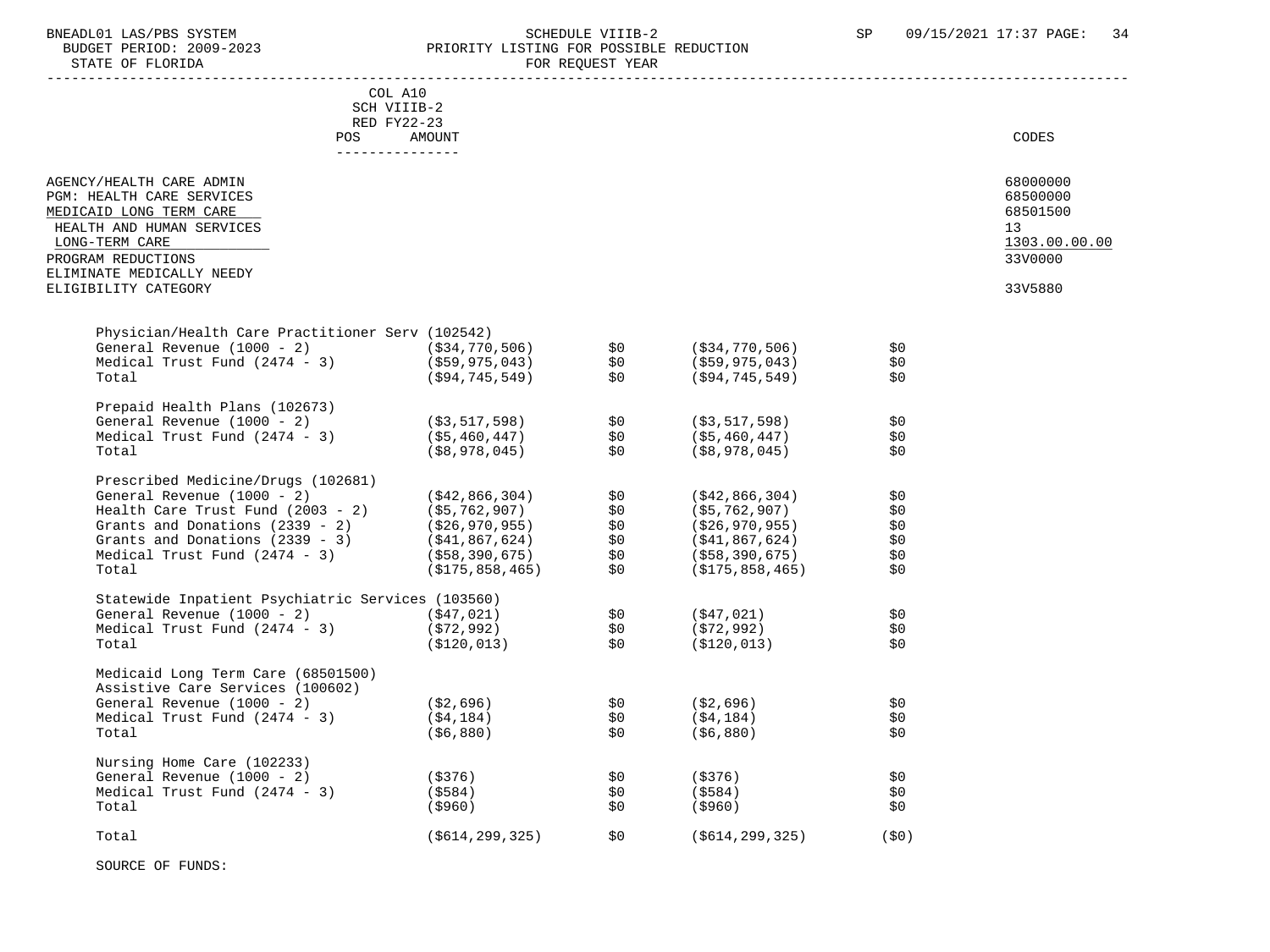## BNEADL01 LAS/PBS SYSTEM SOME SOME SOME SCHEDULE VIIIB-2 SP 09/15/2021 17:37 PAGE: 35<br>BUDGET PERIOD: 2009-2023 REIORITY LISTING FOR POSSIBLE REDUCTION BUDGET PERIOD: 2009-2023 PRIORITY LISTING FOR POSSIBLE REDUCTION FOR REQUEST YEAR

|                                                                                                                                                                                                                                                                                                                            | COL A10<br>SCH VIIIB-2<br><b>RED FY22-23</b> |                                                                               |
|----------------------------------------------------------------------------------------------------------------------------------------------------------------------------------------------------------------------------------------------------------------------------------------------------------------------------|----------------------------------------------|-------------------------------------------------------------------------------|
|                                                                                                                                                                                                                                                                                                                            | <b>AMOUNT</b><br>POS                         | CODES                                                                         |
| AGENCY/HEALTH CARE ADMIN<br>PGM: HEALTH CARE SERVICES<br>MEDICAID LONG TERM CARE<br>HEALTH AND HUMAN SERVICES<br>LONG-TERM CARE<br>PROGRAM REDUCTIONS<br>ELIMINATE MEDICALLY NEEDY<br>ELIGIBILITY CATEGORY<br>General Revenue (State 34.90%)<br>Health Care Trust Fund (State 0.95%)<br>Grants and Donations (State 4.43%) |                                              | 68000000<br>68500000<br>68501500<br>13<br>1303.00.00.00<br>33V0000<br>33V5880 |
| Grants and Donations (Federal 6.88%)<br>Medical Care Trust Fund (Federal 52.84%)                                                                                                                                                                                                                                           |                                              |                                                                               |
| TOTAL: LONG-TERM CARE                                                                                                                                                                                                                                                                                                      |                                              | 1303.00.00.00                                                                 |
| BY FUND TYPE                                                                                                                                                                                                                                                                                                               |                                              |                                                                               |
| GENERAL REVENUE FUND                                                                                                                                                                                                                                                                                                       | 101,065-                                     | 1000                                                                          |
| TRUST FUNDS                                                                                                                                                                                                                                                                                                                | 163,015,892-                                 | 2000                                                                          |
| TOTAL PROG COMP                                                                                                                                                                                                                                                                                                            | 163, 116, 957-<br>===============            |                                                                               |
| TOTAL: AGENCY/HEALTH CARE ADMIN<br>BY FUND TYPE                                                                                                                                                                                                                                                                            |                                              | 68000000                                                                      |
| GENERAL REVENUE FUND                                                                                                                                                                                                                                                                                                       | 966,394,977–                                 | 1000                                                                          |
| TRUST FUNDS                                                                                                                                                                                                                                                                                                                | 1753,120,097-                                | 2000                                                                          |
| TOTAL DEPARTMENT                                                                                                                                                                                                                                                                                                           | .<br>2719,515,074-<br>===============        |                                                                               |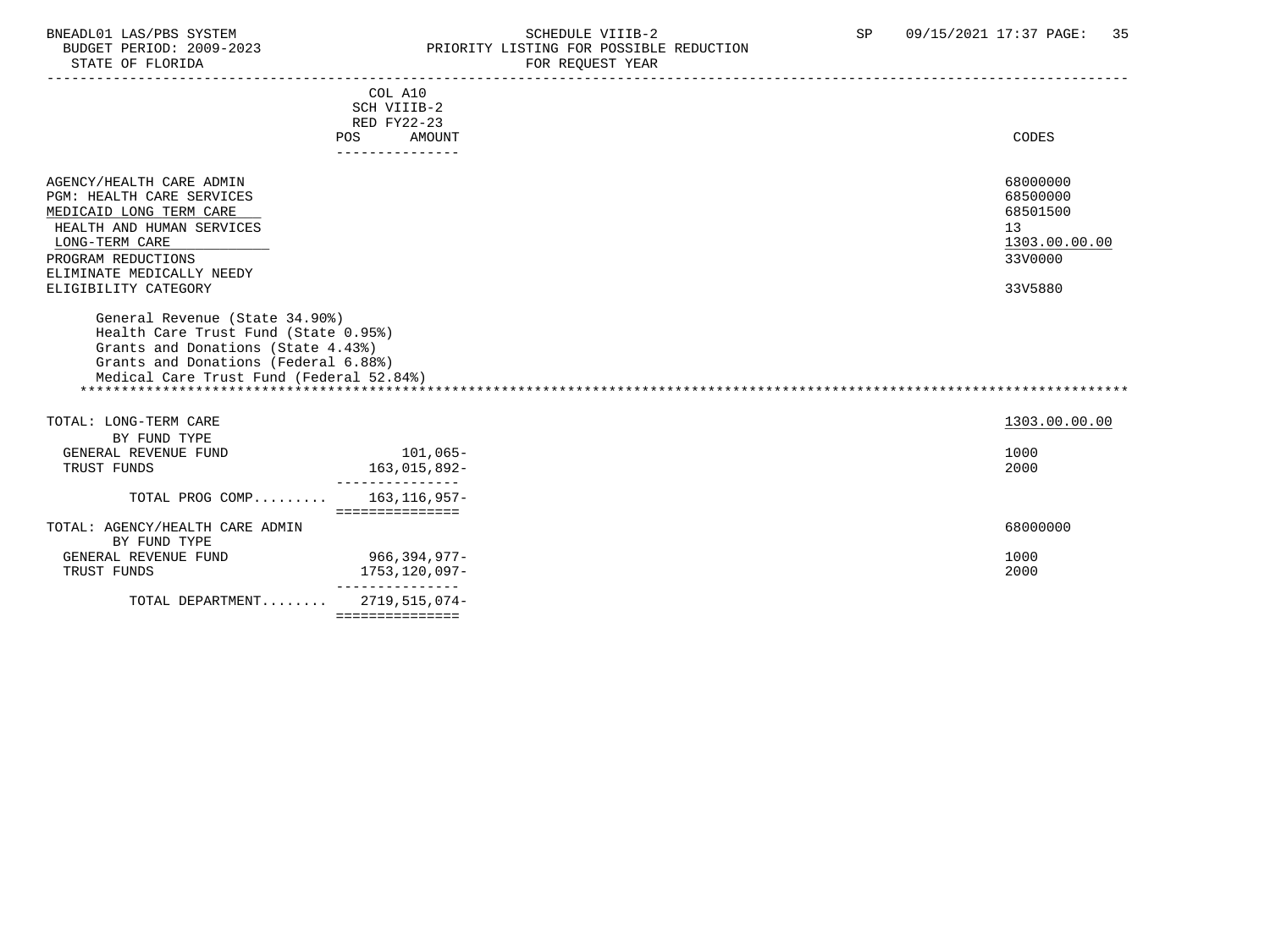| * NEADLP01<br>* BUDGET PERIOD: 2009-2023                                                                        | EXHIBIT A, D AND D-3A REPORT                                                  | STATISTICAL INFORMATION |       | $09/15/2021$ 17:37 *<br>LKA 68<br>SP |
|-----------------------------------------------------------------------------------------------------------------|-------------------------------------------------------------------------------|-------------------------|-------|--------------------------------------|
|                                                                                                                 |                                                                               |                         |       | PAGE:<br>********************        |
|                                                                                                                 | SAVE INITIALS: SAVE DEPARTMENT: 07 SAVE TITLE: SCHEDULE VIIIB-2**LBR FORMAT** |                         |       |                                      |
| ** DATA SELECTIONS **                                                                                           |                                                                               |                         |       |                                      |
| REPORT OPTION: $1$ - EXHIBIT A, D AND D-3A SCHEDULE VIIIA ISSUE SPREADSHEET $(Y/N)$ : N                         |                                                                               |                         |       |                                      |
| COLUMN: A10                                                                                                     |                                                                               |                         | CODES |                                      |
| CALCULATE DIFFERENCE ONLY (Y/N): N THAT EXCEEDS:                                                                |                                                                               |                         |       |                                      |
| INCLUDE $(Y/N)$ FTE: $\underline{Y}$ SALARY RATE: $\underline{Y}$ POSITION DATA: $\underline{Y}$                |                                                                               |                         |       |                                      |
| REPORT TOTALS: NO TOTAL                                                                                         |                                                                               |                         |       |                                      |
| BUDGET ENTITY OR GROUP/ACCUMULATION LEVEL (0=MERGE, 1=LEVEL 1, 2=LEVEL 2, 3=LEVEL 3, 4=LOWEST LEVEL)            |                                                                               |                         |       |                                      |
| $1 - 7:$<br>$\overline{4}$<br>$8 - 14:$                                                                         |                                                                               |                         |       |                                      |
| $15 - 21:$                                                                                                      |                                                                               |                         |       |                                      |
| $22 - 27:$                                                                                                      |                                                                               |                         |       |                                      |
| EXCLUDE:                                                                                                        |                                                                               |                         |       |                                      |
|                                                                                                                 |                                                                               |                         |       |                                      |
| BUDGET ENTITY TOTALS:                                                                                           |                                                                               |                         |       |                                      |
| LEVEL 1: BY FUND TYPE                                                                                           |                                                                               |                         |       |                                      |
| LEVEL 2: NO TOTAL                                                                                               |                                                                               |                         |       |                                      |
| LEVEL 3: NO TOTAL                                                                                               |                                                                               |                         |       |                                      |
| LOWEST LEVEL: BY FUND TYPE                                                                                      |                                                                               |                         |       |                                      |
| PROGRAM COMPONENT/ACCUMULATION LEVEL (0=MERGED, 1, 2, 3, 4 OR 5 FOR 2, 4, 6, 8 OR 10 DIGITS):<br>$\overline{5}$ |                                                                               |                         |       |                                      |
|                                                                                                                 |                                                                               |                         |       |                                      |
| PROGRAM COMPONENT TOTALS:                                                                                       |                                                                               |                         |       |                                      |
| POLICY AREA: NO TOTAL                                                                                           |                                                                               |                         |       |                                      |
| PROGRAM COMPONENT: BY FUND TYPE                                                                                 |                                                                               |                         |       |                                      |
| ISSUE CODE OR GROUP/ACCUMULATION LEVEL (0=MERGED, 1, 2 OR 3 FOR 1, 3 OR 7 CHARACTERS):<br>$\overline{3}$        |                                                                               |                         |       |                                      |
| ISSUE TOTALS:                                                                                                   |                                                                               |                         |       |                                      |
| SUMMARY: NO TOTAL                                                                                               |                                                                               |                         |       |                                      |
| DETAIL: LINE TOTAL                                                                                              |                                                                               |                         |       |                                      |
| APPROPRIATION CATEGORY OR GROUP/ACCUMULATION LEVEL (0=MERGED, 1=MAJOR, 2=MINOR):<br>$\overline{2}$              |                                                                               |                         |       |                                      |
|                                                                                                                 |                                                                               |                         |       |                                      |
|                                                                                                                 |                                                                               |                         |       |                                      |
| INCLUDE FCO $(Y/N): Y$ APPROPRIATION CATEGORY TITLE: SHORT                                                      |                                                                               |                         |       |                                      |
| APPROPRIATION CATEGORY TOTALS:<br>MAJOR: NO TOTAL                                                               |                                                                               |                         |       |                                      |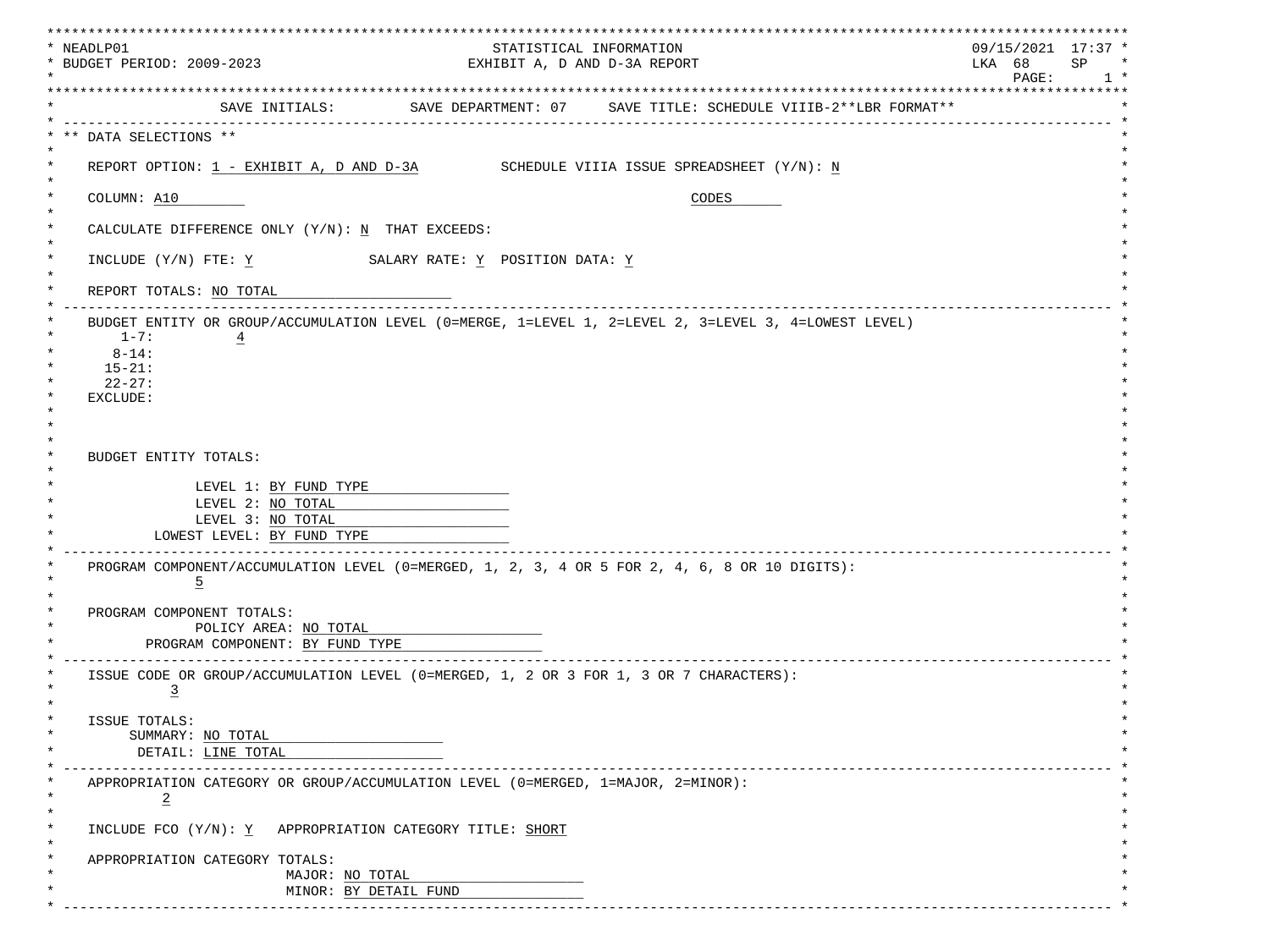| * NEADLP01                                                   |                                                              | *****************************<br>$09/15/2021$ 17:37 * |
|--------------------------------------------------------------|--------------------------------------------------------------|-------------------------------------------------------|
| * BUDGET PERIOD: 2009-2023                                   | STATISTICAL INFORMATION<br>EXHIBIT A, D AND D-3A REPORT      | LKA 68<br>SP<br>$\ast$                                |
|                                                              |                                                              | PAGE:<br>$2 *$                                        |
|                                                              |                                                              |                                                       |
| ITEMIZATION OF EXPENDITURE:                                  |                                                              |                                                       |
| $^\star$                                                     |                                                              |                                                       |
| $\ast$                                                       | ITEMIZATION OF EXPENDITURE ACCUMULATION LEVEL: MERGED        |                                                       |
| ITEMIZATION OF EXPENDITURE TOTAL: NO TOTAL                   |                                                              |                                                       |
|                                                              |                                                              |                                                       |
| FUND GROUP SET: OR FUND:                                     |                                                              |                                                       |
|                                                              |                                                              |                                                       |
| FUNDING SOURCE IDENTIFIER:                                   |                                                              |                                                       |
|                                                              |                                                              |                                                       |
| REPORT BY FSI $(Y/N): Y$                                     |                                                              |                                                       |
|                                                              |                                                              |                                                       |
|                                                              | DEPARTMENT NARRATIVE SET: ISSUE/ACTIVITY NARRATIVE SET: A5   | PRIORITY NARRATIVE SET:                               |
| $^\star$<br>BUDGET ENTITY NARRATIVE SET:                     |                                                              |                                                       |
|                                                              |                                                              |                                                       |
| INCLUDE PROGRAM COMPONENT NARRATIVE (Y/N): N                 |                                                              |                                                       |
|                                                              |                                                              |                                                       |
| FORMATTING **                                                |                                                              |                                                       |
|                                                              |                                                              |                                                       |
| REPORT HEADING: SCHEDULE VIIIB-2                             |                                                              |                                                       |
|                                                              | PRIORITY LISTING FOR POSSIBLE REDUCTION                      |                                                       |
|                                                              | FOR REQUEST YEAR                                             |                                                       |
|                                                              | PAGE BREAKS: LOWEST LEVEL <b>ACCEPT OF PROGRAM COMPONENT</b> |                                                       |
|                                                              |                                                              |                                                       |
| FORMAT: LANDSCAPE                                            |                                                              |                                                       |
|                                                              |                                                              |                                                       |
| COLUMN CODES (Y/N): Y                                        |                                                              |                                                       |
|                                                              |                                                              |                                                       |
| SORT OPTIONS:                                                |                                                              |                                                       |
| PROGRAM COMPONENT: CODE                                      |                                                              |                                                       |
| DEPARTMENT/BUDGET ENTITY: CODE                               |                                                              |                                                       |
| __________________________________                           |                                                              |                                                       |
| TOTAL SORT RECORDS READ:                                     | 95                                                           |                                                       |
| TOTAL CARD RECORDS READ: 44<br>TOTAL PAF RECORDS READ:       | $\mathbf 0$                                                  |                                                       |
| TOTAL OAF RECORDS READ:                                      | $\Omega$                                                     |                                                       |
| TOTAL IEF RECORDS READ:                                      | 0                                                            |                                                       |
| TOTAL BGF RECORDS READ:                                      | $\Omega$                                                     |                                                       |
| TOTAL BEF RECORDS READ:                                      | 6                                                            |                                                       |
| $^\star$<br>TOTAL PCF RECORDS READ:                          | 4                                                            |                                                       |
| $\ast$<br>TOTAL ICF RECORDS READ:                            | 11                                                           |                                                       |
| $^\star$<br>TOTAL INF RECORDS READ:                          | 835                                                          |                                                       |
| TOTAL ACF RECORDS READ:<br>$\ast$                            | 17                                                           |                                                       |
| $\ast$<br>TOTAL FCF RECORDS READ:<br>$\ast$                  | 6<br>10                                                      |                                                       |
| TOTAL FSF RECORDS READ:<br>$\ast$<br>TOTAL PCN RECORDS READ: | $\Omega$                                                     |                                                       |
| $\ast$<br>TOTAL BEN RECORDS READ:                            | $\Omega$                                                     |                                                       |
| $^\star$<br>TOTAL DPC RECORDS READ:                          | 0                                                            |                                                       |
| TOTAL RECORDS IN ERROR:                                      | 0                                                            |                                                       |
|                                                              |                                                              |                                                       |